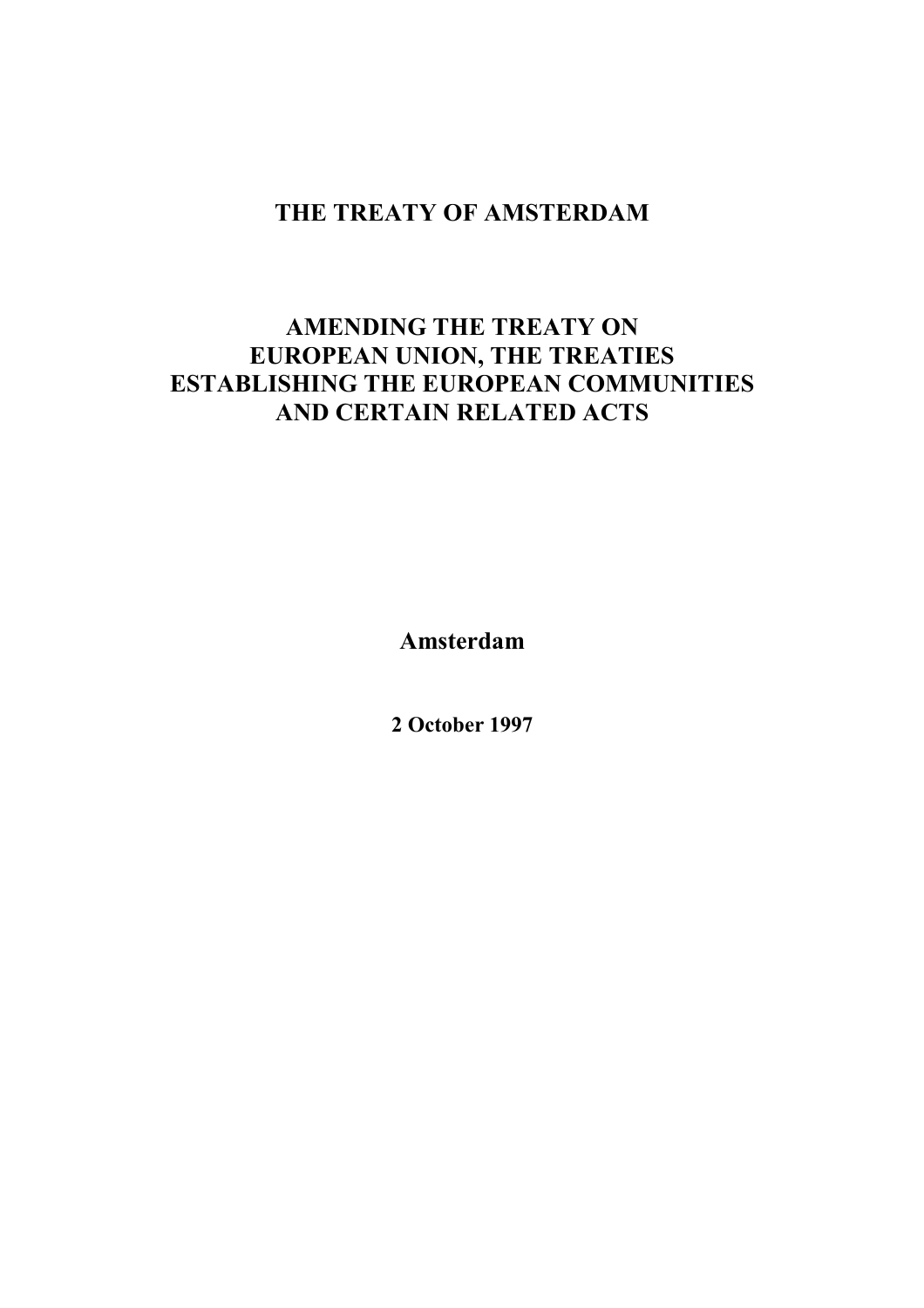HIS MAJESTY THE KING OF THE BELGIANS,

HER MAJESTY THE QUEEN OF DENMARK,

THE PRESIDENT OF THE FEDERAL REPUBLIC OF GERMANY,

THE PRESIDENT OF THE HELLENIC REPUBLIC,

HIS MAJESTY THE KING OF SPAIN,

THE PRESIDENT OF THE FRENCH REPUBLIC,

THE COMMISSION AUTHORISED BY ARTICLE 14 OF THE CONSTITUTION OF IRELAND TO EXERCISE AND PERFORM THE POWERS AND FUNCTIONS OF THE PRESIDENT OF IRELAND,

THE PRESIDENT OF THE ITALIAN REPUBLIC,

HIS ROYAL HIGHNESS THE GRAND DUKE OF LUXEMBOURG,

HER MAJESTY THE QUEEN OF THE NETHERLANDS,

THE FEDERAL PRESIDENT OF THE REPUBLIC OF AUSTRIA,

THE PRESIDENT OF THE PORTUGUESE REPUBLIC,

THE PRESIDENT OF THE REPUBLIC OF FINLAND,

HIS MAJESTY THE KING OF SWEDEN,

HER MAJESTY THE QUEEN OF THE UNITED KINGDOM OF GREAT BRITAIN AND NORTHERN IRELAND,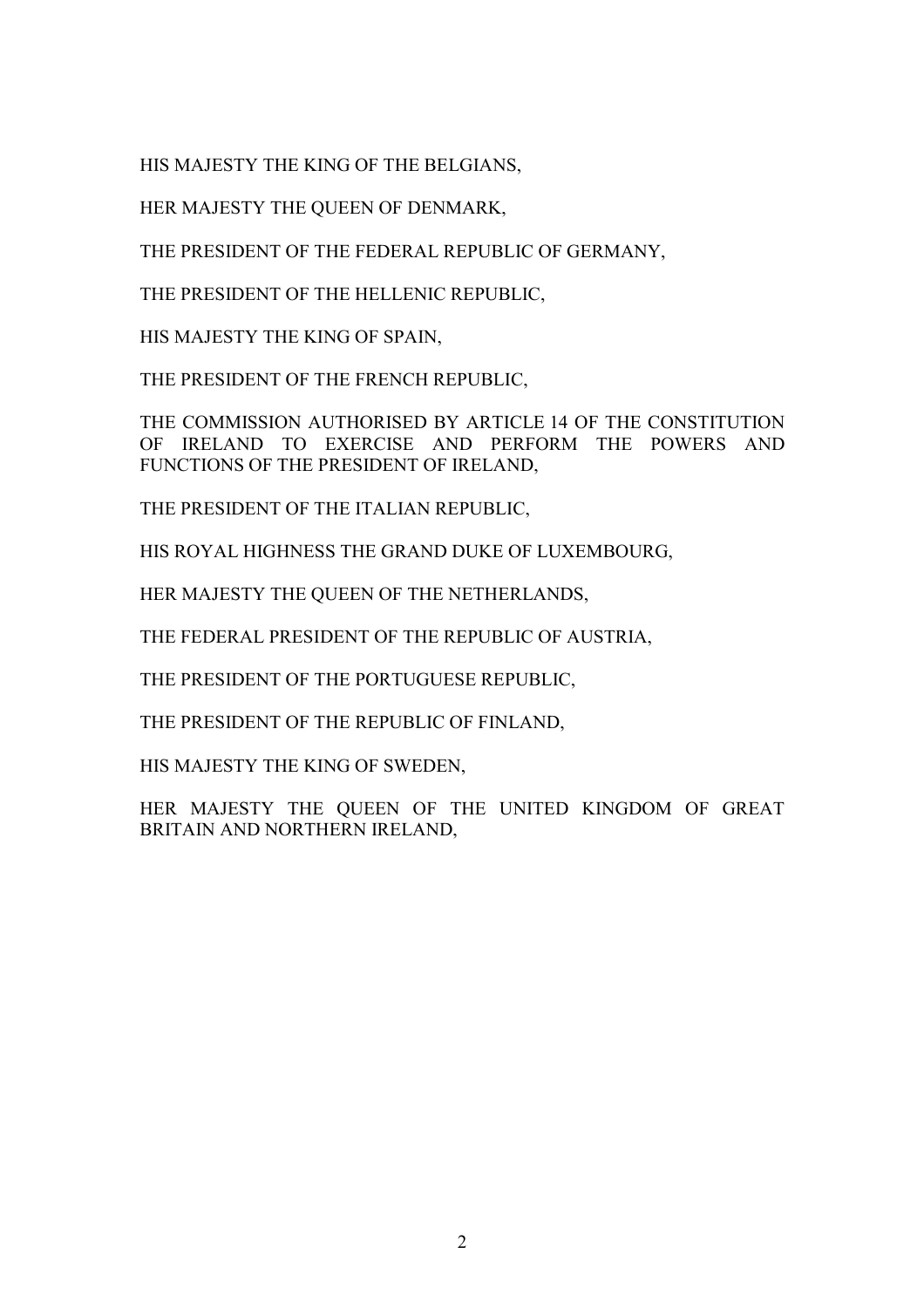HAVE RESOLVED to amend the Treaty on European Union, the Treaties establishing the European Communities and certain related acts,

and to this end have designated as their Plenipotentiaries:

HIS MAJESTY THE KING OF THE BELGIANS:

HER MAJESTY THE OUEEN OF DENMARK:

THE PRESIDENT OF THE FEDERAL REPUBLIC OF GERMANY:

THE PRESIDENT OF THE HELLENIC REPUBLIC:

HIS MAJESTY THE KING OF SPAIN:

THE PRESIDENT OF THE FRENCH REPUBLIC:

THE COMMISSION AUTHORISED BY ARTICLE 14 OF THE CONSTITUTION OF IRELAND TO EXERCISE AND PERFORM THE POWERS AND FUNCTIONS OF THE PRESIDENT OF IRELAND:

THE PRESIDENT OF THE ITALIAN REPUBLIC:

HIS ROYAL HIGHNESS THE GRAND DUKE OF LUXEMBOURG:

HER MAJESTY THE QUEEN OF THE NETHERLANDS:

THE FEDERAL PRESIDENT OF THE REPUBLIC OF AUSTRIA:

THE PRESIDENT OF THE PORTUGUESE REPUBLIC:

THE PRESIDENT OF THE REPUBLIC OF FINLAND:

HIS MAJESTY THE KING OF SWEDEN:

HER MAJESTY THE QUEEN OF THE UNITED KINGDOM OF GREAT BRITAIN AND NORTHERN IRELAND:

WHO, having exchanged their full powers found in good and due form,

HAVE AGREED AS FOLLOWS: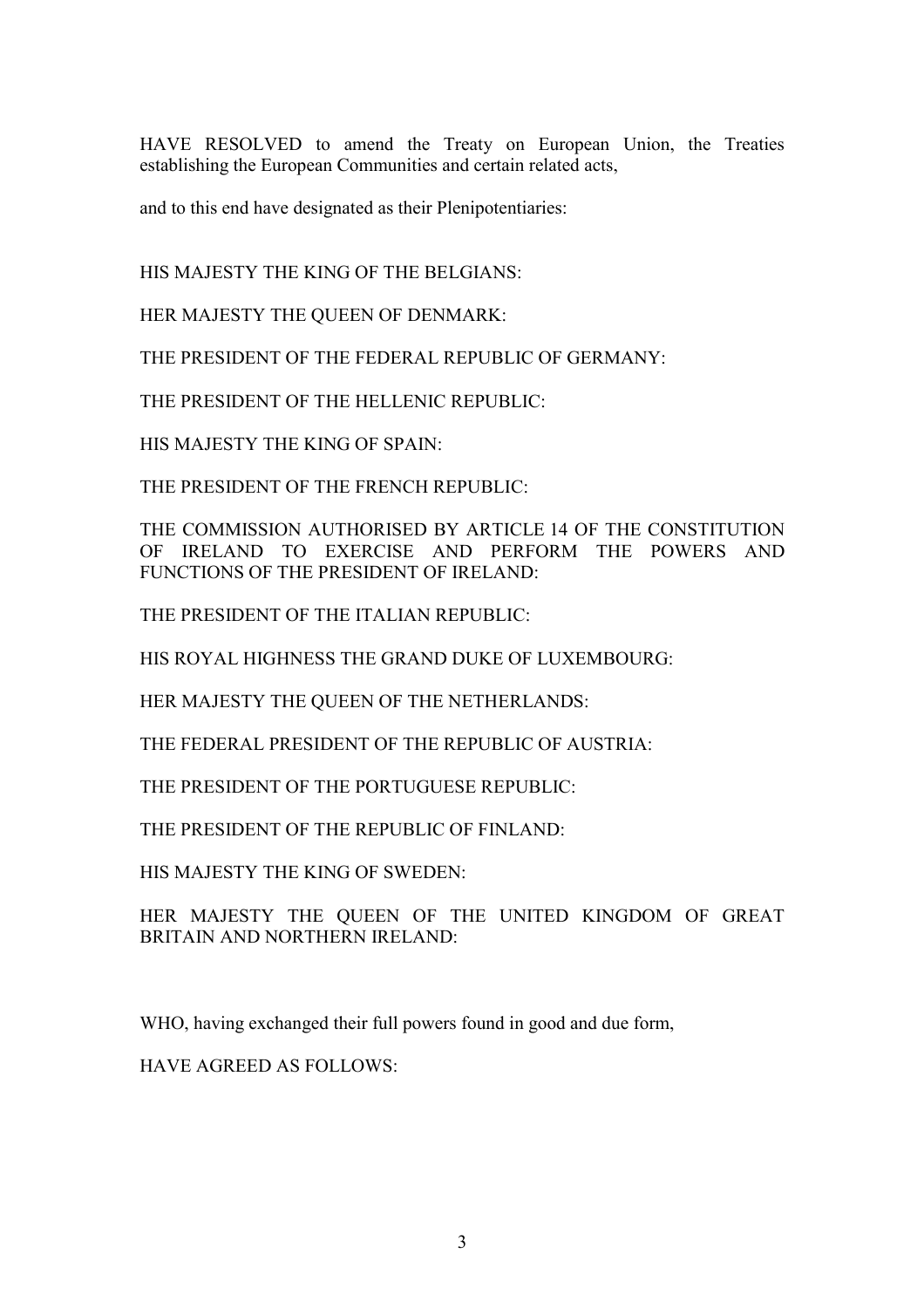# **PART ONE**

#### **SUBSTANTIVE AMENDMENTS**

## ARTICLE 1

The Treaty on European Union shall be amended in accordance with the provisions of this Article.

1) After the third recital the following recital shall be inserted:

"CONFIRMING their attachment to fundamental social rights as defined in the European Social Charter signed at Turin on 18 October 1961 and in the 1989 Community Charter of the Fundamental Social Rights of Workers,"

2) The existing seventh recital shall be replaced by the following:

"DETERMINED to promote economic and social progress for their peoples, taking into account the principle of sustainable development and within the context of the accomplishment of the internal market and of reinforced cohesion and environmental protection, and to implement policies ensuring that advances in economic integration are accompanied by parallel progress in other fields,"

3) The existing ninth and tenth recitals shall be replaced by the following:

"RESOLVED to implement a common foreign and security policy including the progressive framing of a common defence policy, which might lead to a common defence in accordance with the provisions of Article J.7, thereby reinforcing the European identity and its independence in order to promote peace, security and progress in Europe and in the world,

RESOLVED to facilitate the free movement of persons, while ensuring the safety and security of their peoples, by establishing an area of freedom, security and justice, in accordance with the provisions of this Treaty."

4) In Article A the second paragraph shall be replaced by the following:

"This Treaty marks a new stage in the process of creating an ever closer union among the peoples of Europe, in which decisions are taken as openly as possible and as closely as possible to the citizen."

5) Article B shall be replaced by the following:

#### "Article B

The Union shall set itself the following objectives:

- to promote economic and social progress and a high level of employment and to achieve balanced and sustainable development, in particular through the creation of an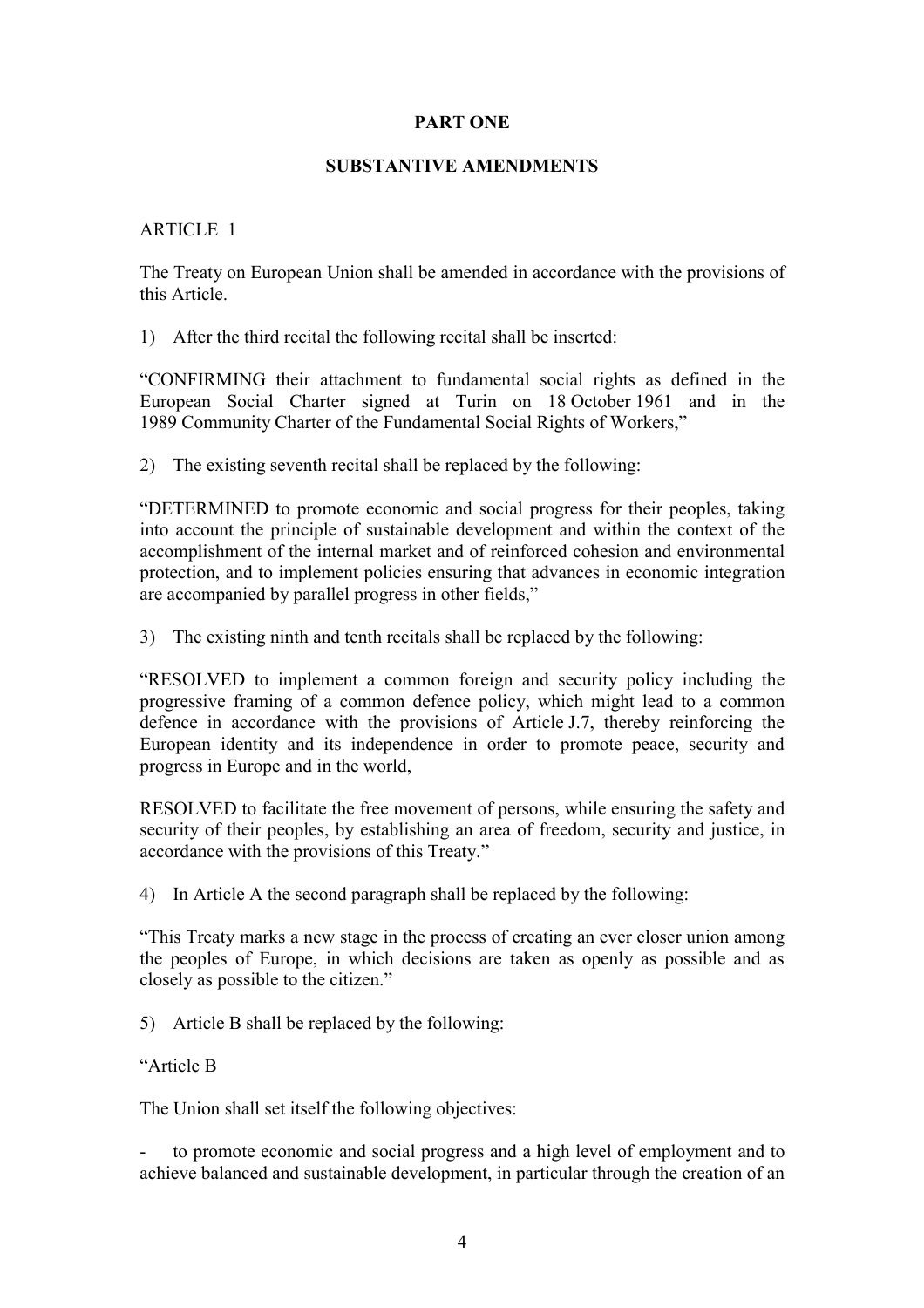area without internal frontiers, through the strengthening of economic and social cohesion and through the establishment of economic and monetary union, ultimately including a single currency in accordance with the provisions of this Treaty;

to assert its identity on the international scene, in particular through the implementation of a common foreign and security policy including the progressive framing of a common defence policy, which might lead to a common defence, in accordance with the provisions of Article J.7;

to strengthen the protection of the rights and interests of the nationals of its Member States through the introduction of a citizenship of the Union;

to maintain and develop the Union as an area of freedom, security and justice, in which the free movement of persons is assured in conjunction with appropriate measures with respect to external border controls, asylum, immigration and the prevention and combating of crime;

- to maintain in full the *acquis communautaire* and build on it with a view to considering to what extent the policies and forms of co-operation introduced by this Treaty may need to be revised with the aim of ensuring the effectiveness of the mechanisms and the institutions of the Community.

The objectives of the Union shall be achieved as provided in this Treaty and in accordance with the conditions and the timetable set out therein while respecting the principle of subsidiarity as defined in Article 3b of the Treaty establishing the European Community."

6) In Article C, the second paragraph shall be replaced by the following:

"The Union shall in particular ensure the consistency of its external activities as a whole in the context of its external relations, security, economic and development policies. The Council and the Commission shall be responsible for ensuring such consistency and shall co-operate to this end. They shall ensure the implementation of these policies, each in accordance with its respective powers."

7) Article E shall be replaced by the following:

"Article E

The European Parliament, the Council, the Commission, the Court of Justice and the Court of Auditors shall exercise their powers under the conditions and for the purposes provided for, on the one hand, by the provisions of the Treaties establishing the European Communities and of the subsequent Treaties and Acts modifying and supplementing them and, on the other hand, by the other provisions of this Treaty."

- 8) Article F shall be amended as follows:
- (a) paragraph 1 shall be replaced by the following: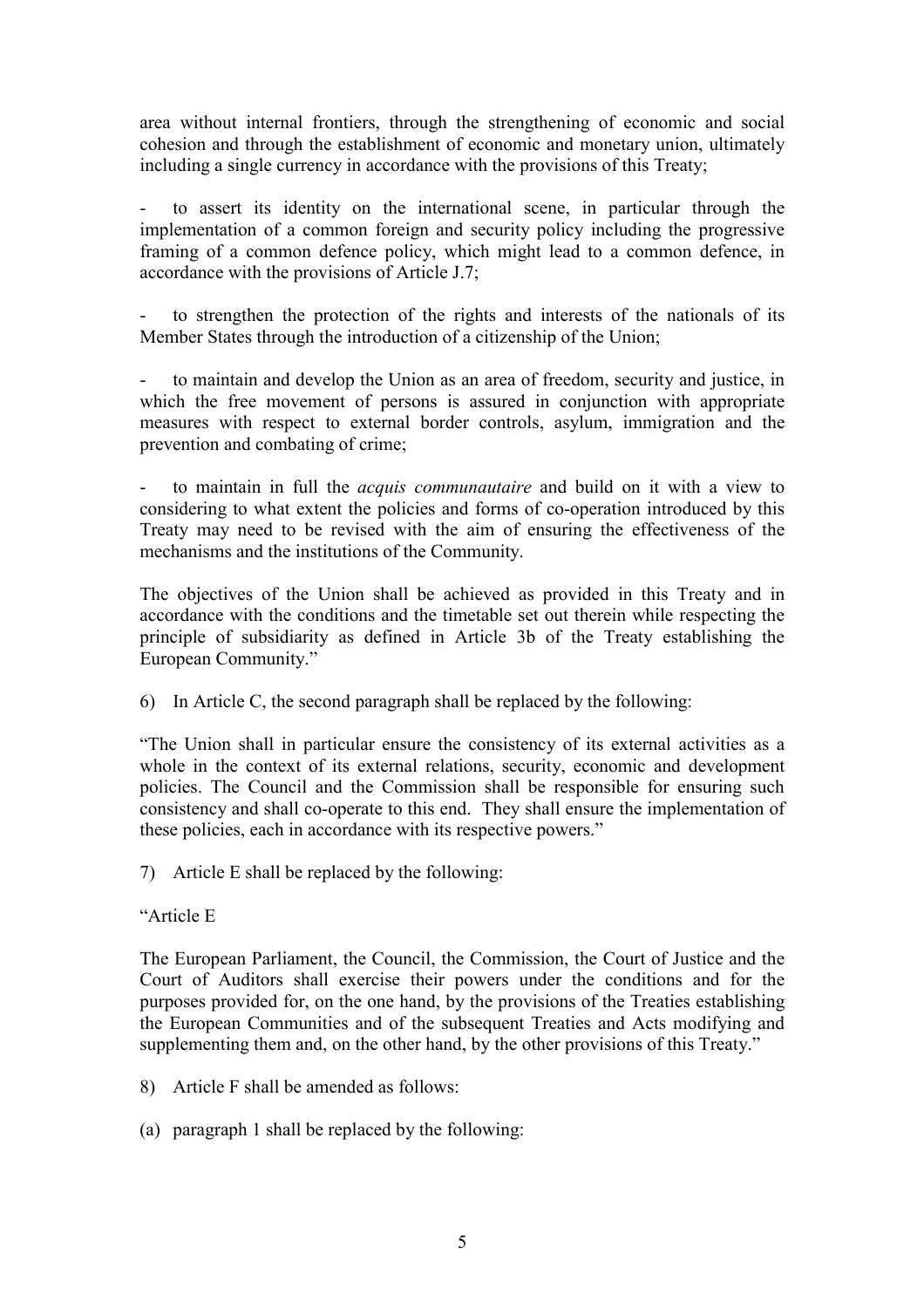"1. The Union is founded on the principles of liberty, democracy, respect for human rights and fundamental freedoms, and the rule of law, principles which are common to the Member States.";

(b) the existing paragraph 3 shall become paragraph 4 and a new paragraph 3 shall be inserted as follows:

"3. The Union shall respect the national identities of its Member States."

9) The following Article shall be inserted at the end of Title I:

"Article F.1

1. The Council, meeting in the composition of the Heads of State or Government and acting by unanimity on a proposal by one third of the Member States or by the Commission and after obtaining the assent of the European Parliament, may determine the existence of a serious and persistent breach by a Member State of principles mentioned in Article F(1), after inviting the government of the Member State in question to submit its observations.

2. Where such a determination has been made, the Council, acting by a qualified majority, may decide to suspend certain of the rights deriving from the application of this Treaty to the Member State in question, including the voting rights of the representative of the government of that Member State in the Council. In doing so, the Council shall take into account the possible consequences of such a suspension on the rights and obligations of natural and legal persons.

The obligations of the Member State in question under this Treaty shall in any case continue to be binding on that State.

3. The Council, acting by a qualified majority, may decide subsequently to vary or revoke measures taken under paragraph 2 in response to changes in the situation which led to their being imposed.

4. For the purposes of this Article, the Council shall act without taking into account the vote of the representative of the government of the Member State in question. Abstentions by members present in person or represented shall not prevent the adoption of decisions referred to in paragraph 1. A qualified majority shall be defined as the same proportion of the weighted votes of the members of the Council concerned as laid down in Article 148(2) of the Treaty establishing the European Community.

This paragraph shall also apply in the event of voting rights being suspended pursuant to paragraph 2.

5. For the purposes of this Article, the European Parliament shall act by a two thirds majority of the votes cast, representing a majority of its members."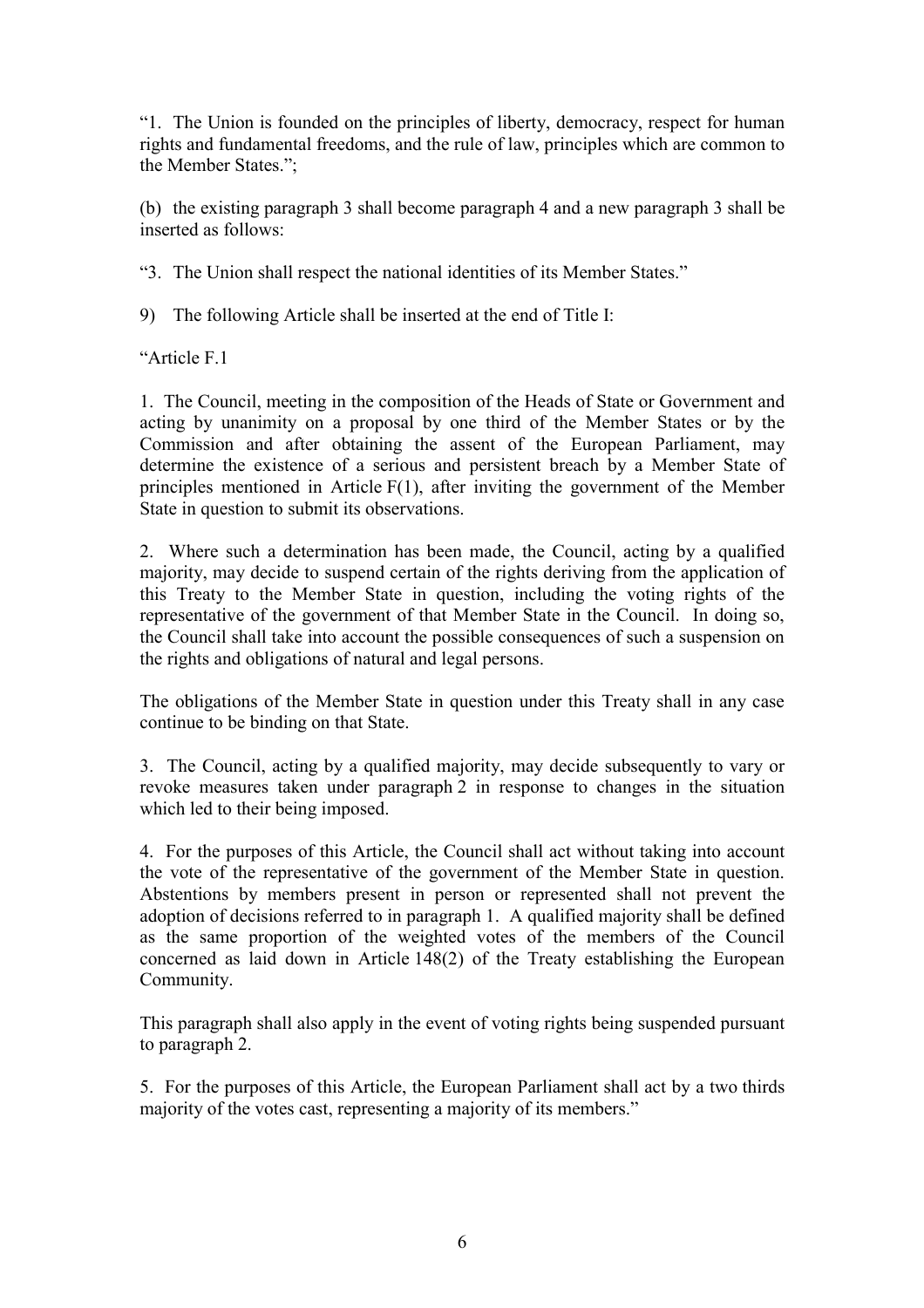10) Title V shall be replaced by the following:

# "Title V

# Provisions on a common foreign and security policy

Article J.1

1. The Union shall define and implement a common foreign and security policy covering all areas of foreign and security policy, the objectives of which shall be:

to safeguard the common values, fundamental interests, independence and integrity of the Union in conformity with the principles of the United Nations Charter;

- to strengthen the security of the Union in all ways;

- to preserve peace and strengthen international security, in accordance with the principles of the United Nations Charter, as well as the principles of the Helsinki Final Act and the objectives of the Paris Charter, including those on external borders;

- to promote international co-operation;

to develop and consolidate democracy and the rule of law, and respect for human rights and fundamental freedoms.

2. The Member States shall support the Union's external and security policy actively and unreservedly in a spirit of loyalty and mutual solidarity.

The Member States shall work together to enhance and develop their mutual political solidarity. They shall refrain from any action which is contrary to the interests of the Union or likely to impair its effectiveness as a cohesive force in international relations.

The Council shall ensure that these principles are complied with.

Article J.2

The Union shall pursue the objectives set out in Article J.1 by:

defining the principles of and general guidelines for the common foreign and security policy;

- deciding on common strategies;
- adopting joint actions;
- adopting common positions;

strengthening systematic co-operation between Member States in the conduct of policy.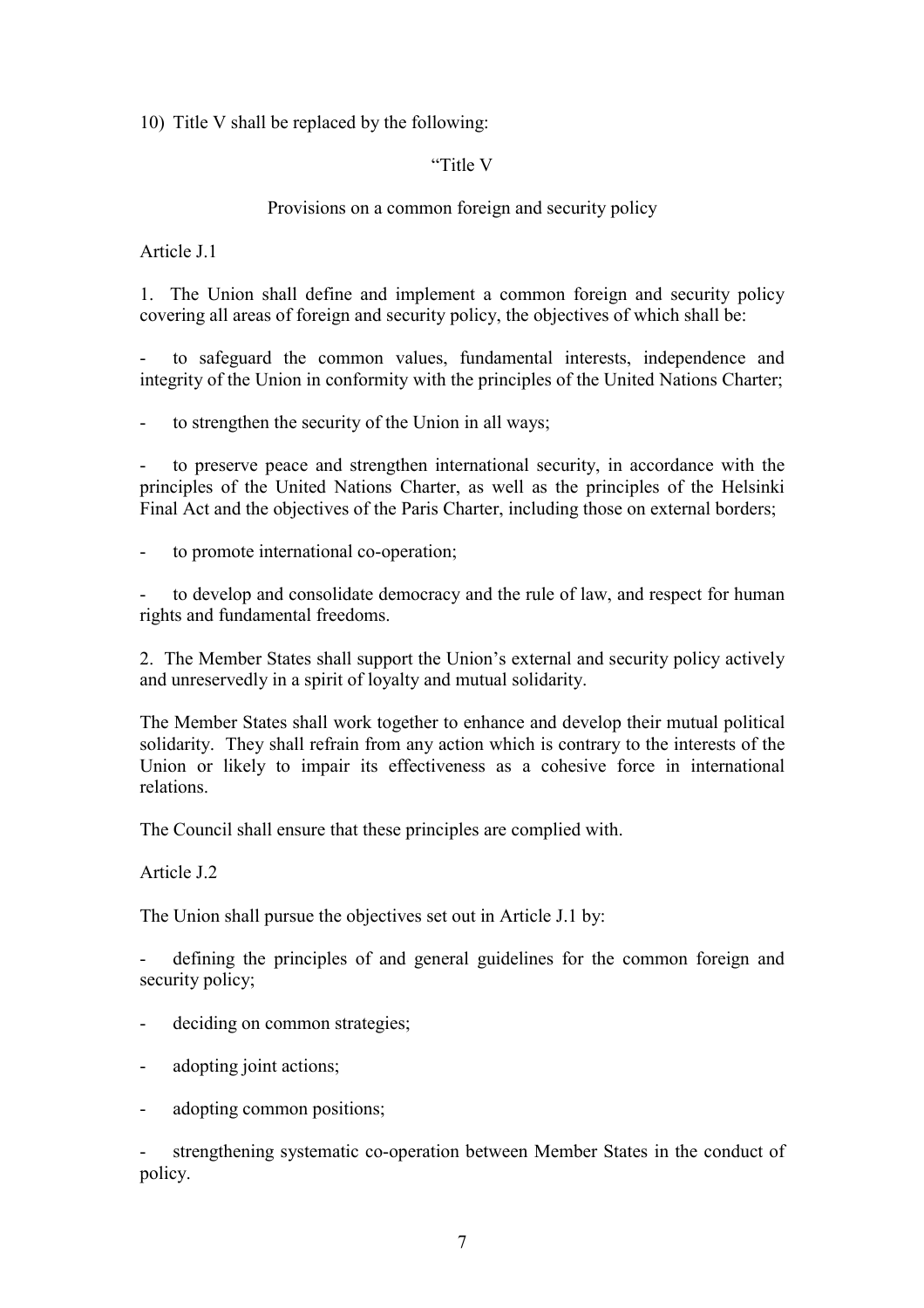Article J.3

1. The European Council shall define the principles of and general guidelines for the common foreign and security policy, including for matters with defence implications.

2. The European Council shall decide on common strategies to be implemented by the Union in areas where the Member States have important interests in common.

Common strategies shall set out their objectives, duration and the means to be made available by the Union and the Member States.

3. The Council shall take the decisions necessary for defining and implementing the common foreign and security policy on the basis of the general guidelines defined by the European Council.

The Council shall recommend common strategies to the European Council and shall implement them, in particular by adopting joint actions and common positions.

The Council shall ensure the unity, consistency and effectiveness of action by the Union.

Article J.4

1. The Council shall adopt joint actions. Joint actions shall address specific situations where operational action by the Union is deemed to be required. They shall lay down their objectives, scope, the means to be made available to the Union, if necessary their duration, and the conditions for their implementation.

2. If there is a change in circumstances having a substantial effect on a question subject to joint action, the Council shall review the principles and objectives of that action and take the necessary decisions. As long as the Council has not acted, the joint action shall stand.

3. Joint actions shall commit the Member States in the positions they adopt and in the conduct of their activity.

4. The Council may request the Commission to submit to it any appropriate proposals relating to the common foreign and security policy to ensure the implementation of a joint action.

5. Whenever there is any plan to adopt a national position or take national action pursuant to a joint action, information shall be provided in time to allow, if necessary, for prior consultations within the Council. The obligation to provide prior information shall not apply to measures which are merely a national transposition of Council decisions.

6. In cases of imperative need arising from changes in the situation and failing a Council decision, Member States may take the necessary measures as a matter of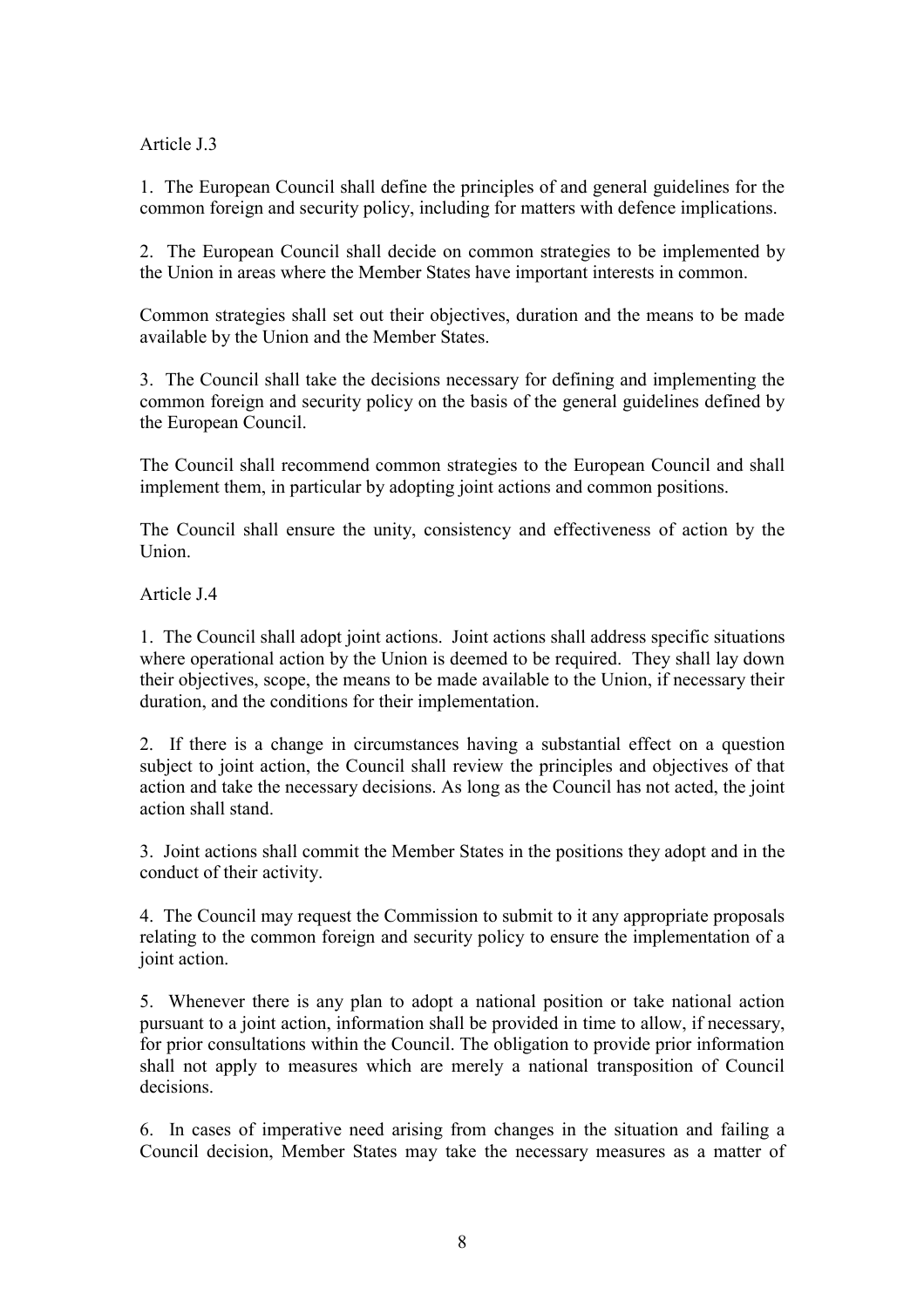urgency having regard to the general objectives of the joint action. The Member State concerned shall inform the Council immediately of any such measures.

7. Should there be any major difficulties in implementing a joint action, a Member State shall refer them to the Council which shall discuss them and seek appropriate solutions. Such solutions shall not run counter to the objectives of the joint action or impair its effectiveness.

Article J.5

The Council shall adopt common positions. Common positions shall define the approach of the Union to a particular matter of a geographical or thematic nature. Member States shall ensure that their national policies conform to the common positions.

Article J.6

Member States shall inform and consult one another within the Council on any matter of foreign and security policy of general interest in order to ensure that the Union's influence is exerted as effectively as possible by means of concerted and convergent action.

Article J.7

1. The common foreign and security policy shall include all questions relating to the security of the Union, including the progressive framing of a common defence policy, in accordance with the second subparagraph, which might lead to a common defence, should the European Council so decide. It shall in that case recommend to the Member States the adoption of such a decision in accordance with their respective constitutional requirements.

The Western European Union (WEU) is an integral part of the development of the Union providing the Union with access to an operational capability notably in the context of paragraph 2. It supports the Union in framing the defence aspects of the common foreign and security policy as set out in this Article. The Union shall accordingly foster closer institutional relations with the WEU with a view to the possibility of the integration of the WEU into the Union, should the European Council so decide. It shall in that case recommend to the Member States the adoption of such a decision in accordance with their respective constitutional requirements.

The policy of the Union in accordance with this Article shall not prejudice the specific character of the security and defence policy of certain Member States and shall respect the obligations of certain Member States, which see their common defence realised in the North Atlantic Treaty Organisation (NATO), under the North Atlantic Treaty and be compatible with the common security and defence policy established within that framework.

The progressive framing of a common defence policy will be supported, as Member States consider appropriate, by co-operation between them in the field of armaments.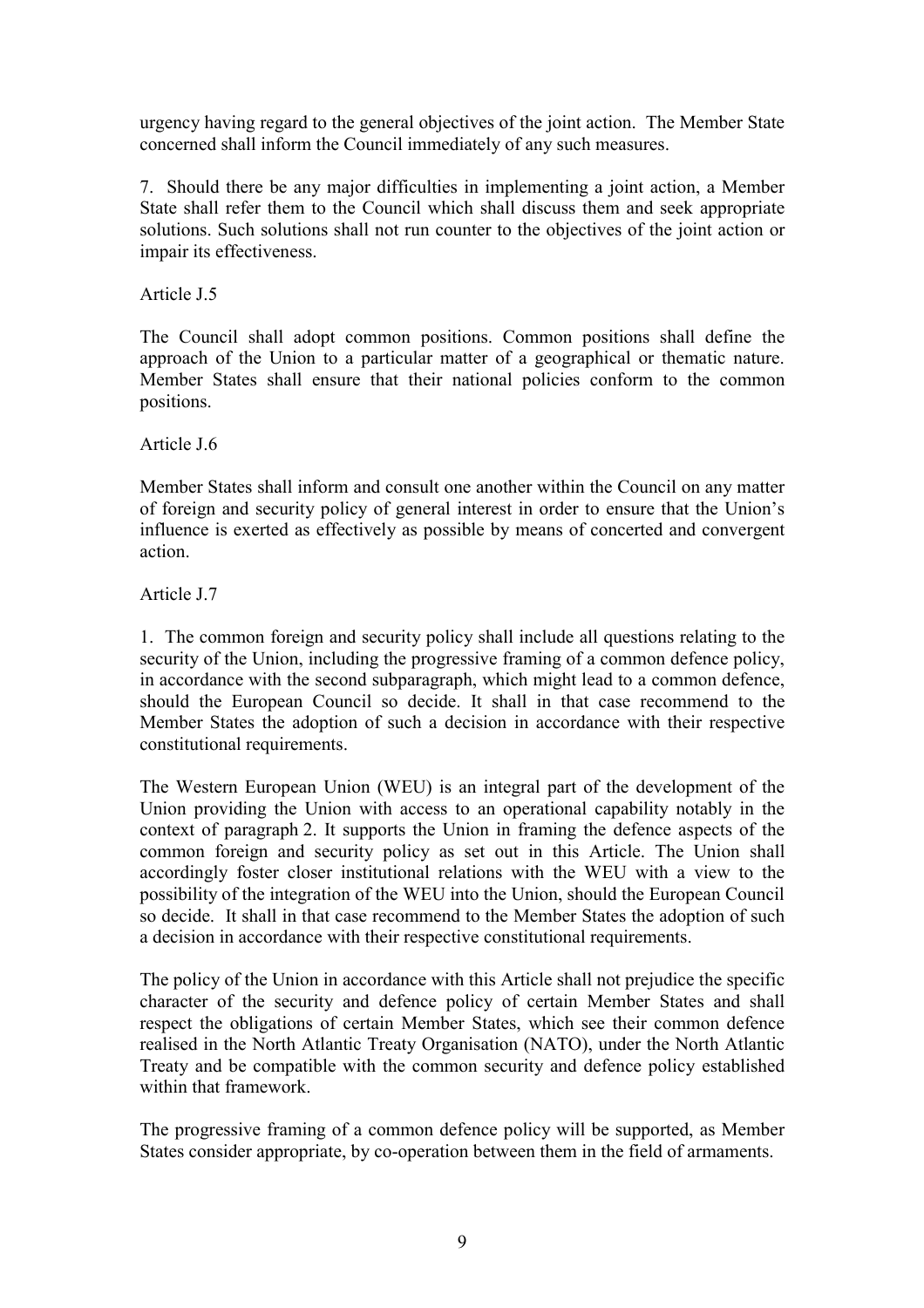2. Questions referred to in this Article shall include humanitarian and rescue tasks, peacekeeping tasks and tasks of combat forces in crisis management, including peacemaking.

3. The Union will avail itself of the WEU to elaborate and implement decisions and actions of the Union which have defence implications.

The competence of the European Council to establish guidelines in accordance with Article J.3 shall also obtain in respect of the WEU for those matters for which the Union avails itself of the WEU.

When the Union avails itself of the WEU to elaborate and implement decisions of the Union on the tasks referred to in paragraph 2 all Member States of the Union shall be entitled to participate fully in the tasks in question. The Council, in agreement with the institutions of the WEU, shall adopt the necessary practical arrangements to allow all Member States contributing to the tasks in question to participate fully and on an equal footing in planning and decision-taking in the WEU.

Decisions having defence implications dealt with under this paragraph shall be taken without prejudice to the policies and obligations referred to in paragraph 1, third subparagraph.

4. The provisions of this Article shall not prevent the development of closer cooperation between two or more Member States on a bilateral level, in the framework of the WEU and the Atlantic Alliance, provided such co-operation does not run counter to or impede that provided for in this Title.

5. With a view to furthering the objectives of this Article, the provisions of this Article will be reviewed in accordance with Article N.

Article J.8

1. The Presidency shall represent the Union in matters coming within the common foreign and security policy.

2. The Presidency shall be responsible for the implementation of decisions taken under this Title; in that capacity it shall in principle express the position of the Union in international organisations and international conferences.

3. The Presidency shall be assisted by the Secretary-General of the Council who shall exercise the function of High Representative for the common foreign and security policy.

4. The Commission shall be fully associated in the tasks referred to in paragraphs 1 and 2. The Presidency shall be assisted in those tasks if need be by the next Member State to hold the Presidency.

5. The Council may, whenever it deems it necessary, appoint a special representative with a mandate in relation to particular policy issues.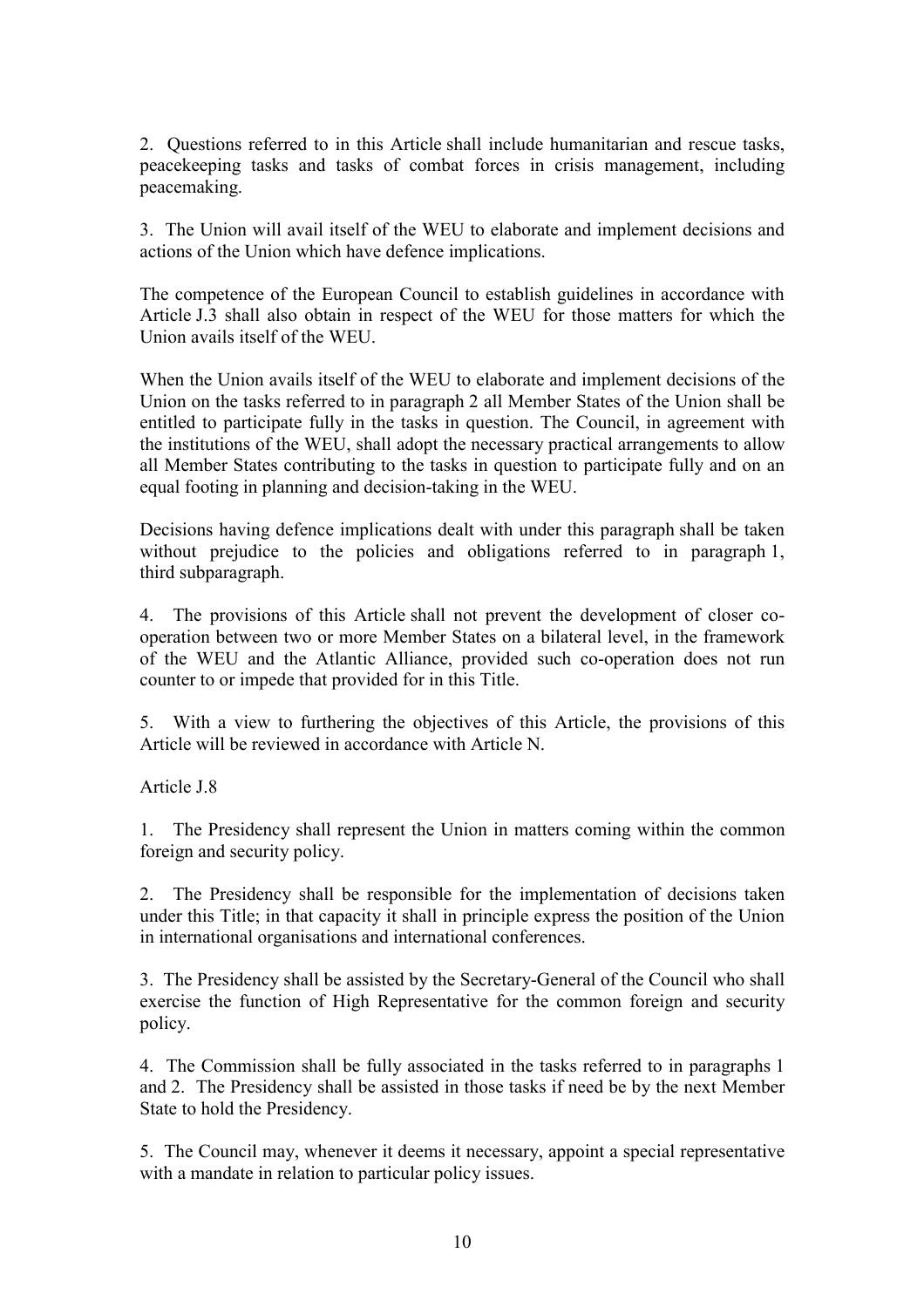Article J.9

1. Member States shall co-ordinate their action in international organisations and at international conferences. They shall uphold the common positions in such fora.

In international organisations and at international conferences where not all the Member States participate, those which do take part shall uphold the common positions.

2. Without prejudice to paragraph 1 and Article J.4(3), Member States represented in international organisations or international conferences where not all the Member States participate shall keep the latter informed of any matter of common interest.

Member States which are also members of the United Nations Security Council will concert and keep the other Member States fully informed. Member States which are permanent members of the Security Council will, in the execution of their functions, ensure the defence of the positions and the interests of the Union, without prejudice to their responsibilities under the provisions of the United Nations Charter.

Article J.10

The diplomatic and consular missions of the Member States and the Commission Delegations in third countries and international conferences, and their representations to international organisations, shall co-operate in ensuring that the common positions and joint actions adopted by the Council are complied with and implemented.

They shall step up co-operation by exchanging information, carrying out joint assessments and contributing to the implementation of the provisions referred to in Article 8c of the Treaty establishing the European Community.

Article J.11

The Presidency shall consult the European Parliament on the main aspects and the basic choices of the common foreign and security policy and shall ensure that the views of the European Parliament are duly taken into consideration. The European Parliament shall be kept regularly informed by the Presidency and the Commission of the development of the Union's foreign and security policy.

The European Parliament may ask questions of the Council or make recommendations to it. It shall hold an annual debate on progress in implementing the common foreign and security policy.

Article J.12

1. Any Member State or the Commission may refer to the Council any question relating to the common foreign and security policy and may submit proposals to the Council.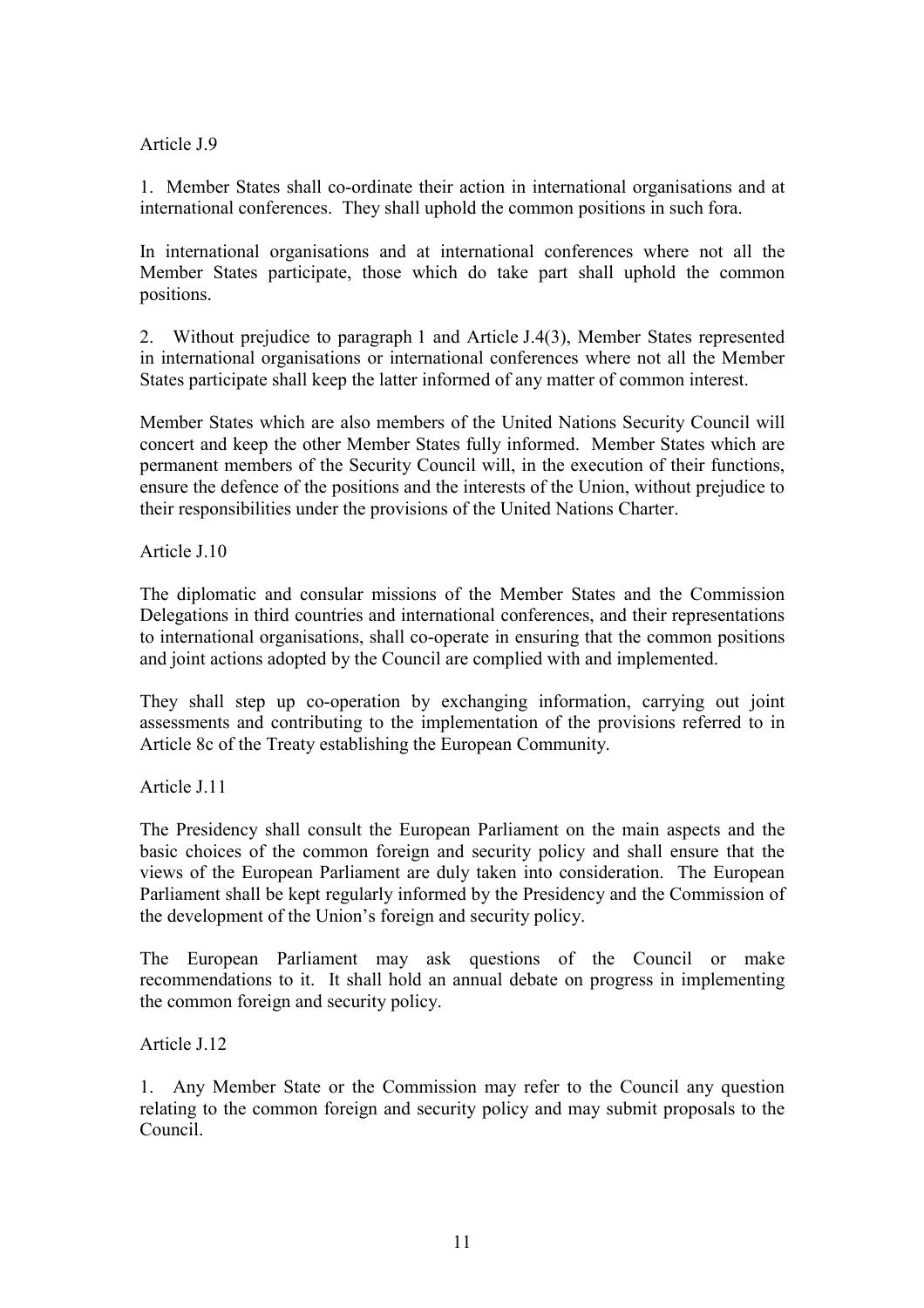2. In cases requiring a rapid decision, the Presidency, of its own motion, or at the request of the Commission or a Member State, shall convene an extraordinary Council meeting within forty-eight hours or, in an emergency, within a shorter period.

Article J.13

1. Decisions under this Title shall be taken by the Council acting unanimously. Abstentions by members present in person or represented shall not prevent the adoption of such decisions.

When abstaining in a vote, any member of the Council may qualify its abstention by making a formal declaration under the present subparagraph. In that case, it shall not be obliged to apply the decision, but shall accept that the decision commits the Union. In a spirit of mutual solidarity, the Member State concerned shall refrain from any action likely to conflict with or impede Union action based on that decision and the other Member States shall respect its position. If the members of the Council qualifying their abstention in this way represent more than one third of the votes weighted in accordance with Article 148(2) of the Treaty establishing the European Community, the decision shall not be adopted.

2. By derogation from the provisions of paragraph 1, the Council shall act by qualified majority:

when adopting joint actions, common positions or taking any other decision on the basis of a common strategy;

when adopting any decision implementing a joint action or a common position.

If a member of the Council declares that, for important and stated reasons of national policy, it intends to oppose the adoption of a decision to be taken by qualified majority, a vote shall not be taken. The Council may, acting by a qualified majority, request that the matter be referred to the European Council for decision by unanimity.

The votes of the members of the Council shall be weighted in accordance with Article 148(2) of the Treaty establishing the European Community. For their adoption, decisions shall require at least 62 votes in favour, cast by at least 10 members.

This paragraph shall not apply to decisions having military or defence implications.

3. For procedural questions, the Council shall act by a majority of its members.

Article J.14

When it is necessary to conclude an agreement with one or more States or international organisations in implementation of this Title, the Council, acting unanimously, may authorise the Presidency, assisted by the Commission as appropriate, to open negotiations to that effect. Such agreements shall be concluded by the Council acting unanimously on a recommendation from the Presidency. No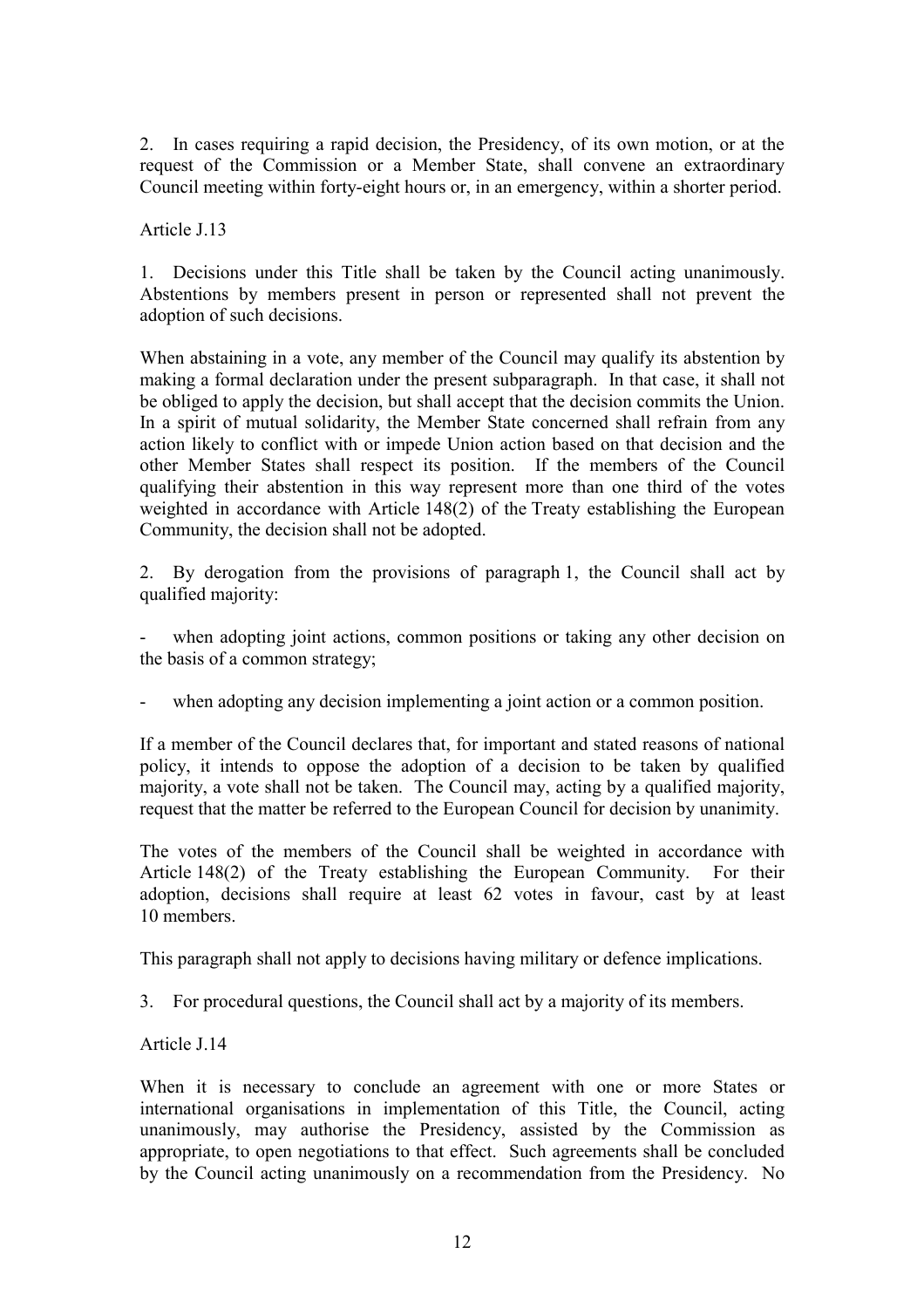agreement shall be binding on a Member State whose representative in the Council states that it has to comply with the requirements of its own constitutional procedure; the other members of the Council may agree that the agreement shall apply provisionally to them.

The provisions of this Article shall also apply to matters falling under Title VI.

Article J.15

Without prejudice to Article 151 of the Treaty establishing the European Community, a Political Committee shall monitor the international situation in the areas covered by the common foreign and security policy and contribute to the definition of policies by delivering opinions to the Council at the request of the Council or on its own initiative. It shall also monitor the implementation of agreed policies, without prejudice to the responsibility of the Presidency and the Commission.

Article J.16

The Secretary-General of the Council, High Representative for the common foreign and security policy, shall assist the Council in matters coming within the scope of the common foreign and security policy, in particular through contributing to the formulation, preparation and implementation of policy decisions, and, when appropriate and acting on behalf of the Council at the request of the Presidency, through conducting political dialogue with third parties.

Article J.17

The Commission shall be fully associated with the work carried out in the common foreign and security policy field.

Article J.18

1. Articles 137, 138, 139 to 142, 146, 147, 150 to 153, 157 to 163, 191a and 217 of the Treaty establishing the European Community shall apply to the provisions relating to the areas referred to in this Title.

2. Administrative expenditure which the provisions relating to the areas referred to in this Title entail for the institutions shall be charged to the budget of the European **Communities** 

3. Operational expenditure to which the implementation of those provisions gives rise shall also be charged to the budget of the European Communities, except for such expenditure arising from operations having military or defence implications and cases where the Council acting unanimously decides otherwise.

In cases where expenditure is not charged to the budget of the European Communities it shall be charged to the Member States in accordance with the gross national product scale, unless the Council acting unanimously decides otherwise. As for expenditure arising from operations having military or defence implications, Member States whose representatives in the Council have made a formal declaration under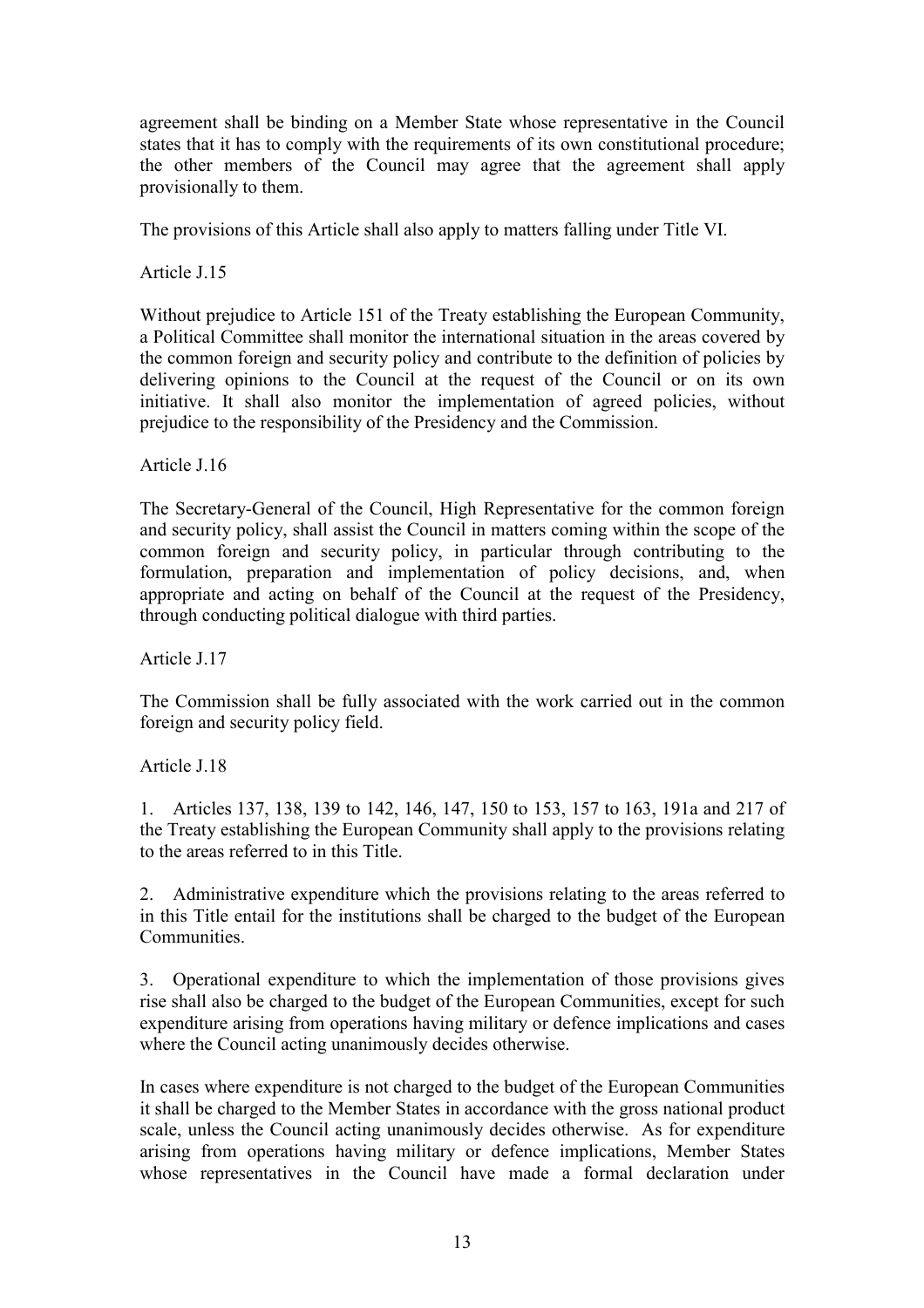Article J.13(1), second subparagraph, shall not be obliged to contribute to the financing thereof.

4. The budgetary procedure laid down in the Treaty establishing the European Community shall apply to the expenditure charged to the budget of the European Communities."

11) Title VI shall be replaced by the following:

#### "Title VI

## Provisions on police and judicial co-operation in criminal matters

Article K.1

Without prejudice to the powers of the European Community, the Union's objective shall be to provide citizens with a high level of safety within an area of freedom, security and justice by developing common action among the Member States in the fields of police and judicial co-operation in criminal matters and by preventing and combating racism and xenophobia.

That objective shall be achieved by preventing and combating crime, organised or otherwise, in particular terrorism, trafficking in persons and offences against children, illicit drug trafficking and illicit arms trafficking, corruption and fraud, through:

- closer co-operation between police forces, customs authorities and other competent authorities in the Member States, both directly and through the European Police Office (Europol), in accordance with the provisions of Articles K.2 and K.4;

- closer co-operation between judicial and other competent authorities of the Member States in accordance with the provisions of Articles K.3(a) to (d) and K.4;

- approximation, where necessary, of rules on criminal matters in the Member States, in accordance with the provisions of Article K.3(e).

Article K.2

1. Common action in the field of police co-operation shall include:

(a) operational co-operation between the competent authorities, including the police, customs and other specialised law enforcement services of the Member States in relation to the prevention, detection and investigation of criminal offences;

(b) the collection, storage, processing, analysis and exchange of relevant information, including information held by law enforcement services on reports on suspicious financial transactions, in particular through Europol, subject to appropriate provisions on the protection of personal data;

(c) co-operation and joint initiatives in training, the exchange of liaison officers, secondments, the use of equipment, and forensic research;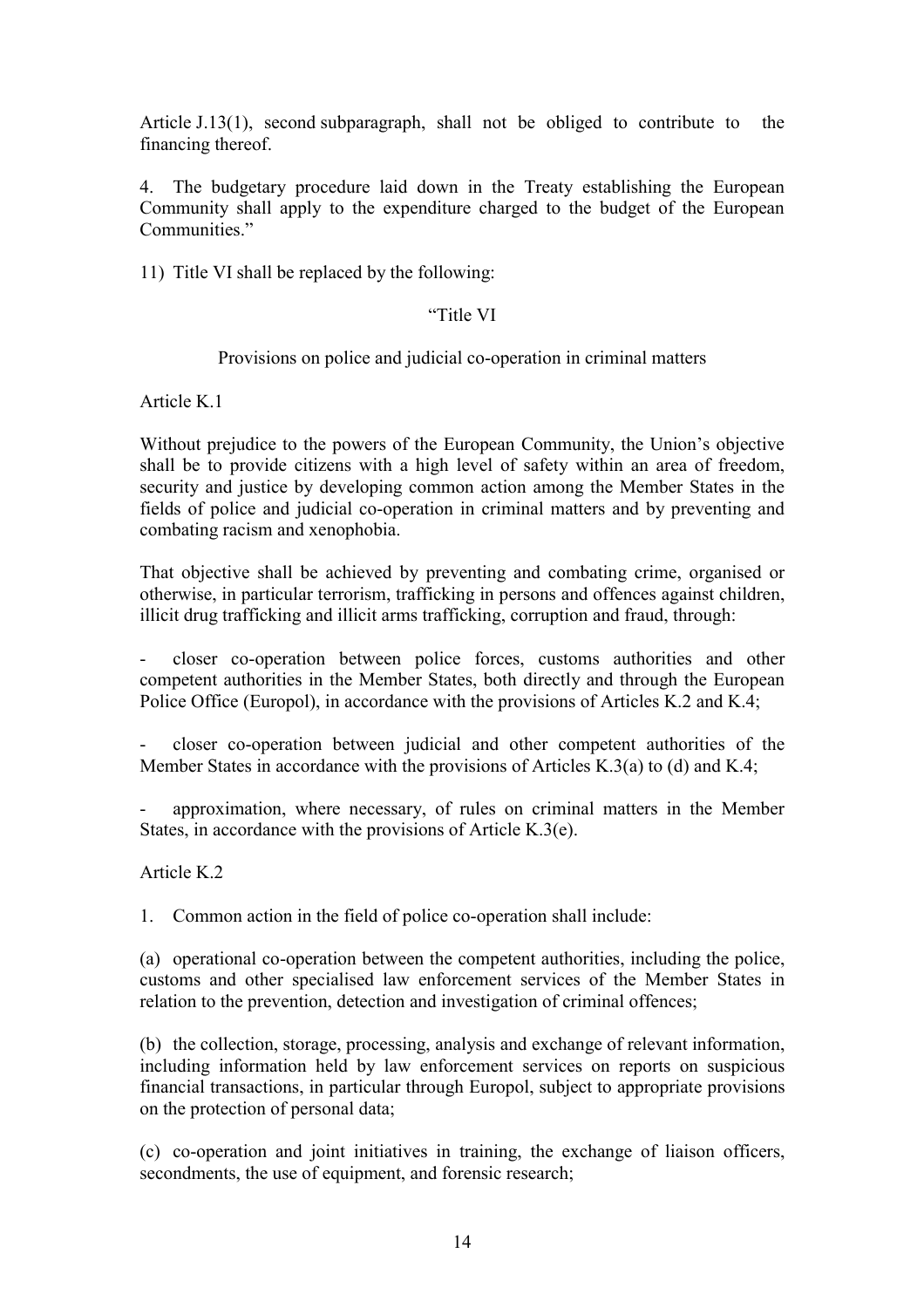(d) the common evaluation of particular investigative techniques in relation to the detection of serious forms of organised crime.

2. The Council shall promote co-operation through Europol and shall in particular, within a period of five years after the date of entry into force of the Treaty of Amsterdam:

(a) enable Europol to facilitate and support the preparation, and to encourage the coordination and carrying out, of specific investigative actions by the competent authorities of the Member States, including operational actions of joint teams comprising representatives of Europol in a support capacity;

(b) adopt measures allowing Europol to ask the competent authorities of the Member States to conduct and co-ordinate their investigations in specific cases and to develop specific expertise which may be put at the disposal of Member States to assist them in investigating cases of organised crime;

(c) promote liaison arrangements between prosecuting/investigating officials specialising in the fight against organised crime in close co-operation with Europol;

(d) establish a research, documentation and statistical network on cross-border crime.

Article K.3

Common action on judicial co-operation in criminal matters shall include:

(a) facilitating and accelerating co-operation between competent ministries and judicial or equivalent authorities of the Member States in relation to proceedings and the enforcement of decisions;

(b) facilitating extradition between Member States;

(c) ensuring compatibility in rules applicable in the Member States, as may be necessary to improve such co-operation;

(d) preventing conflicts of jurisdiction between Member States;

(e) progressively adopting measures establishing minimum rules relating to the constituent elements of criminal acts and to penalties in the fields of organised crime, terrorism and illicit drug trafficking.

Article K.4

The Council shall lay down the conditions and limitations under which the competent authorities referred to in Articles K.2 and K.3 may operate in the territory of another Member State in liaison and in agreement with the authorities of that State.

Article K.5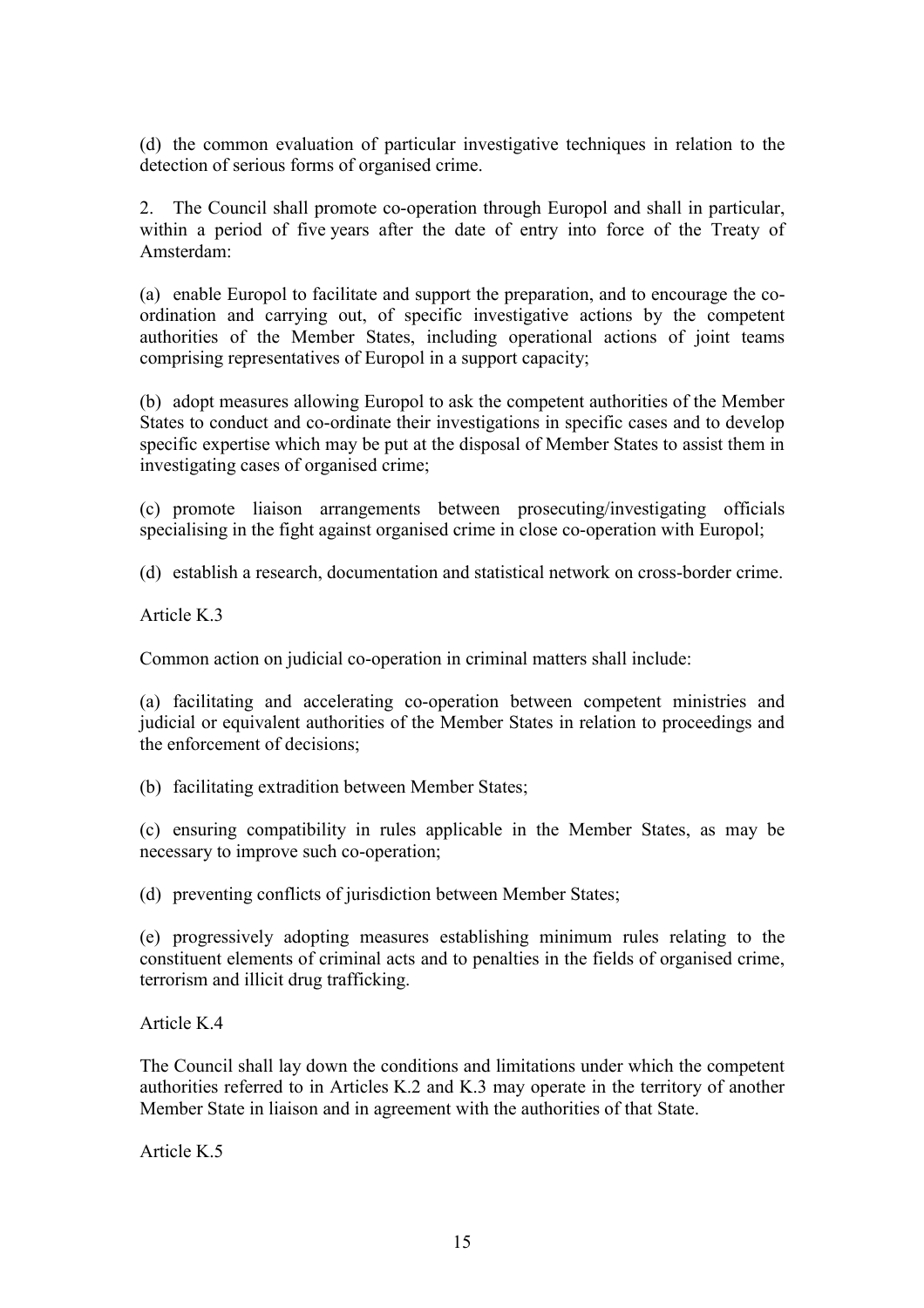This Title shall not affect the exercise of the responsibilities incumbent upon Member States with regard to the maintenance of law and order and the safeguarding of internal security.

Article K.6

1. In the areas referred to in this Title, Member States shall inform and consult one another within the Council with a view to co-ordinating their action. To that end, they shall establish collaboration between the relevant departments of their administrations.

2. The Council shall take measures and promote co-operation, using the appropriate form and procedures as set out in this Title, contributing to the pursuit of the objectives of the Union. To that end, acting unanimously on the initiative of any Member State or of the Commission, the Council may:

(a) adopt common positions defining the approach of the Union to a particular matter:

(b) adopt framework decisions for the purpose of approximation of the laws and regulations of the Member States. Framework decisions shall be binding upon the Member States as to the result to be achieved but shall leave to the national authorities the choice of form and methods. They shall not entail direct effect;

(c) adopt decisions for any other purpose consistent with the objectives of this Title, excluding any approximation of the laws and regulations of the Member States. These decisions shall be binding and shall not entail direct effect; the Council, acting by a qualified majority, shall adopt measures necessary to implement those decisions at the level of the Union;

(d) establish conventions which it shall recommend to the Member States for adoption in accordance with their respective constitutional requirements. Member States shall begin the procedures applicable within a time limit to be set by the Council.

Unless they provide otherwise, conventions shall, once adopted by at least half of the Member States, enter into force for those Member States. Measures implementing conventions shall be adopted within the Council by a majority of two-thirds of the Contracting Parties.

3. Where the Council is required to act by a qualified majority, the votes of its members shall be weighted as laid down in Article 148(2) of the Treaty establishing the European Community, and for their adoption acts of the Council shall require at least 62 votes in favour, cast by at least 10 members.

4. For procedural questions, the Council shall act by a majority of its members.

Article K.7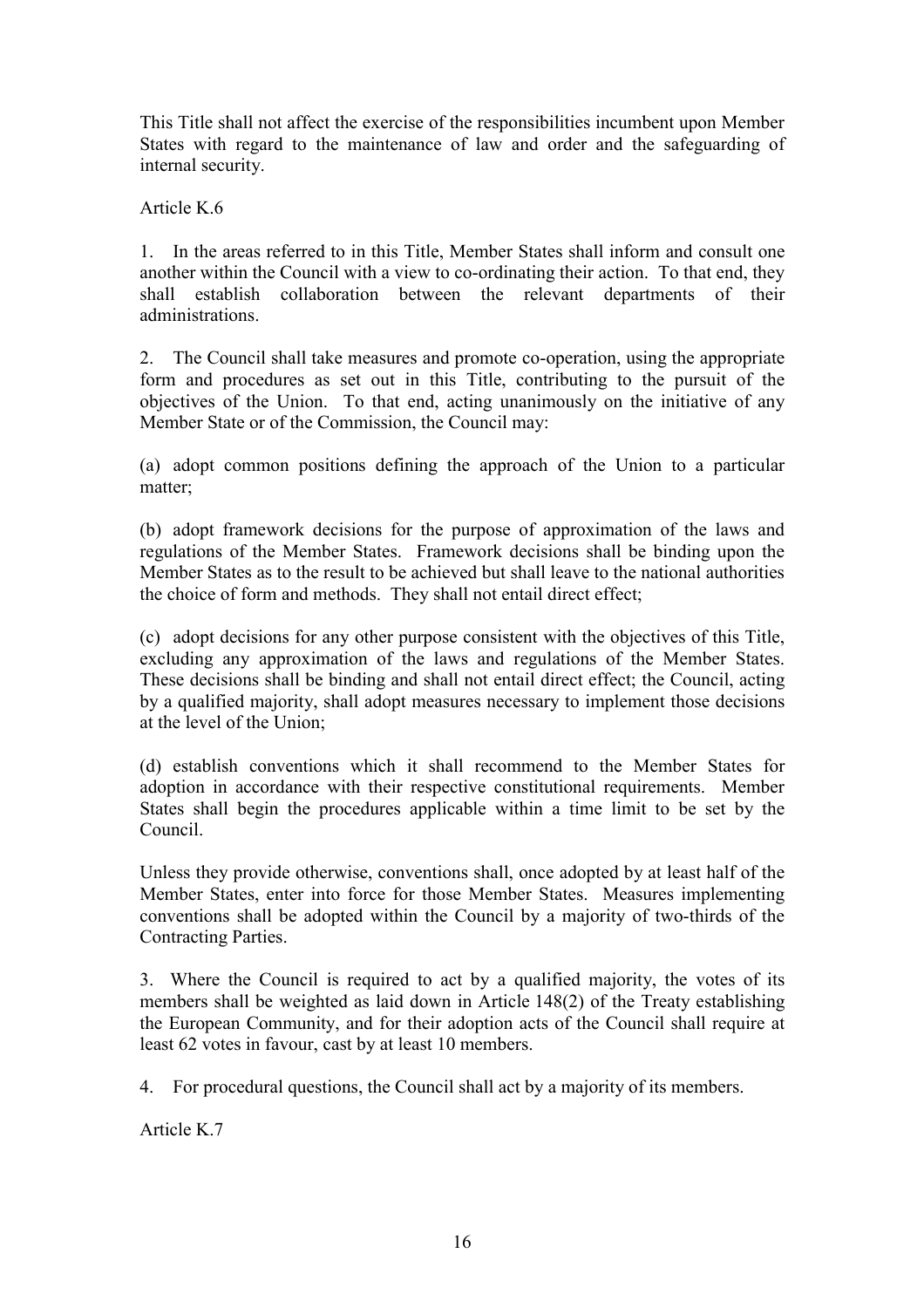1. The Court of Justice of the European Communities shall have jurisdiction, subject to the conditions laid down in this Article, to give preliminary rulings on the validity and interpretation of framework decisions and decisions, on the interpretation of conventions established under this Title and on the validity and interpretation of the measures implementing them.

2. By a declaration made at the time of signature of the Treaty of Amsterdam or at any time thereafter, any Member State shall be able to accept the jurisdiction of the Court of Justice to give preliminary rulings as specified in paragraph 1.

3. A Member State making a declaration pursuant to paragraph 2 shall specify that either:

(a) any court or tribunal of that State against whose decisions there is no judicial remedy under national law may request the Court of Justice to give a preliminary ruling on a question raised in a case pending before it and concerning the validity or interpretation of an act referred to in paragraph 1 if that court or tribunal considers that a decision on the question is necessary to enable it to give judgment, or

(b) any court or tribunal of that State may request the Court of Justice to give a preliminary ruling on a question raised in a case pending before it and concerning the validity or interpretation of an act referred to in paragraph 1 if that court or tribunal considers that a decision on the question is necessary to enable it to give judgment.

4. Any Member State, whether or not it has made a declaration pursuant to paragraph 2, shall be entitled to submit statements of case or written observations to the Court in cases which arise under paragraph 1.

5. The Court of Justice shall have no jurisdiction to review the validity or proportionality of operations carried out by the police or other law enforcement services of a Member State or the exercise of the responsibilities incumbent upon Member States with regard to the maintenance of law and order and the safeguarding of internal security.

6. The Court of Justice shall have jurisdiction to review the legality of framework decisions and decisions in actions brought by a Member State or the Commission on grounds of lack of competence, infringement of an essential procedural requirement, infringement of this Treaty or of any rule of law relating to its application, or misuse of powers. The proceedings provided for in this paragraph shall be instituted within two months of the publication of the measure.

7. The Court of Justice shall have jurisdiction to rule on any dispute between Member States regarding the interpretation or the application of acts adopted under Article K.6(2) whenever such dispute cannot be settled by the Council within six months of its being referred to the Council by one of its members. The Court shall also have jurisdiction to rule on any dispute between Member States and the Commission regarding the interpretation or the application of conventions established under Article K.6(2)(d).

Article K.8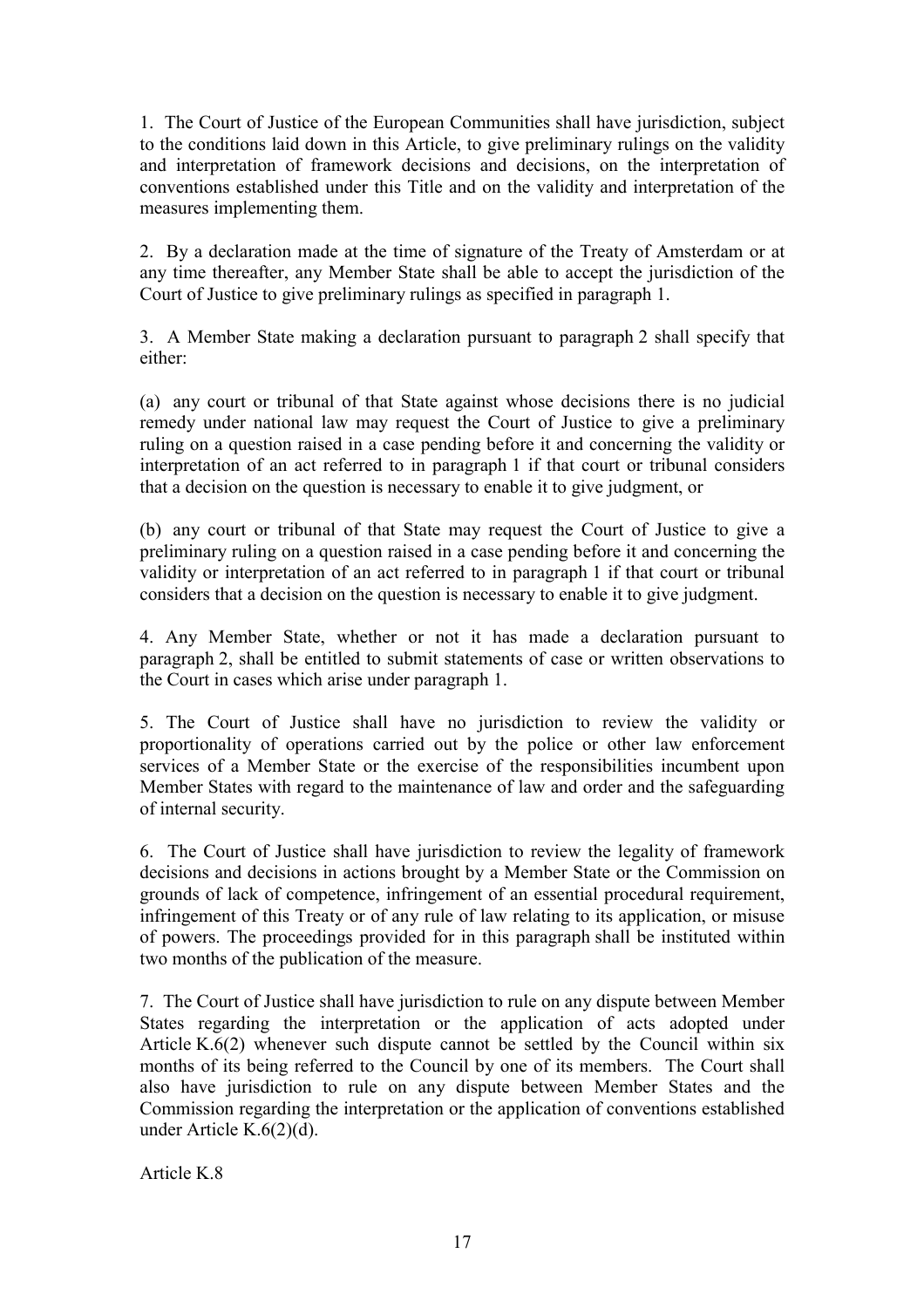1. A Co-ordinating Committee shall be set up consisting of senior officials. In addition to its co-ordinating role, it shall be the task of the Committee to:

- give opinions for the attention of the Council, either at the Council's request or on its own initiative;

- contribute, without prejudice to Article 151 of the Treaty establishing the European Community, to the preparation of the Council's discussions in the areas referred to in Article K.1.

2. The Commission shall be fully associated with the work in the areas referred to in this Title.

Article K.9

Within international organisations and at international conferences in which they take part, Member States shall defend the common positions adopted under the provisions of this Title.

Articles J.8 and J.9 shall apply as appropriate to matters falling under this Title.

Article K.10

Agreements referred to in Article J.14 may cover matters falling under this Title.

Article K.11

1. The Council shall consult the European Parliament before adopting any measure referred to in Article K.6(2)(b), (c) and (d). The European Parliament shall deliver its opinion within a time-limit which the Council may lay down, which shall not be less than three months. In the absence of an opinion within that time-limit, the Council may act.

2. The Presidency and the Commission shall regularly inform the European Parliament of discussions in the areas covered by this Title.

3. The European Parliament may ask questions of the Council or make recommendations to it. Each year, it shall hold a debate on the progress made in the areas referred to in this Title.

Article K.12

1. Member States which intend to establish closer co-operation between themselves may be authorised, subject to Articles K.15 and K.16, to make use of the institutions, procedures and mechanisms laid down by the Treaties provided that the co-operation proposed:

(a) respects the powers of the European Community, and the objectives laid down by this Title;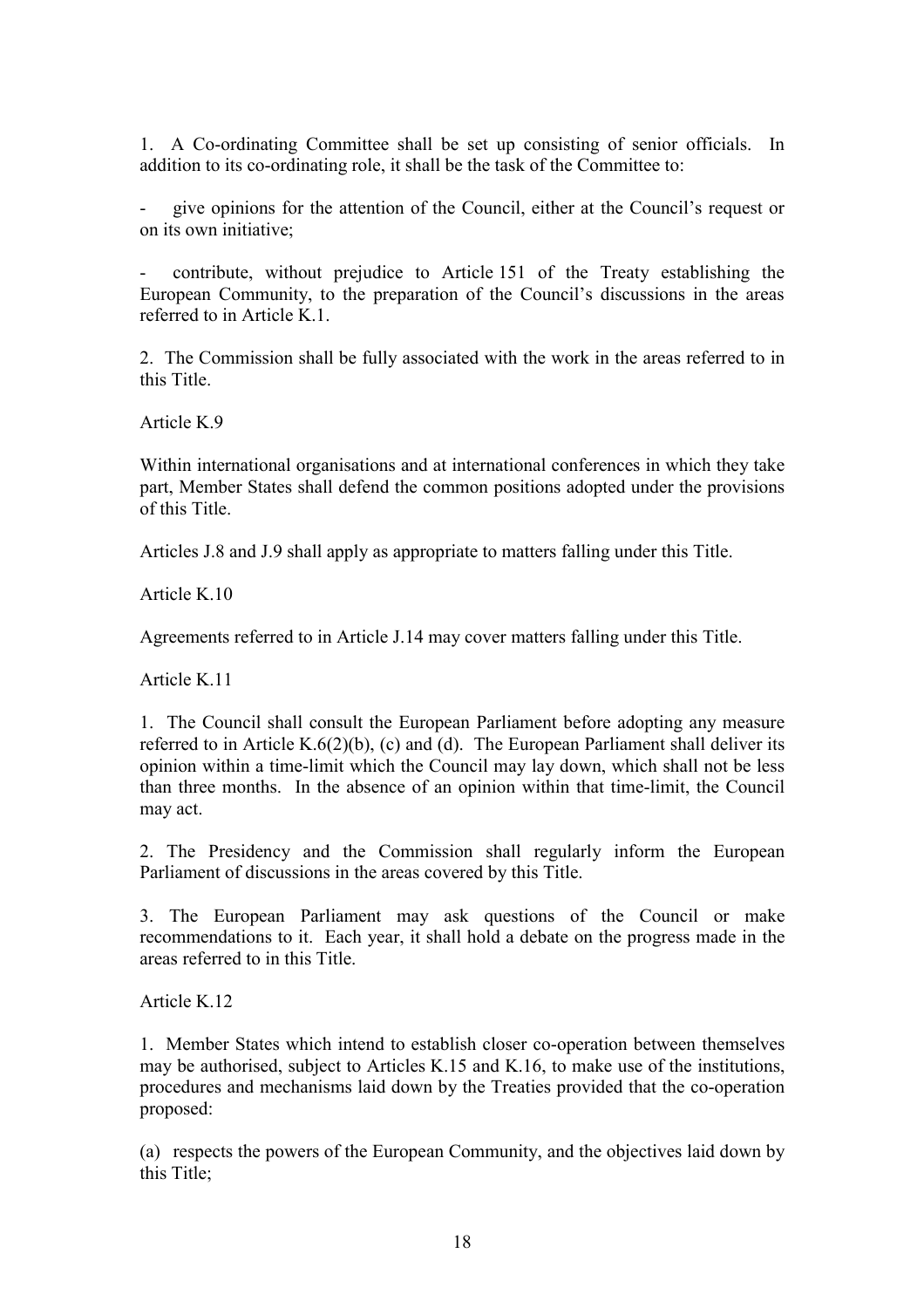(b) has the aim of enabling the Union to develop more rapidly into an area of freedom, security and justice.

2. The authorisation referred to in paragraph 1 shall be granted by the Council, acting by a qualified majority at the request of the Member States concerned and after inviting the Commission to present its opinion; the request shall also be forwarded to the European Parliament.

If a member of the Council declares that, for important and stated reasons of national policy, it intends to oppose the granting of an authorisation by qualified majority, a vote shall not be taken. The Council may, acting by a qualified majority, request that the matter be referred to the European Council for decision by unanimity.

The votes of the members of the Council shall be weighted in accordance with Article 148(2) of the Treaty establishing the European Community. For their adoption, decisions shall require at least 62 votes in favour, cast by at least 10 members.

3. Any Member State which wishes to become a party to co-operation set up in accordance with this Article shall notify its intention to the Council and to the Commission, which shall give an opinion to the Council within three months of receipt of that notification, possibly accompanied by a recommendation for such specific arrangements as it may deem necessary for that Member State to become a party to the co-operation in question. Within four months of the date of that notification, the Council shall decide on the request and on such specific arrangements as it may deem necessary. The decision shall be deemed to be taken unless the Council, acting by a qualified majority, decides to hold it in abeyance; in this case, the Council shall state the reasons for its decision and set a deadline for reexamining it. For the purposes of this paragraph, the Council shall act under the conditions set out in Article K.16.

4. The provisions of Articles K.1 to K.13 shall apply to the closer co-operation provided for by this Article, save as otherwise provided for in this Article and in Articles K.15 and K.16.

The provisions of the Treaty establishing the European Community concerning the powers of the Court of Justice of the European Communities and the exercise of those powers shall apply to paragraphs 1, 2 and 3.

5. This Article is without prejudice to the provisions of the Protocol integrating the Schengen acquis into the framework of the European Union.

Article K.13

1. Articles 137, 138, 138e, 139 to 142, 146, 147, 148(3), 150 to 153, 157 to 163, 191a and 217 of the Treaty establishing the European Community shall apply to the provisions relating to the areas referred to in this Title.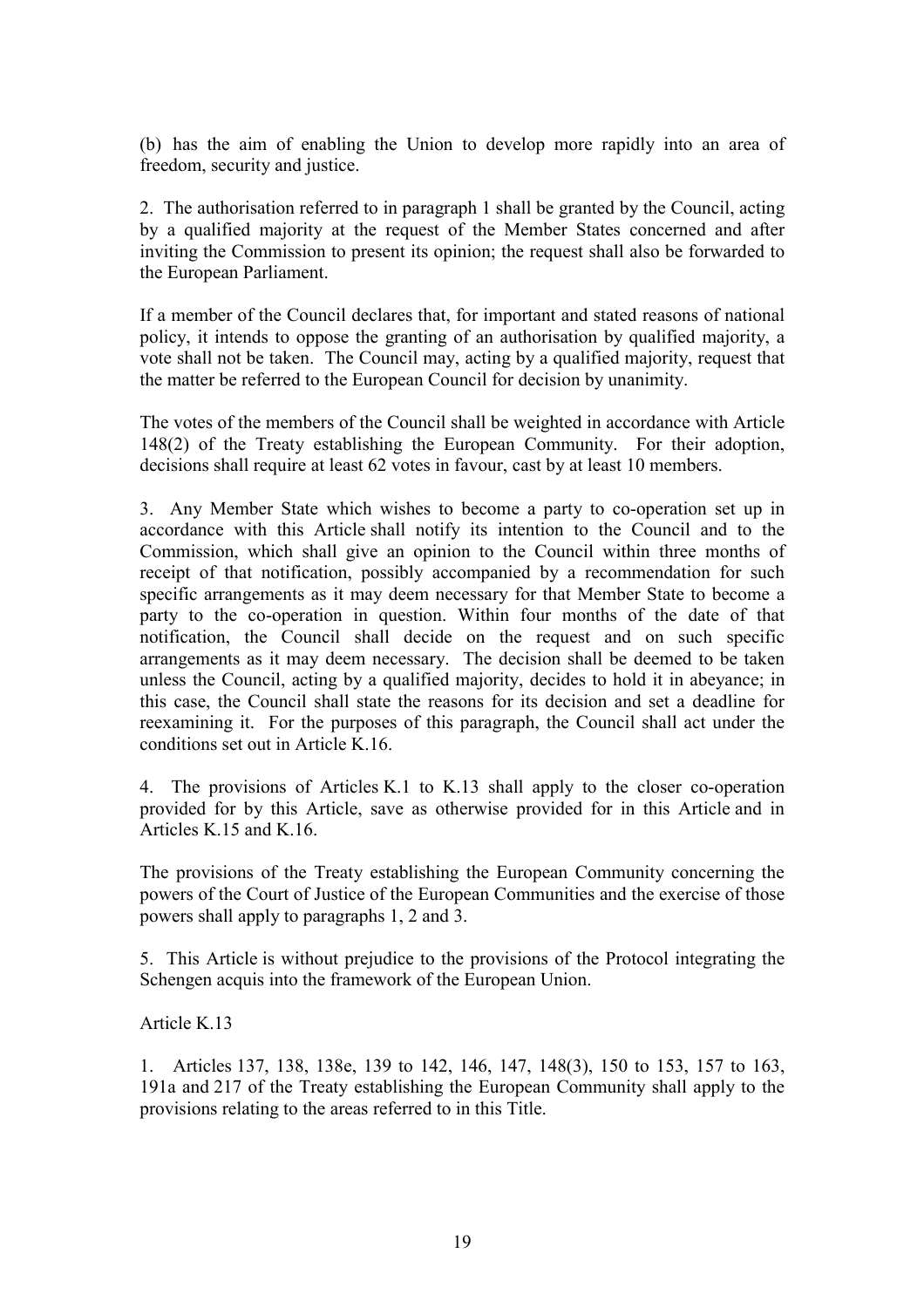2. Administrative expenditure which the provisions relating to the areas referred to in this Title entail for the institutions shall be charged to the budget of the European **Communities** 

3. Operational expenditure to which the implementation of those provisions gives rise shall also be charged to the budget of the European Communities, except where the Council acting unanimously decides otherwise. In cases where expenditure is not charged to the budget of the European Communities it shall be charged to the Member States in accordance with the gross national product scale, unless the Council acting unanimously decides otherwise.

4. The budgetary procedure laid down in the Treaty establishing the European Community shall apply to the expenditure charged to the budget of the European Communities.

Article K.14

The Council, acting unanimously on the initiative of the Commission or a Member State, and after consulting the European Parliament, may decide that action in areas referred to in Article K.1 shall fall under Title IIIa of the Treaty establishing the European Community, and at the same time determine the relevant voting conditions relating to it. It shall recommend the Member States to adopt that decision in accordance with their respective constitutional requirements."

12) The following new Title shall be inserted:

"Title VIa

#### Provisions on closer co-operation

Article K.15

1. Member States which intend to establish closer co-operation between themselves may make use of the institutions, procedures and mechanisms laid down by this Treaty and the Treaty establishing the European Community provided that the cooperation:

(a) is aimed at furthering the objectives of the Union and at protecting and serving its interests;

(b) respects the principles of the said Treaties and the single institutional framework of the Union;

(c) is only used as a last resort, where the objectives of the said Treaties could not be attained by applying the relevant procedures laid down therein;

(d) concerns at least a majority of Member States;

(e) does not affect the "acquis communautaire" and the measures adopted under the other provisions of the said Treaties;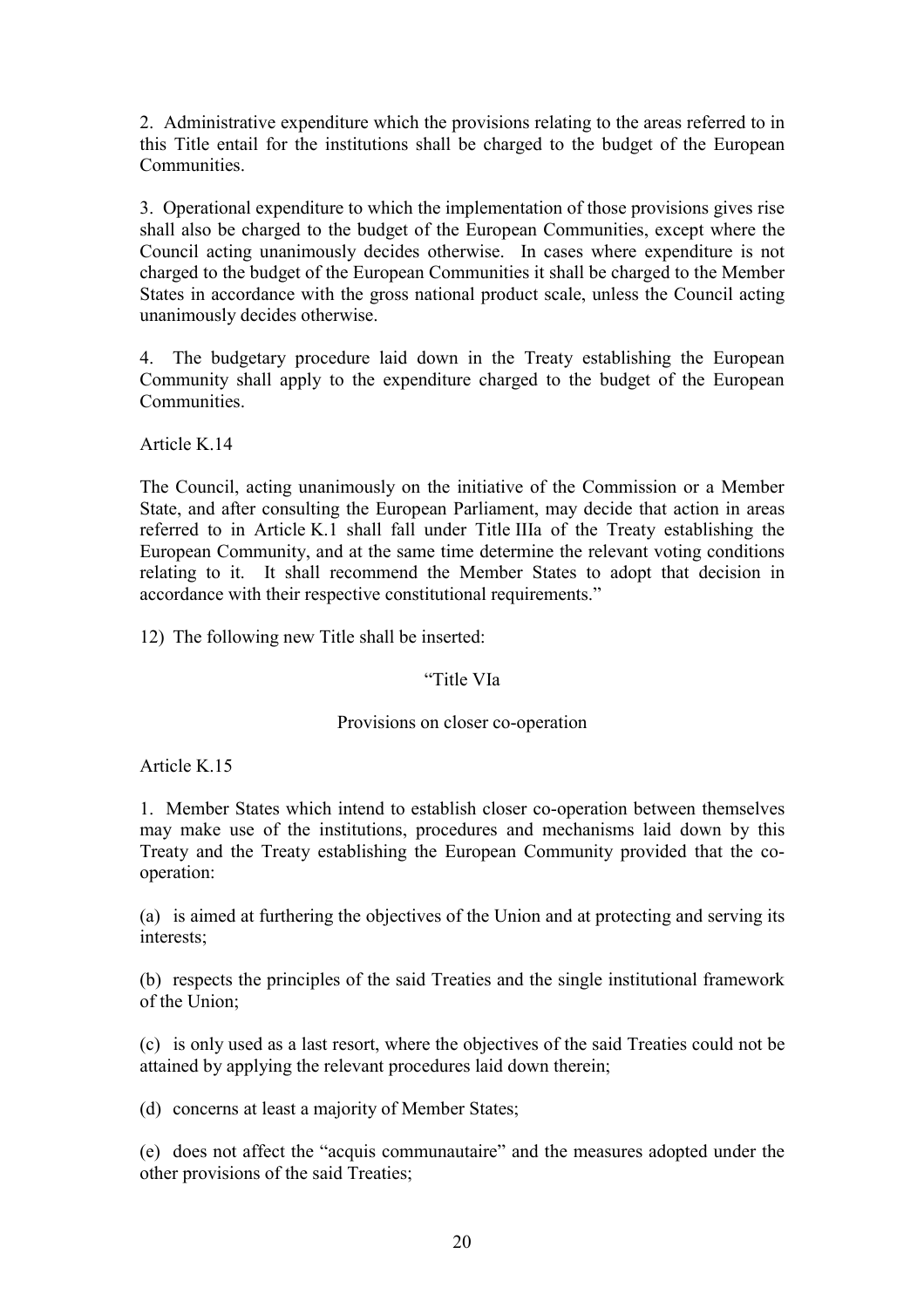(f) does not affect the competences, rights, obligations and interests of those Member States which do not participate therein;

(g) is open to all Member States and allows them to become parties to the cooperation at any time, provided that they comply with the basic decision and with the decisions taken within that framework;

(h) complies with the specific additional criteria laid down in Article 5a of the Treaty establishing the European Community and Article K.12 of this Treaty, depending on the area concerned, and is authorised by the Council in accordance with the procedures laid down therein.

2. Member States shall apply, as far as they are concerned, the acts and decisions adopted for the implementation of the co-operation in which they participate. Member States not participating in such co-operation shall not impede the implementation thereof by the participating Member States.

Article K.16

1. For the purposes of the adoption of the acts and decisions necessary for the implementation of the co-operation referred to in Article K.15, the relevant institutional provisions of this Treaty and of the Treaty establishing the European Community shall apply. However, while all members of the Council shall be able to take part in the deliberations, only those representing participating Member States shall take part in the adoption of decisions. The qualified majority shall be defined as the same proportion of the weighted votes of the members of the Council concerned as laid down in Article 148(2) of the Treaty establishing the European Community. Unanimity shall be constituted by only those Council members concerned.

2. Expenditure resulting from implementation of the co-operation, other than administrative costs entailed for the institutions, shall be borne by the participating Member States, unless the Council, acting unanimously, decides otherwise.

Article K.17

The Council and the Commission shall regularly inform the European Parliament of the development of closer co-operation established on the basis of this Title."

13) Article L shall be replaced by the following:

"Article L

The provisions of the Treaty establishing the European Community, the Treaty establishing the European Coal and Steel Community and the Treaty establishing the European Atomic Energy Community concerning the powers of the Court of Justice of the European Communities and the exercise of those powers shall apply only to the following provisions of this Treaty:

(a) provisions amending the Treaty establishing the European Economic Community with a view to establishing the European Community, the Treaty establishing the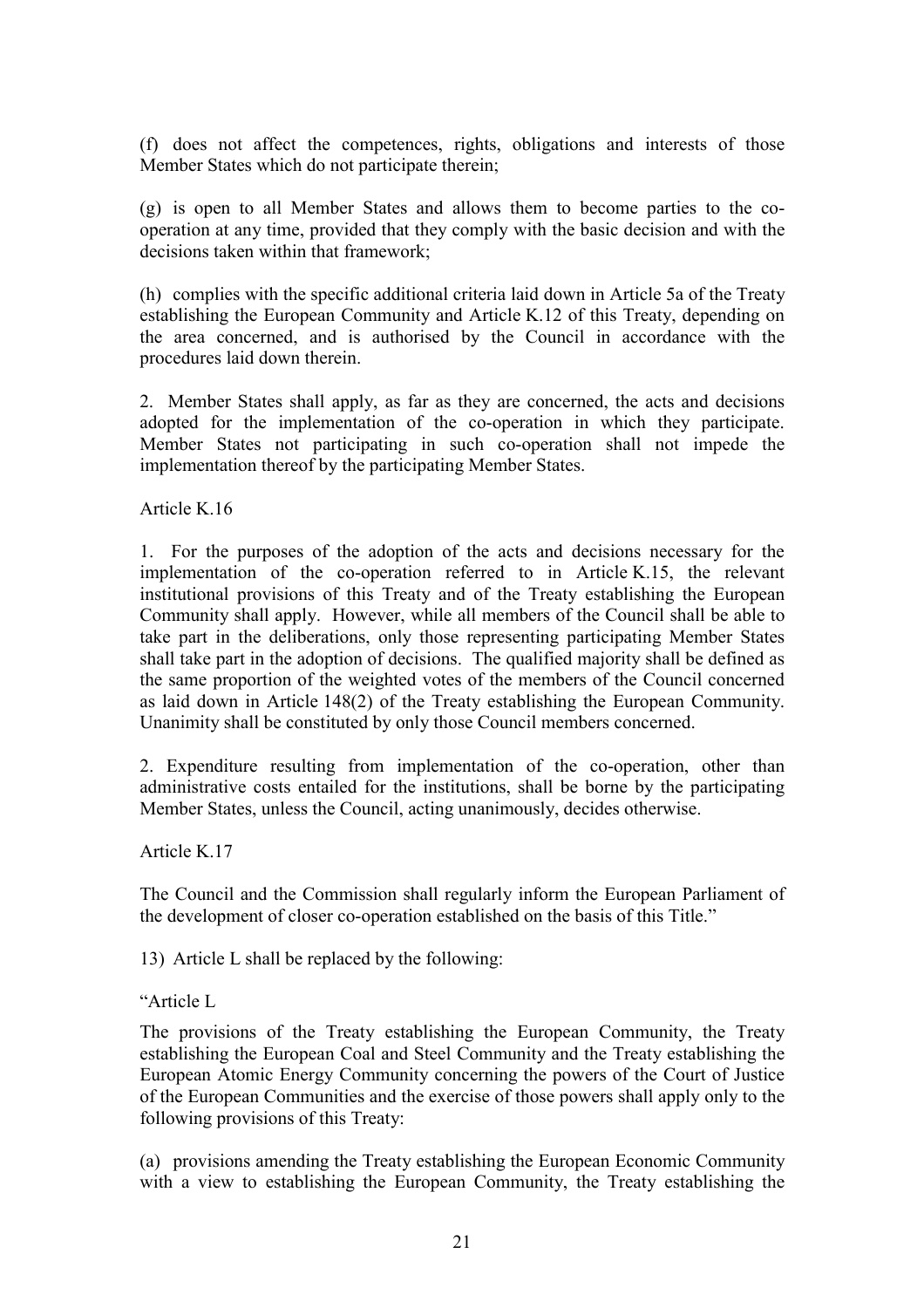European Coal and Steel Community and the Treaty establishing the European Atomic Energy Community;

(b) provisions of Title VI, under the conditions provided for by Article K.7;

(c) provisions of Title VIa, under the conditions provided for by Article 5a of the Treaty establishing the European Community and Article K.12 of this Treaty;

(d) Article F(2) with regard to action of the institutions, insofar as the Court has jurisdiction under the Treaties establishing the European Communities and under this Treaty;

(e) Articles L to S."

14) In Article N, paragraph 2 shall be deleted and paragraph 1 shall remain without a number.

15) In Article O, the first paragraph shall be replaced by the following:

"Any European State which respects the principles set out in Article  $F(1)$  may apply to become a member of the Union. It shall address its application to the Council, which shall act unanimously after consulting the Commission and after receiving the assent of the European Parliament, which shall act by an absolute majority of its component members."

# ARTICLE 2

The Treaty establishing the European Community shall be amended in accordance with the provisions of this Article.

1) In the preamble the following recital shall be inserted after the eighth recital:

"DETERMINED to promote the development of the highest possible level of knowledge for their peoples through a wide access to education and through its continuous updating,"

2) Article 2 shall be replaced by the following:

"Article 2

The Community shall have as its task, by establishing a common market and an economic and monetary union and by implementing common policies or activities referred to in Articles 3 and 3a, to promote throughout the Community a harmonious, balanced and sustainable development of economic activities, a high level of employment and of social protection, equality between men and women, sustainable and non-inflationary growth, a high degree of competitiveness and convergence of economic performance, a high level of protection and improvement of the quality of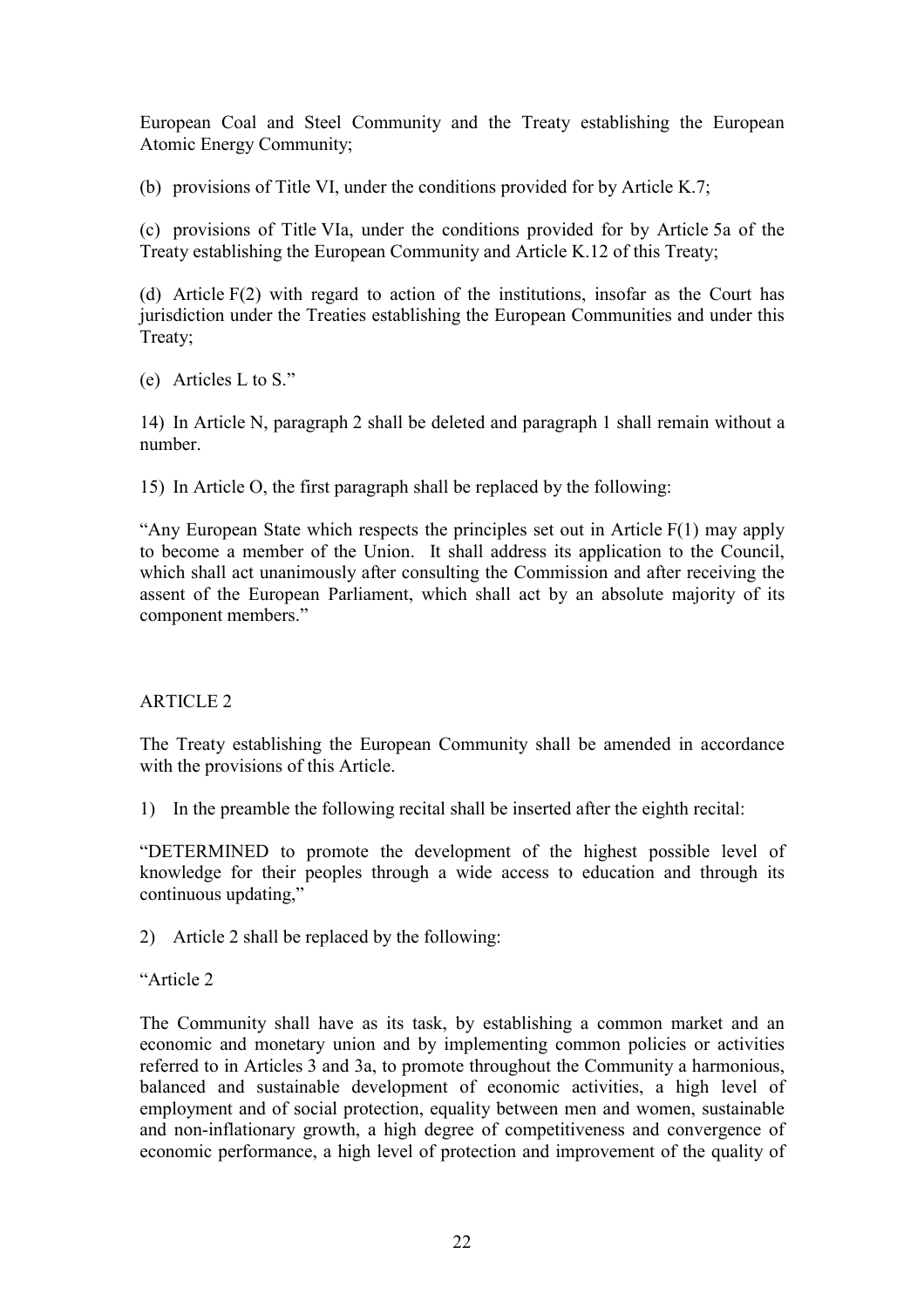the environment, the raising of the standard of living and quality of life, and economic and social cohesion and solidarity among Member States."

3) Article 3 shall be amended as follows:

(a) the existing text shall be numbered and become paragraph 1;

(b) in new paragraph 1, point (d) shall be replaced by the following:

"(d) measures concerning the entry and movement of persons as provided for in Title IIIa:":

(c) in new paragraph 1, the following new point (i) shall be inserted after point (h):

"(i) the promotion of co-ordination between employment policies of the Member States with a view to enhancing their effectiveness by developing a co-ordinated strategy for employment;"

(d) in new paragraph 1, the existing point (i) shall become point (j) and the subsequent points shall be renumbered accordingly;

(e) the following paragraph shall be added:

"2. In all the activities referred to in this Article, the Community shall aim to eliminate inequalities, and to promote equality, between men and women."

4) The following Article shall be inserted:

"Article 3c

Environmental protection requirements must be integrated into the definition and implementation of the Community policies and activities referred to in Article 3, in particular with a view to promoting sustainable development."

5) The following Article shall be inserted:

"Article 5a

1. Member States which intend to establish closer co-operation between themselves may be authorised, subject to Articles K.15 and K.16 of the Treaty on European Union, to make use of the institutions, procedures and mechanisms laid down by this Treaty, provided that the co-operation proposed:

(a) does not concern areas which fall within the exclusive competence of the Community;

(b) does not affect Community policies, actions or programmes;

(c) does not concern the citizenship of the Union or discriminate between nationals of Member States;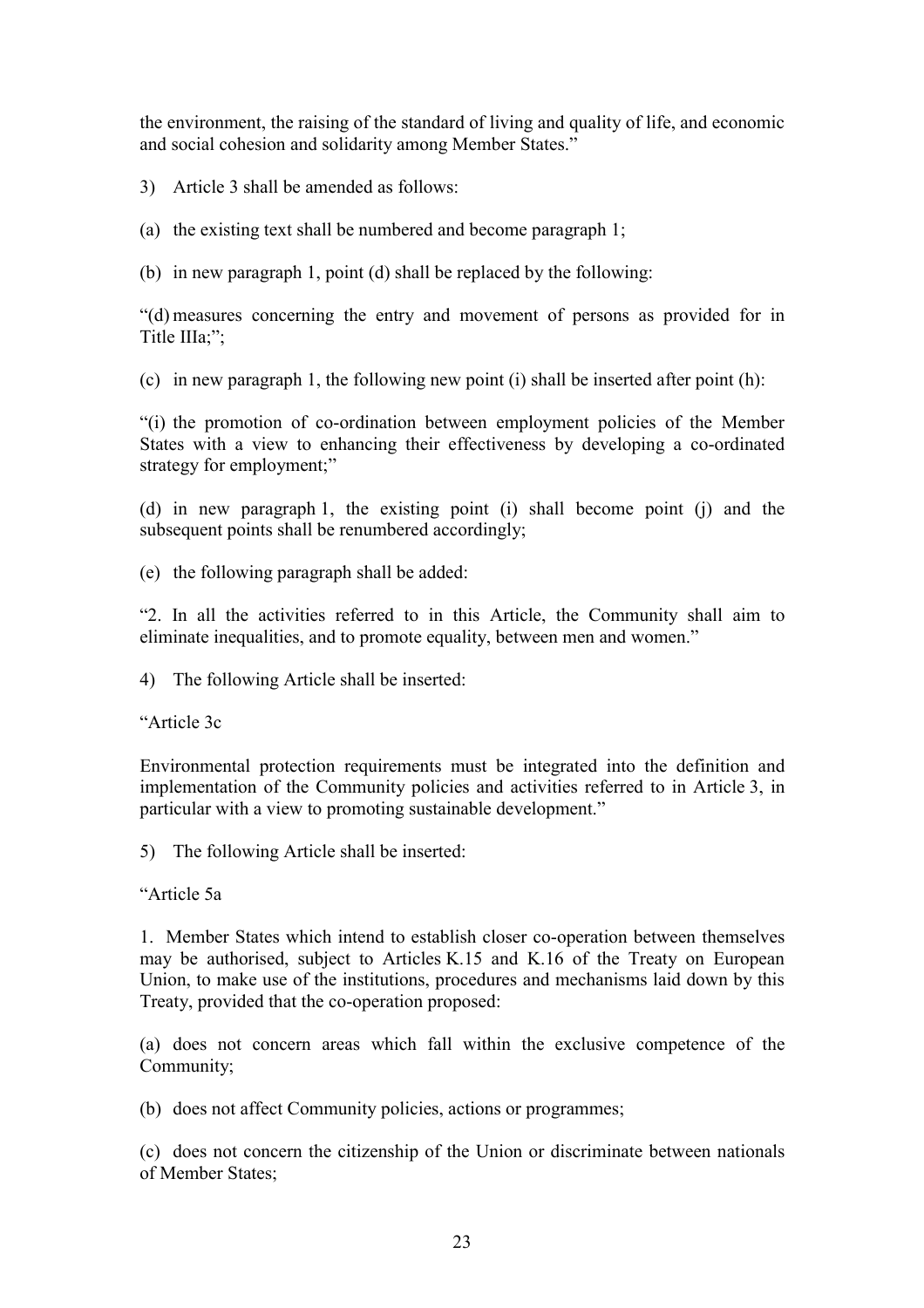(d) remains within the limits of the powers conferred upon the Community by this Treaty; and

(e) does not constitute a discrimination or a restriction of trade between Member States and does not distort the conditions of competition between the latter.

2. The authorisation referred to in paragraph 1 shall be granted by the Council, acting by a qualified majority on a proposal from the Commission and after consulting the European Parliament.

If a member of the Council declares that, for important and stated reasons of national policy, it intends to oppose the granting of an authorisation by qualified majority, a vote shall not be taken. The Council may, acting by a qualified majority, request that the matter be referred to the Council, meeting in the composition of the Heads of State or Government, for decision by unanimity.

Member States which intend to establish closer co-operation as referred to in paragraph 1 may address a request to the Commission, which may submit a proposal to the Council to that effect. In the event of the Commission not submitting a proposal, it shall inform the Member States concerned of the reasons for not doing so.

3. Any Member State which wishes to become a party to co-operation set up in accordance with this Article shall notify its intention to the Council and to the Commission, which shall give an opinion to the Council within three months of receipt of that notification. Within four months of the date of that notification, the Commission shall decide on it and on such specific arrangements as it may deem necessary.

4. The acts and decisions necessary for the implementation of co-operation activities shall be subject to all the relevant provisions of this Treaty, save as otherwise provided for in this Article and in Articles K.15 and K.16 of the Treaty on European Union.

5. This Article is without prejudice to the provisions of the Protocol integrating the Schengen acquis into the framework of the European Union."

6) In Article 6, the second paragraph shall be replaced by the following:

"The Council, acting in accordance with the procedure referred to in Article 189b, may adopt rules designed to prohibit such discrimination."

7) The following Article shall be inserted:

"Article 6a

Without prejudice to the other provisions of this Treaty and within the limits of the powers conferred by it upon the Community, the Council, acting unanimously on a proposal from the Commission and after consulting the European Parliament, may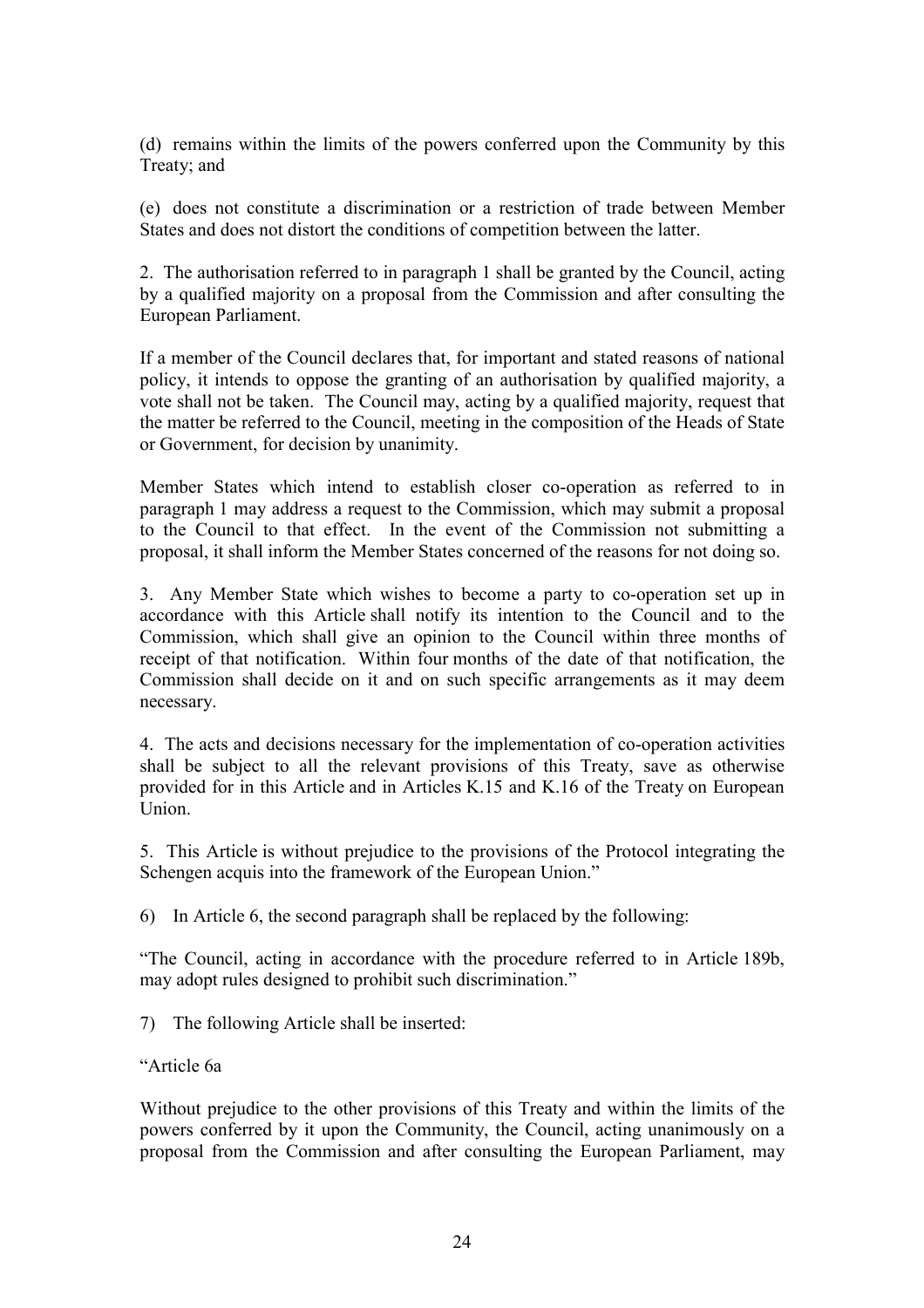take appropriate action to combat discrimination based on sex, racial or ethnic origin, religion or belief, disability, age or sexual orientation."

8) The following Article shall be inserted at the end of Part One:

"Article 7d

Without prejudice to Articles 77, 90 and 92, and given the place occupied by services of general economic interest in the shared values of the Union as well as their role in promoting social and territorial cohesion, the Community and the Member States, each within their respective powers and within the scope of application of this Treaty, shall take care that such services operate on the basis of principles and conditions which enable them to fulfil their missions."

9) Article 8(1) shall be replaced by the following:

"1. Citizenship of the Union is hereby established. Every person holding the nationality of a Member State shall be a citizen of the Union. Citizenship of the Union shall complement and not replace national citizenship."

10) Article 8a(2) shall be replaced by the following:

"2. The Council may adopt provisions with a view to facilitating the exercise of the rights referred to in paragraph 1; save as otherwise provided in this Treaty, the Council shall act in accordance with the procedure referred to in Article 189b. The Council shall act unanimously throughout this procedure."

11) In Article 8d, the following paragraph shall be added:

"Every citizen of the Union may write to any of the institutions or bodies referred to in this Article or in Article 4 in one of the languages mentioned in Article 248 and have an answer in the same language."

12) Article 51 shall be replaced by the following:

"Article 51

The Council shall, acting in accordance with the procedure referred to in Article 189b, adopt such measures in the field of social security as are necessary to provide freedom of movement for workers; to this end, it shall make arrangements to secure for migrant workers and their dependants:

(a) aggregation, for the purpose of acquiring and retaining the right to benefit and of calculating the amount of benefit, of all periods taken into account under the laws of the several countries;

(b) payment of benefits to persons resident in the territories of Member States.

The Council shall act unanimously throughout the procedure referred to in Article 189b."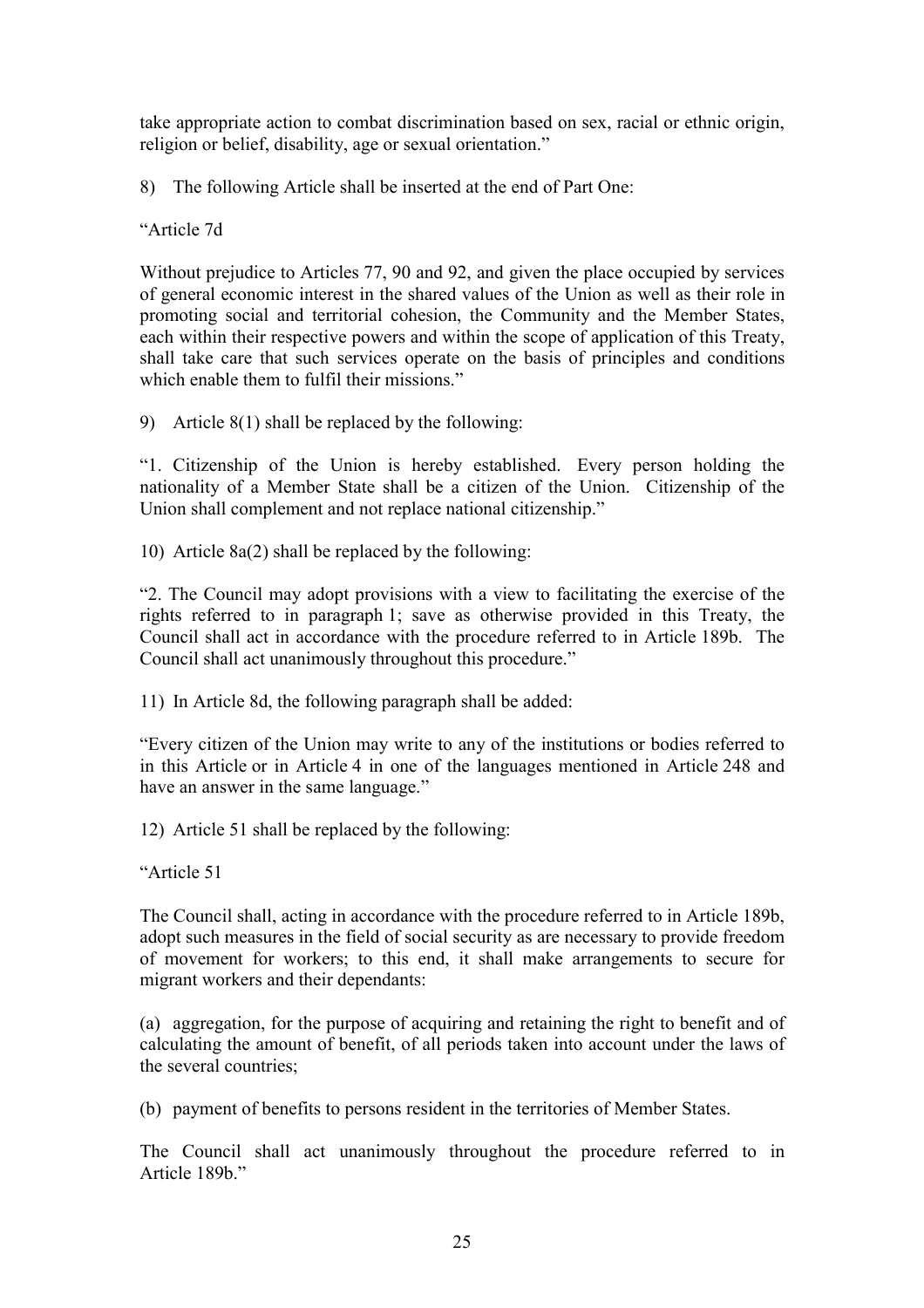13) Article 56(2) shall be replaced by the following:

"2. The Council shall, acting in accordance with the procedure referred to in Article 189b, issue directives for the co-ordination of the abovementioned provisions."

14) Article 57(2) shall be replaced by the following:

"2. For the same purpose, the Council shall, acting in accordance with the procedure referred to in Article 189b, issue directives for the co-ordination of the provisions laid down by law, regulation or administrative action in Member States concerning the taking-up and pursuit of activities as self-employed persons. The Council, acting unanimously throughout the procedure referred to in Article 189b, shall decide on directives the implementation of which involves in at least one Member State amendment of the existing principles laid down by law governing the professions with respect to training and conditions of access for natural persons. In other cases the Council shall act by qualified majority."

15) The following title shall be inserted in Part Three:

# "Title IIIa

Visas, asylum, immigration and other policies related to free movement of persons

Article 73i

In order to establish progressively an area of freedom, security and justice, the Council shall adopt:

(a) within a period of five years after the entry into force of the Treaty of Amsterdam, measures aimed at ensuring the free movement of persons in accordance with Article 7a, in conjunction with directly related flanking measures with respect to external border controls, asylum and immigration, in accordance with the provisions of Article 73 $j(2)$  and (3) and Article 73 $k(1)(a)$  and (2)(a), and measures to prevent and combat crime in accordance with the provisions of Article K.3(e) of the Treaty on European Union;

(b) other measures in the fields of asylum, immigration and safeguarding the rights of nationals of third countries, in accordance with the provisions of Article 73k;

(c) measures in the field of judicial co-operation in civil matters as provided for in Article 73m;

(d) appropriate measures to encourage and strengthen administrative co-operation, as provided for in Article 73n;

(e) measures in the field of police and judicial co-operation in criminal matters aimed at a high level of security by preventing and combating crime within the Union in accordance with the provisions of the Treaty on European Union.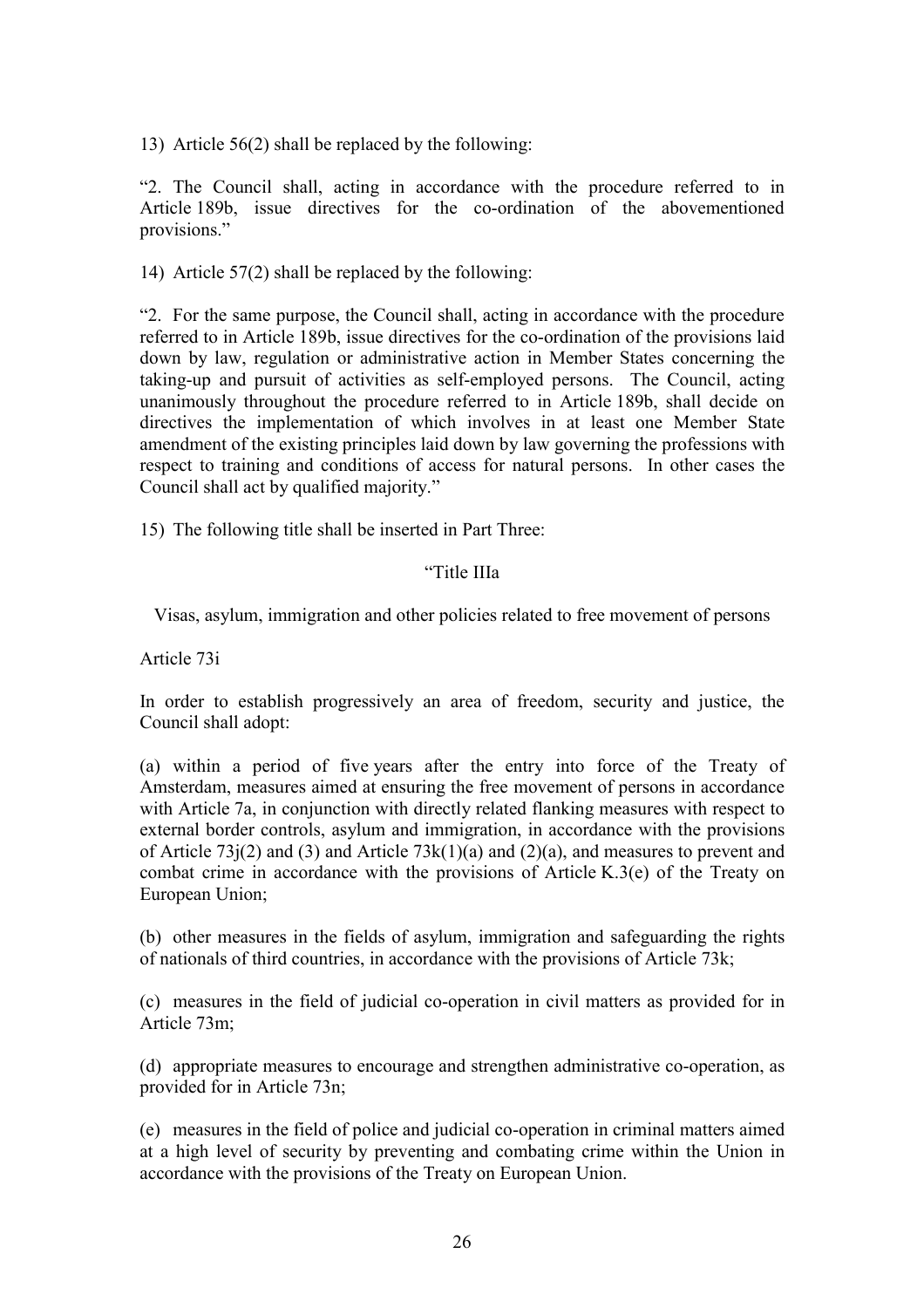Article 73j

The Council, acting in accordance with the procedure referred to in Article 73o, shall, within a period of five years after the entry into force of the Treaty of Amsterdam, adopt:

(1) measures with a view to ensuring, in compliance with Article 7a, the absence of any controls on persons, be they citizens of the Union or nationals of third countries, when crossing internal borders;

(2) measures on the crossing of the external borders of the Member States which shall establish:

(a) standards and procedures to be followed by Member States in carrying out checks on persons at such borders;

(b) rules on visas for intended stays of no more than three months, including:

(i) the list of third countries whose nationals must be in possession of visas when crossing the external borders and those whose nationals are exempt from that requirement;

(ii) the procedures and conditions for issuing visas by Member States;

(iii) a uniform format for visas;

(iv) rules on a uniform visa;

(3) measures setting out the conditions under which nationals of third countries shall have the freedom to travel within the territory of the Member States during a period of no more than three months.

Article 73k

The Council, acting in accordance with the procedure referred to in Article 73o, shall, within a period of five years after the entry into force of the Treaty of Amsterdam, adopt:

(1) measures on asylum, in accordance with the Geneva Convention of 28 July 1951 and the Protocol of 31 January 1967 relating to the status of refugees and other relevant treaties, within the following areas:

(a) criteria and mechanisms for determining which Member State is responsible for considering an application for asylum submitted by a national of a third country in one of the Member States,

(b) minimum standards on the reception of asylum seekers in Member States,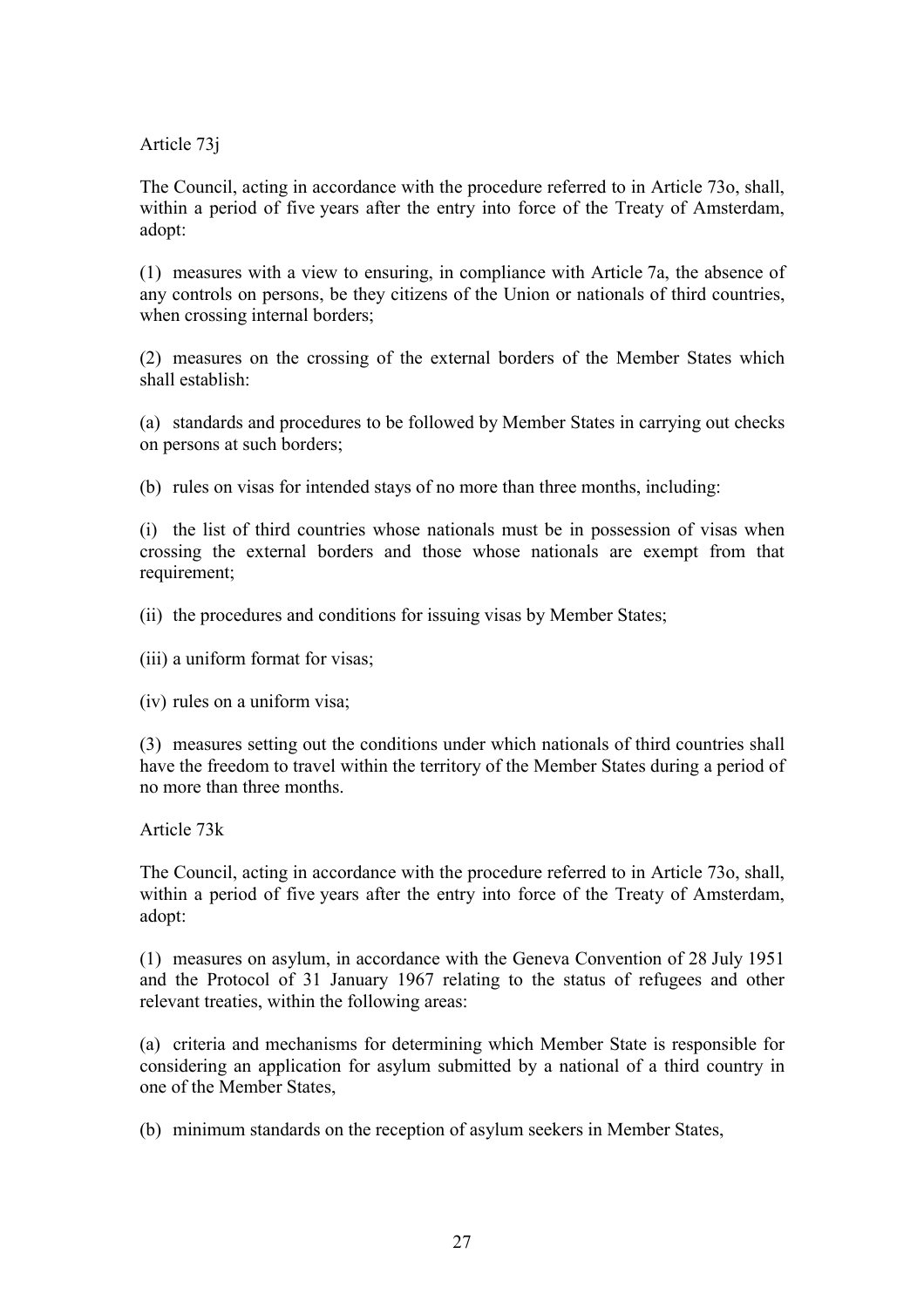(c) minimum standards with respect to the qualification of nationals of third countries as refugees,

(d) minimum standards on procedures in Member States for granting or withdrawing refugee status;

(2) measures on refugees and displaced persons within the following areas:

(a) minimum standards for giving temporary protection to displaced persons from third countries who cannot return to their country of origin and for persons who otherwise need international protection,

(b) promoting a balance of effort between Member States in receiving and bearing the consequences of receiving refugees and displaced persons;

(3) measures on immigration policy within the following areas:

(a) conditions of entry and residence, and standards on procedures for the issue by Member States of long term visas and residence permits, including those for the purpose of family reunion,

(b) illegal immigration and illegal residence, including repatriation of illegal residents;

(4) measures defining the rights and conditions under which nationals of third countries who are legally resident in a Member State may reside in other Member **States** 

Measures adopted by the Council pursuant to points 3 and 4 shall not prevent any Member State from maintaining or introducing in the areas concerned national provisions which are compatible with this Treaty and with international agreements.

Measures to be adopted pursuant to points 2(b), 3(a) and 4 shall not be subject to the five year period referred to above.

Article 73l

1. This Title shall not affect the exercise of the responsibilities incumbent upon Member States with regard to the maintenance of law and order and the safeguarding of internal security.

2. In the event of one or more Member States being confronted with an emergency situation characterised by a sudden inflow of nationals of third countries and without prejudice to paragraph 1, the Council may, acting by qualified majority on a proposal from the Commission, adopt provisional measures of a duration not exceeding six months for the benefit of the Member States concerned.

Article 73m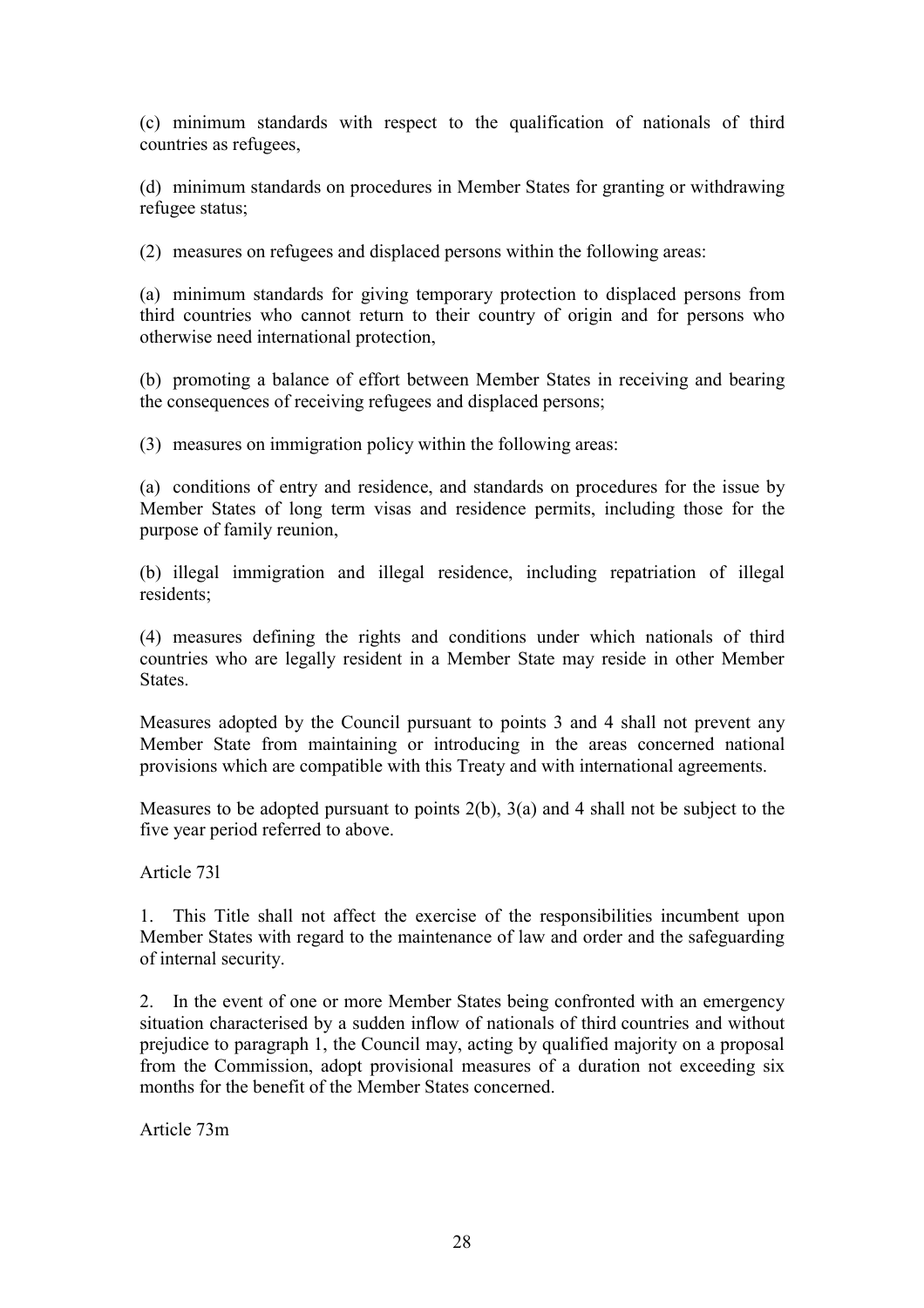Measures in the field of judicial co-operation in civil matters having cross-border implications, to be taken in accordance with Article 73o and insofar as necessary for the proper functioning of the internal market, shall include:

(a) improving and simplifying:

- the system for cross-border service of judicial and extrajudicial documents;
- co-operation in the taking of evidence;

- the recognition and enforcement of decisions in civil and commercial cases, including decisions in extra-judicial cases;

(b) promoting the compatibility of the rules applicable in the Member States concerning the conflict of laws and of jurisdiction;

(c) eliminating obstacles to the good functioning of civil proceedings, if necessary by promoting the compatibility of the rules on civil procedure applicable in the Member **States**.

Article 73n

The Council, acting in accordance with the procedure referred to in Article 73o, shall take measures to ensure co-operation between the relevant departments of the administrations of the Member States in the areas covered by this Title, as well as between those departments and the Commission.

Article 73o

1. During a transitional period of five years following the entry into force of the Treaty of Amsterdam, the Council shall act unanimously on a proposal from the Commission or on the initiative of a Member State and after consulting the European Parliament.

2. After this period of five years:

- the Council shall act on proposals from the Commission; the Commission shall examine any request made by a Member State that it submit a proposal to the Council;

the Council, acting unanimously after consulting the European Parliament, shall take a decision with a view to providing for all or parts of the areas covered by this Title to be governed by the procedure referred to in Article 189b and adapting the provisions relating to the powers of the Court of Justice.

3. By derogation from paragraphs 1 and 2:

measures referred to in Article  $73j(2)(b)$  (i) and (iii) shall, from the entry into force of the Treaty of Amsterdam, be adopted by the Council acting by a qualified majority on a proposal from the Commission and after consulting the European Parliament;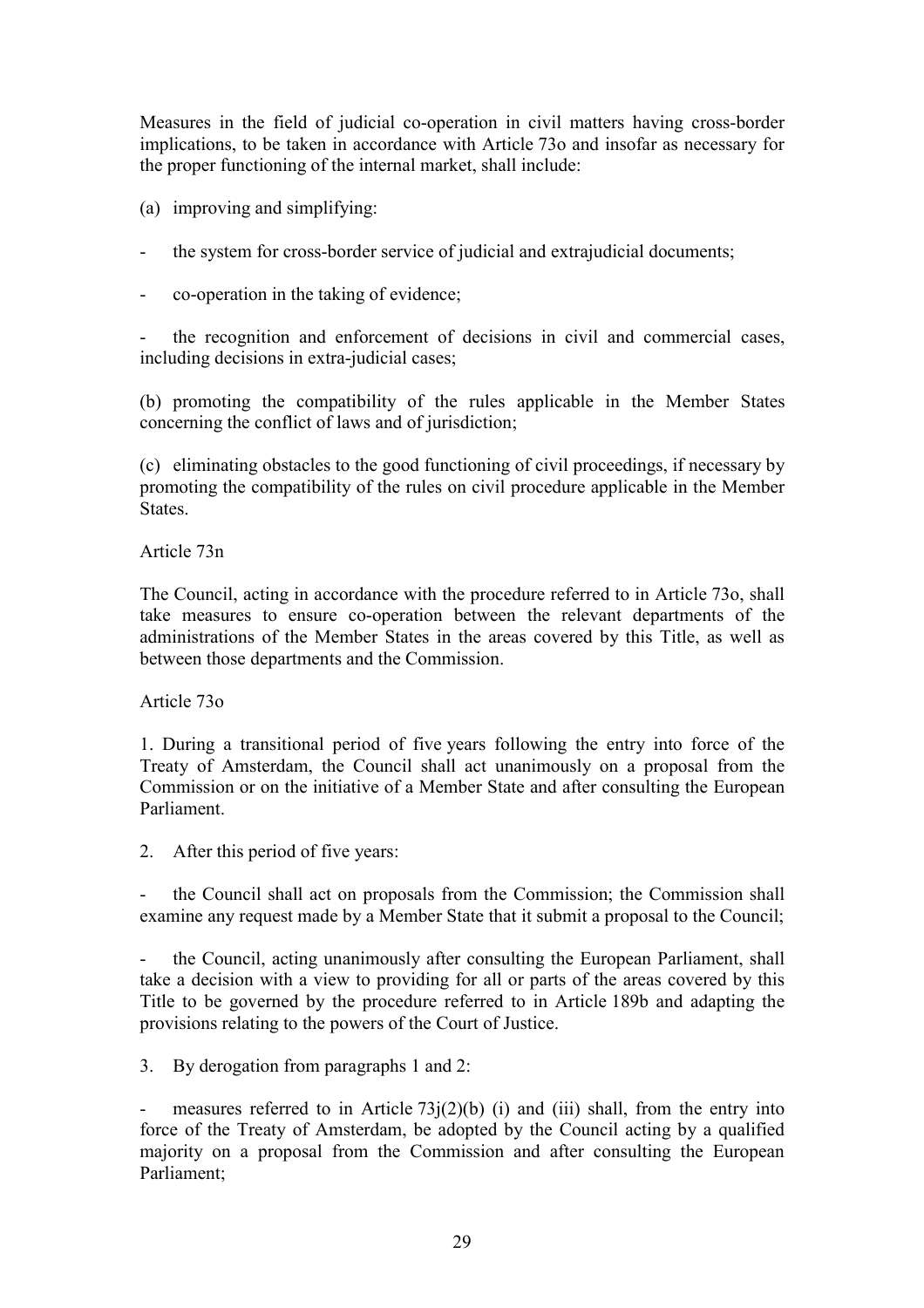measures referred to in Article  $73j(2)(b)$  (ii) and (iv) shall, after a period of five years following the entry into force of the Treaty of Amsterdam, be adopted by the Council acting in accordance with the procedure referred to in Article 189b.

Article 73p

1. Article 177 shall apply to this Title under the following circumstances and conditions: where a question on the interpretation of this Title or on the validity or interpretation of acts of the institutions of the Community based on this Title is raised in a case pending before a court or a tribunal of a Member State against whose decisions there is no judicial remedy under national law, that court or tribunal shall, if it considers that a decision on the question is necessary to enable it to give judgment, request the Court of Justice to give a ruling thereon.

2. In any event, the Court of Justice shall not have jurisdiction to rule on any measure or decision taken pursuant to Article  $73j(1)$  relating to the maintenance of law and order and the safeguarding of internal security.

3. The Council, the Commission or a Member State may request the Court of Justice to give a ruling on a question of interpretation of this Title or of acts of the institutions of the Community based on this Title. The ruling given by the Court of Justice in response to such a request shall not apply to judgments of courts or tribunals of the Member States which have become *res judicata*.

Article 73q

The application of this Title shall be subject to the provisions of the Protocol on the position of the United Kingdom and Ireland and to the Protocol on the position of Denmark and without prejudice to the Protocol on the application of certain aspects of Article 7a of the Treaty establishing the European Community to the United Kingdom and to Ireland."

16) In Article 75(1), the introductory part shall be replaced by the following:

"1. For the purpose of implementing Article 74, and taking into account the distinctive features of transport, the Council shall, acting in accordance with the procedure referred to in Article 189b and after consulting the Economic and Social Committee and the Committee of the Regions, lay down:"

17) In Article 100a, paragraphs 3, 4 and 5 shall be replaced by the following paragraphs:

"3. The Commission, in its proposals envisaged in paragraph 1 concerning health, safety, environmental protection and consumer protection, will take as a base a high level of protection, taking account in particular of any new development based on scientific facts. Within their respective powers, the European Parliament and the Council will also seek to achieve this objective.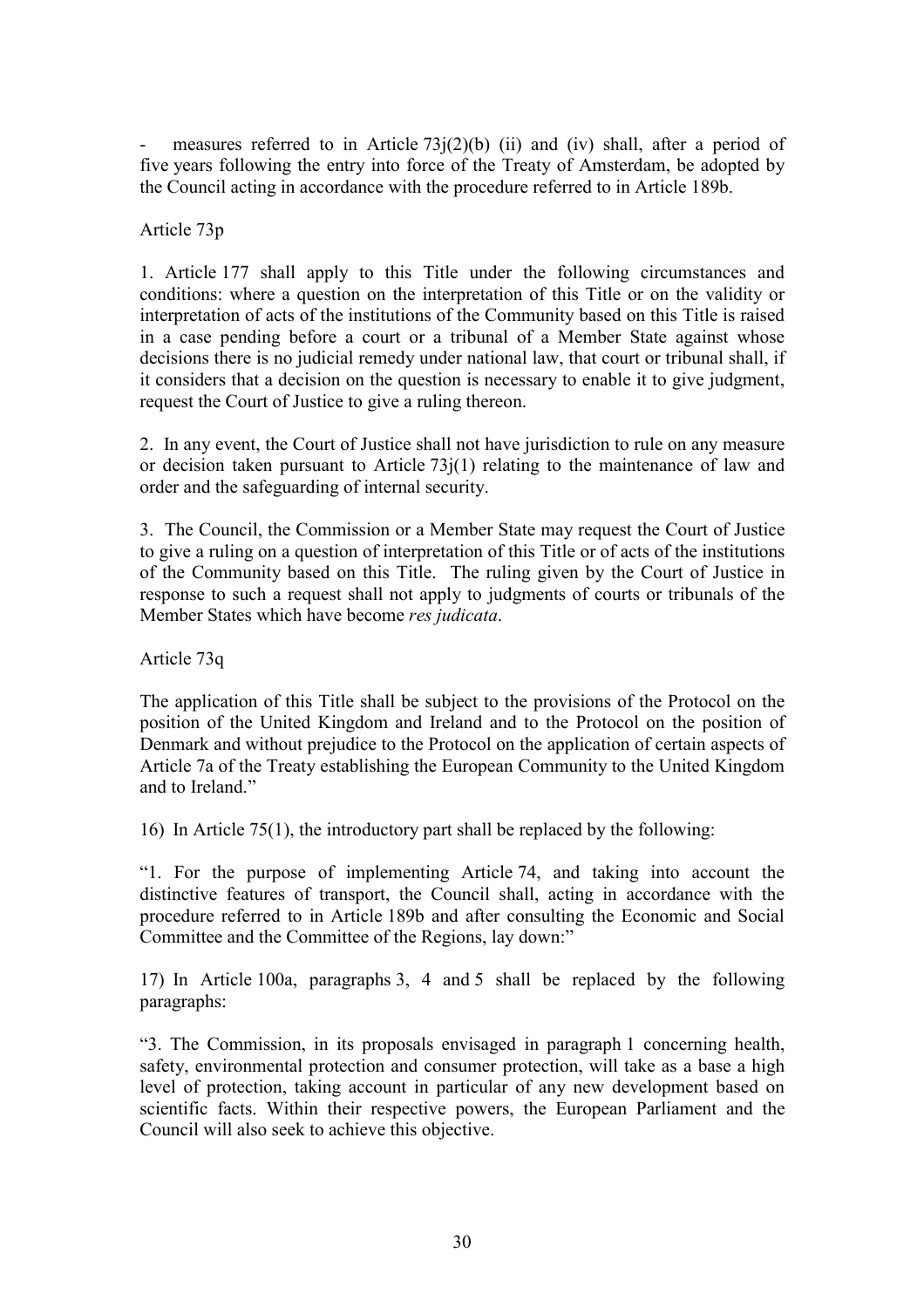4. If, after the adoption by the Council or by the Commission of a harmonisation measure, a Member State deems it necessary to maintain national provisions on grounds of major needs referred to in Article 36, or relating to the protection of the environment or the working environment, it shall notify the Commission of these provisions as well as the grounds for maintaining them.

5. Moreover, without prejudice to paragraph 4, if, after the adoption by the Council or by the Commission of a harmonisation measure, a Member State deems it necessary to introduce national provisions based on new scientific evidence relating to the protection of the environment or the working environment on grounds of a problem specific to that Member State arising after the adoption of the harmonisation measure, it shall notify the Commission of the envisaged provisions as well as the grounds for introducing them.

6. The Commission shall, within six months of the notifications as referred to in paragraphs 4 and 5, approve or reject the national provisions involved after having verified whether or not they are a means of arbitrary discrimination or a disguised restriction on trade between Member States and whether or not they shall constitute an obstacle to the functioning of the internal market.

In the absence of a decision by the Commission within this period the national provisions referred to in paragraphs 4 and 5 shall be deemed to have been approved.

When justified by the complexity of the matter and in the absence of danger for human health, the Commission may notify the Member State concerned that the period referred to in this paragraph may be extended for a further period of up to six months.

7. When, pursuant to paragraph 6, a Member State is authorised to maintain or introduce national provisions derogating from a harmonisation measure, the Commission shall immediately examine whether to propose an adaptation to that measure.

8. When a Member State raises a specific problem on public health in a field which has been the subject of prior harmonisation measures, it shall bring it to the attention of the Commission which shall immediately examine whether to propose appropriate measures to the Council.

9. By way of derogation from the procedure laid down in Articles 169 and 170, the Commission and any Member State may bring the matter directly before the Court of Justice if it considers that another Member State is making improper use of the powers provided for in this Article.

10. The harmonisation measures referred to above shall, in appropriate cases, include a safeguard clause authorising the Member States to take, for one or more of the noneconomic reasons referred to in Article 36, provisional measures subject to a Community control procedure."

18) Articles 100c and 100d shall be repealed.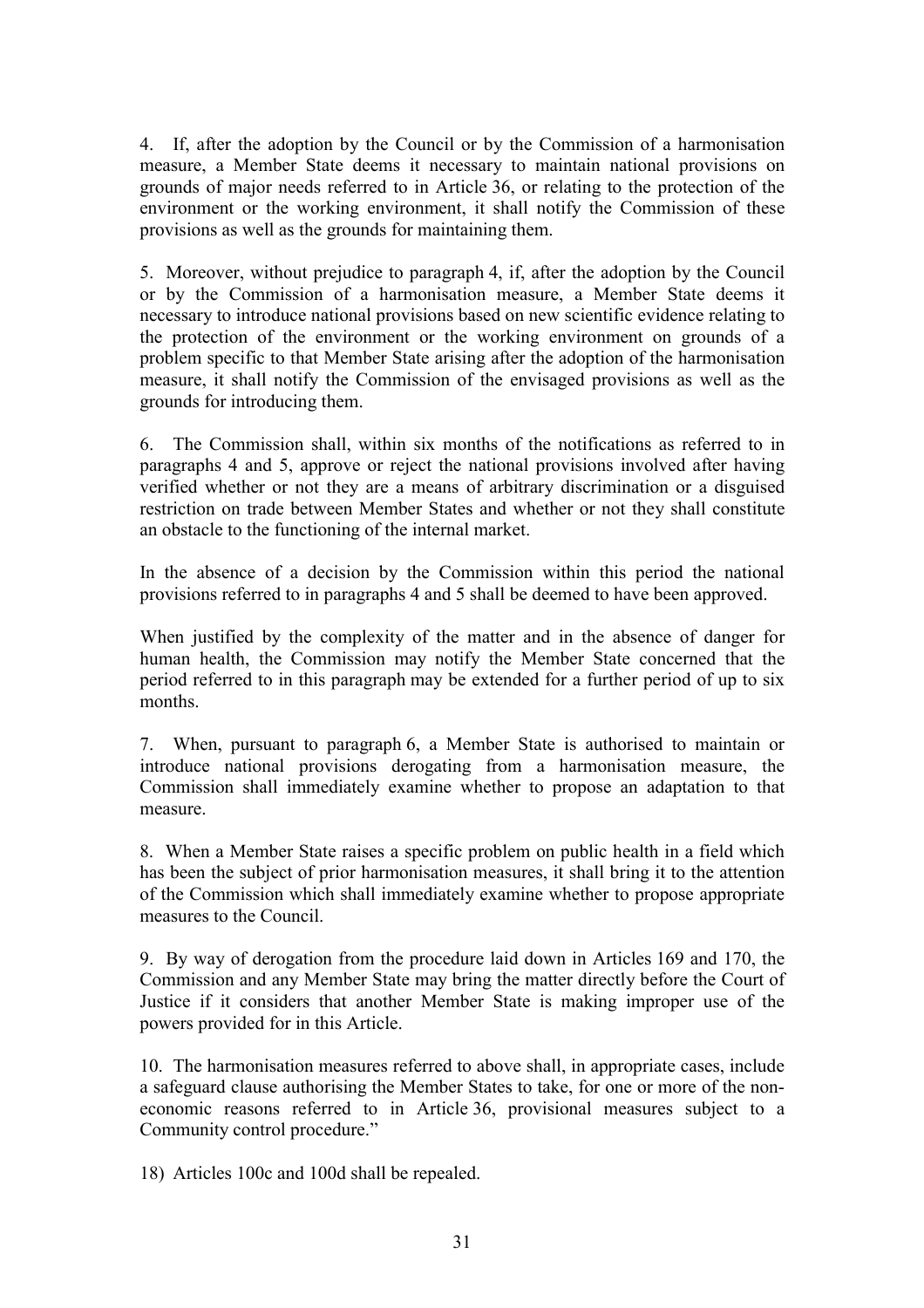19) The following Title shall be inserted after Title VI:

# "Title VIa

## Employment

Article 109n

Member States and the Community shall, in accordance with this Title, work towards developing a co-ordinated strategy for employment and particularly for promoting a skilled, trained and adaptable workforce and labour markets responsive to economic change with a view to achieving the objectives defined in Article B of the Treaty on European Union and in Article 2 of this Treaty.

Article 109o

1. Member States, through their employment policies, shall contribute to the achievement of the objectives referred to in Article 109n in a way consistent with the broad guidelines of the economic policies of the Member States and of the Community adopted pursuant to Article 103(2).

2. Member States, having regard to national practices related to the responsibilities of management and labour, shall regard promoting employment as a matter of common concern and shall co-ordinate their action in this respect within the Council, in accordance with the provisions of Article 109q.

Article 109p

1. The Community shall contribute to a high level of employment by encouraging co-operation between Member States and by supporting and, if necessary, complementing their action. In doing so, the competences of the Member States shall be respected.

2. The objective of a high level of employment shall be taken into consideration in the formulation and implementation of Community policies and activities.

Article 109q

1. The European Council shall each year consider the employment situation in the Community and adopt conclusions thereon, on the basis of a joint annual report by the Council and the Commission.

2. On the basis of the conclusions of the European Council, the Council, acting by a qualified majority on a proposal from the Commission and after consulting the European Parliament, the Economic and Social Committee, the Committee of the Regions and the Employment Committee referred to in Article 109s, shall each year draw up guidelines which the Member States shall take into account in their employment policies. These guidelines shall be consistent with the broad guidelines adopted pursuant to Article 103(2).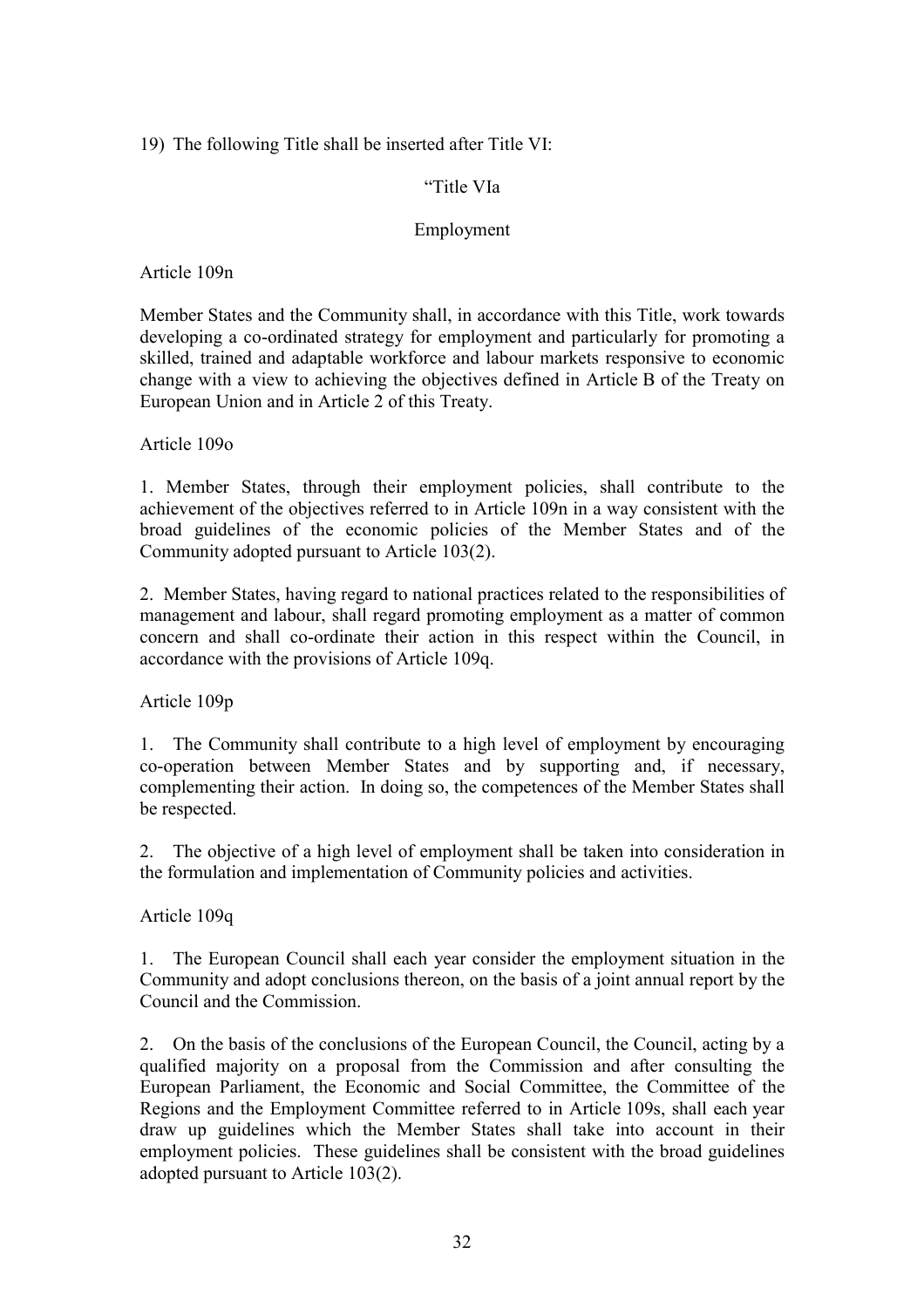3. Each Member State shall provide the Council and the Commission with an annual report on the principal measures taken to implement its employment policy in the light of the guidelines for employment as referred to in paragraph 2.

4. The Council, on the basis of the reports referred to in paragraph 3 and having received the views of the Employment Committee, shall each year carry out an examination of the implementation of the employment policies of the Member States in the light of the guidelines for employment. The Council, acting by a qualified majority on a recommendation from the Commission, may, if it considers it appropriate in the light of that examination, make recommendations to Member **States** 

5. On the basis of the results of that examination, the Council and the Commission shall make a joint annual report to the European Council on the employment situation in the Community and on the implementation of the guidelines for employment.

#### Article 109r

The Council, acting in accordance with the procedure referred to in Article 189b and after consulting the Economic and Social Committee and the Committee of the Regions, may adopt incentive measures designed to encourage co-operation between Member States and to support their action in the field of employment through initiatives aimed at developing exchanges of information and best practices, providing comparative analysis and advice as well as promoting innovative approaches and evaluating experiences, in particular by recourse to pilot projects.

Those measures shall not include harmonisation of the laws and regulations of the Member States.

#### Article 109s

The Council, after consulting the European Parliament, shall establish an Employment Committee with advisory status to promote co-ordination between Member States on employment and labour market policies. The tasks of the Committee shall be:

- to monitor the employment situation and employment policies in the Member States and the Community;

without prejudice to Article 151, to formulate opinions at the request of either the Council or the Commission or on its own initiative, and to contribute to the preparation of the Council proceedings referred to in Article 109q.

In fulfilling its mandate, the Committee shall consult management and labour.

Each Member State and the Commission shall appoint two members of the Committee."

20) In Article 113, the following paragraph shall be added: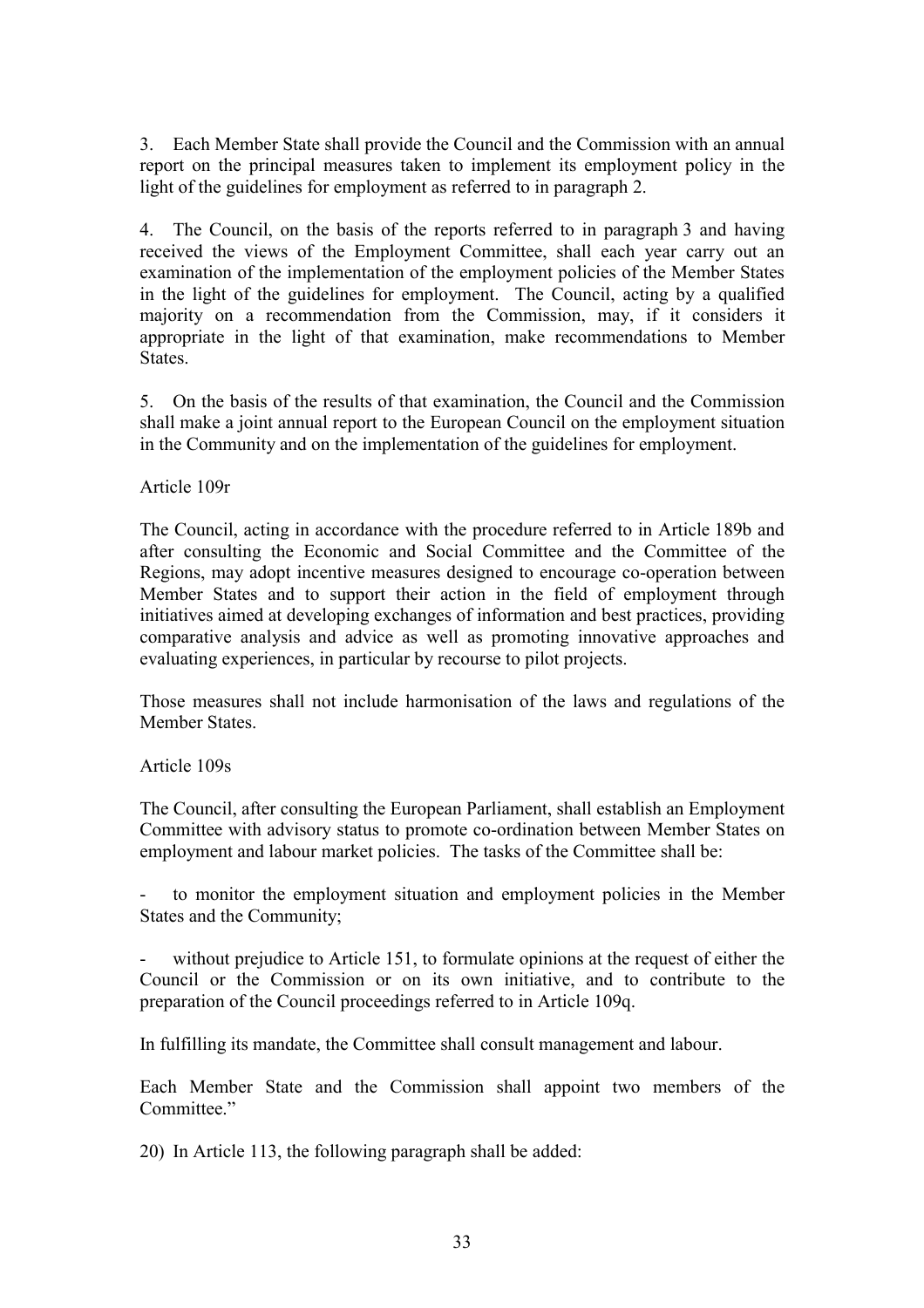"5. The Council, acting unanimously on a proposal from the Commission and after consulting the European Parliament, may extend the application of paragraphs 1 to 4 to international negotiations and agreements on services and intellectual property insofar as they are not covered by these paragraphs."

21) The following Title shall be inserted after Title VII:

# "Title VIIa

#### Customs co-operation

Article 116

Within the scope of application of this Treaty, the Council, acting in accordance with the procedure referred to in Article 189b, shall take measures in order to strengthen customs co-operation between Member States and between the latter and the Commission. These measures shall not concern the application of national criminal law or the national administration of justice."

22) Articles 117 to 120 shall be replaced by the following Articles:

"Article 117

The Community and the Member States, having in mind fundamental social rights such as those set out in the European Social Charter signed at Turin on 18 October 1961 and in the 1989 Community Charter of the Fundamental Social Rights of Workers, shall have as their objectives the promotion of employment, improved living and working conditions, so as to make possible their harmonisation while the improvement is being maintained, proper social protection, dialogue between management and labour, the development of human resources with a view to lasting high employment and the combating of exclusion.

To this end the Community and the Member States shall implement measures which take account of the diverse forms of national practices, in particular in the field of contractual relations, and the need to maintain the competitiveness of the Community economy.

They believe that such a development will ensue not only from the functioning of the common market, which will favour the harmonisation of social systems, but also from the procedures provided for in this Treaty and from the approximation of provisions laid down by law, regulation or administrative action.

Article 118

1. With a view to achieving the objectives of Article 117, the Community shall support and complement the activities of the Member States in the following fields:

improvement in particular of the working environment to protect workers' health and safety;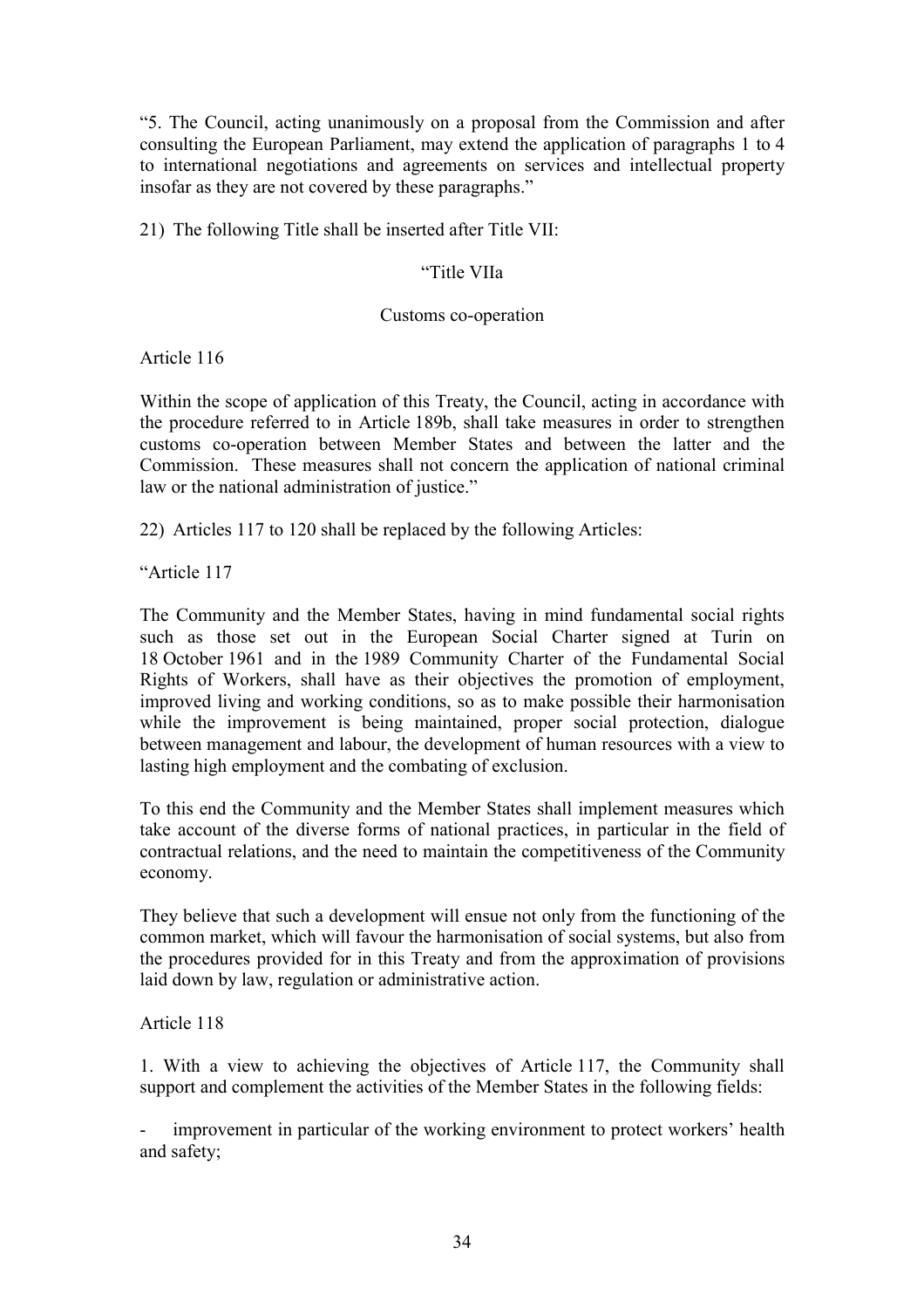- working conditions;
- the information and consultation of workers;

the integration of persons excluded from the labour market, without prejudice to Article 127;

- equality between men and women with regard to labour market opportunities and treatment at work.

2. To this end, the Council may adopt, by means of directives, minimum requirements for gradual implementation, having regard to the conditions and technical rules obtaining in each of the Member States. Such directives shall avoid imposing administrative, financial and legal constraints in a way which would hold back the creation and development of small and medium-sized undertakings.

The Council shall act in accordance with the procedure referred to in Article 189b after consulting the Economic and Social Committee and the Committee of the Regions.

The Council, acting in accordance with the same procedure, may adopt measures designed to encourage co-operation between Member States through initiatives aimed at improving knowledge, developing exchanges of information and best practices, promoting innovative approaches and evaluating experiences in order to combat social exclusion.

3. However, the Council shall act unanimously on a proposal from the Commission, after consulting the European Parliament, the Economic and Social Committee and the Committee of the Regions in the following areas:

- social security and social protection of workers;
- protection of workers where their employment contract is terminated:

representation and collective defence of the interests of workers and employers, including co-determination, subject to paragraph 6;

- conditions of employment for third-country nationals legally residing in Community territory;

financial contributions for promotion of employment and job-creation, without prejudice to the provisions relating to the Social Fund.

4. A Member State may entrust management and labour, at their joint request, with the implementation of directives adopted pursuant to paragraphs 2 and 3.

In this case, it shall ensure that, no later than the date on which a directive must be transposed in accordance with Article 189, management and labour have introduced the necessary measures by agreement, the Member State concerned being required to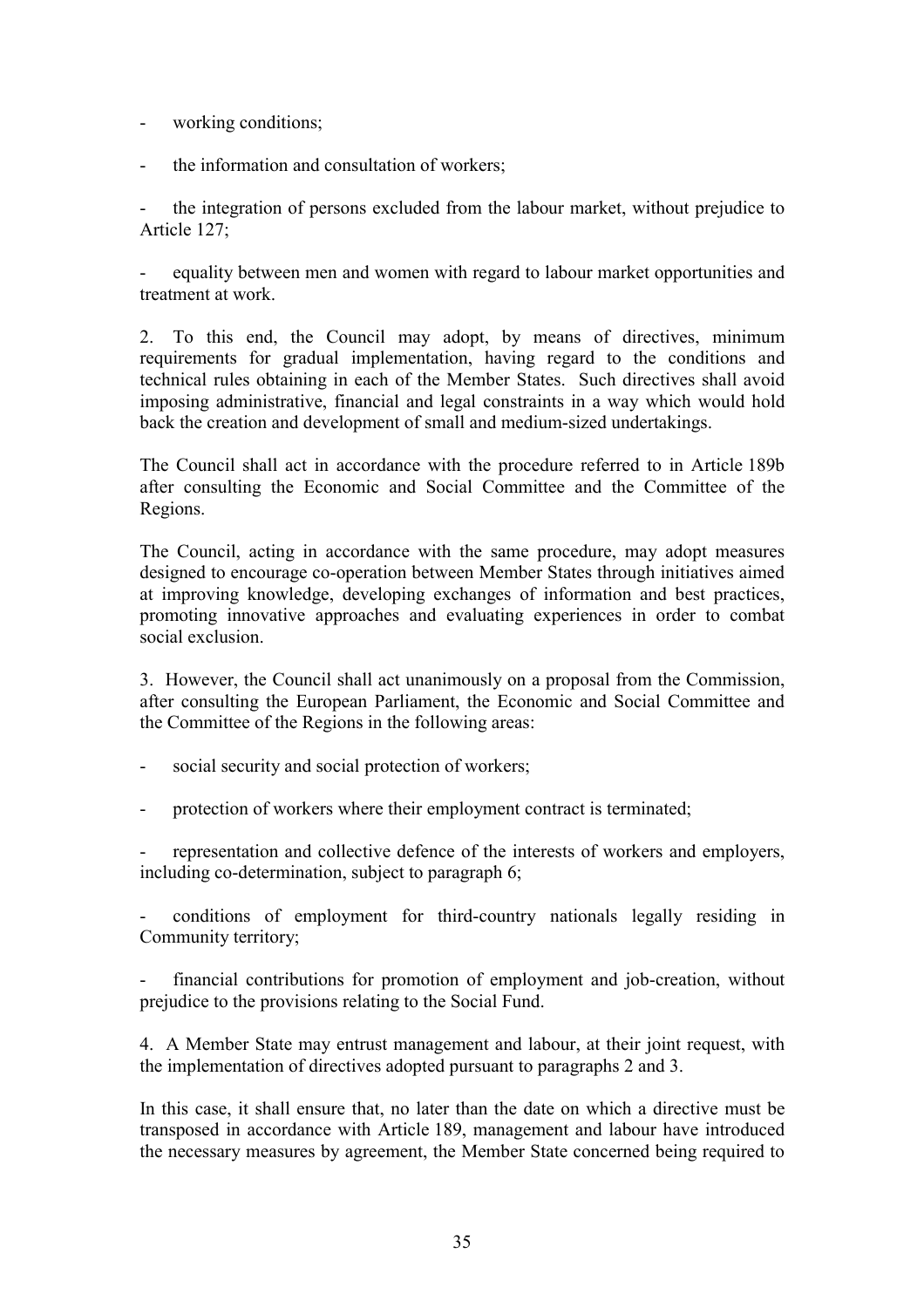take any necessary measure enabling it at any time to be in a position to guarantee the results imposed by that directive.

5. The provisions adopted pursuant to this Article shall not prevent any Member State from maintaining or introducing more stringent protective measures compatible with this Treaty.

6. The provisions of this Article shall not apply to pay, the right of association, the right to strike or the right to impose lock-outs.

Article 118a

1. The Commission shall have the task of promoting the consultation of management and labour at Community level and shall take any relevant measure to facilitate their dialogue by ensuring balanced support for the parties.

2. To this end, before submitting proposals in the social policy field, the Commission shall consult management and labour on the possible direction of Community action.

3. If, after such consultation, the Commission considers Community action advisable, it shall consult management and labour on the content of the envisaged proposal. Management and labour shall forward to the Commission an opinion or, where appropriate, a recommendation.

4. On the occasion of such consultation, management and labour may inform the Commission of their wish to initiate the process provided for in Article 118b. The duration of the procedure shall not exceed nine months, unless the management and labour concerned and the Commission decide jointly to extend it.

Article 118b

1. Should management and labour so desire, the dialogue between them at Community level may lead to contractual relations, including agreements.

2. Agreements concluded at Community level shall be implemented either in accordance with the procedures and practices specific to management and labour and the Member States or, in matters covered by Article 118, at the joint request of the signatory parties, by a Council decision on a proposal from the Commission.

The Council shall act by qualified majority, except where the agreement in question contains one or more provisions relating to one of the areas referred to in Article 118(3), in which case it shall act unanimously.

Article 118c

With a view to achieving the objectives of Article 117 and without prejudice to the other provisions of this Treaty, the Commission shall encourage co-operation between the Member States and facilitate the co-ordination of their action in all social policy fields under this chapter, particularly in matters relating to: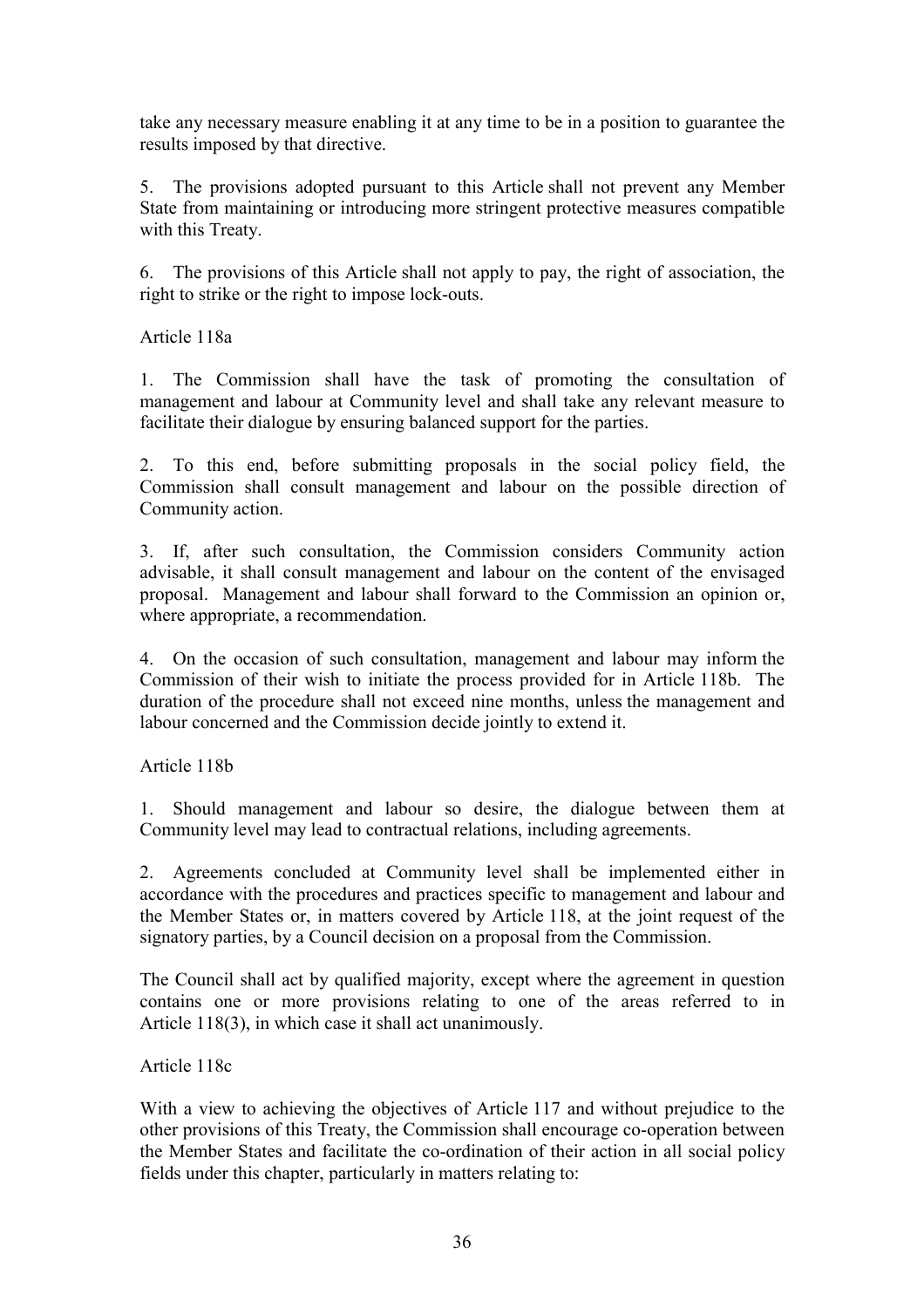- employment;
- labour law and working conditions;
- basic and advanced vocational training;
- social security;
- prevention of occupational accidents and diseases;
- occupational hygiene;

the right of association and collective bargaining between employers and workers.

To this end, the Commission shall act in close contact with Member States by making studies, delivering opinions and arranging consultations both on problems arising at national level and on those of concern to international organisations.

Before delivering the opinions provided for in this Article, the Commission shall consult the Economic and Social Committee.

Article 119

1. Each Member State shall ensure that the principle of equal pay for male and female workers for equal work or work of equal value is applied.

2. For the purpose of this Article, "pay" means the ordinary basic or minimum wage or salary and any other consideration, whether in cash or in kind, which the worker receives directly or indirectly, in respect of his employment, from his employer.

Equal pay without discrimination based on sex means:

(a) that pay for the same work at piece rates shall be calculated on the basis of the same unit of measurement;

(b) that pay for work at time rates shall be the same for the same job.

3. The Council, acting in accordance with the procedure referred to in Article 189b, and after consulting the Economic and Social Committee, shall adopt measures to ensure the application of the principle of equal opportunities and equal treatment of men and women in matters of employment and occupation, including the principle of equal pay for equal work or work of equal value.

4. With a view to ensuring full equality in practice between men and women in working life, the principle of equal treatment shall not prevent any Member State from maintaining or adopting measures providing for specific advantages in order to make it easier for the under-represented sex to pursue a vocational activity or to prevent or compensate for disadvantages in professional careers.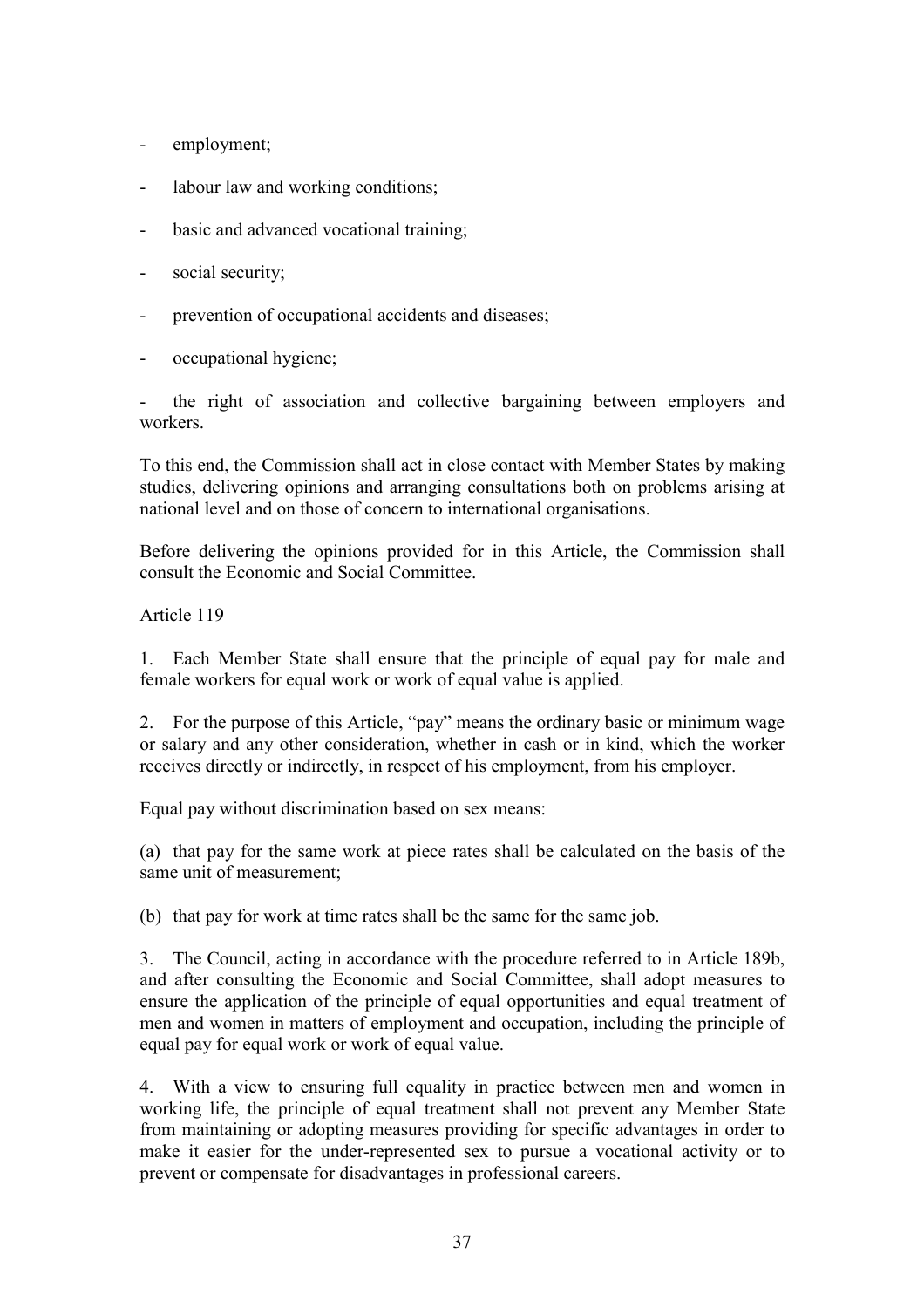Article 119a

Member States shall endeavour to maintain the existing equivalence between paid holiday schemes.

Article 120

The Commission shall draw up a report each year on progress in achieving the objectives of Article 117, including the demographic situation in the Community. It shall forward the report to the European Parliament, the Council and the Economic and Social Committee.

The European Parliament may invite the Commission to draw up reports on particular problems concerning the social situation."

23) Article 125 shall be replaced by the following:

"Article 125

The Council, acting in accordance with the procedure referred to in Article 189b and after consulting the Economic and Social Committee and the Committee of the Regions, shall adopt implementing decisions relating to the European Social Fund."

24) Article 127(4) shall be replaced by the following:

"4.The Council, acting in accordance with the procedure referred to in Article 189b and after consulting the Economic and Social Committee and the Committee of the Regions, shall adopt measures to contribute to the achievement of the objectives referred to in this Article, excluding any harmonisation of the laws and regulations of the Member States."

25) Article 128(4) shall be replaced by the following:

"4. The Community shall take cultural aspects into account in its action under other provisions of this Treaty, in particular in order to respect and to promote the diversity of its cultures."

26) Article 129 shall be replaced by the following:

"Article 129

1. A high level of human health protection shall be ensured in the definition and implementation of all Community policies and activities.

Community action, which shall complement national policies, shall be directed towards improving public health, preventing human illness and diseases, and obviating sources of danger to human health. Such action shall cover the fight against the major health scourges, by promoting research into their causes, their transmission and their prevention, as well as health information and education.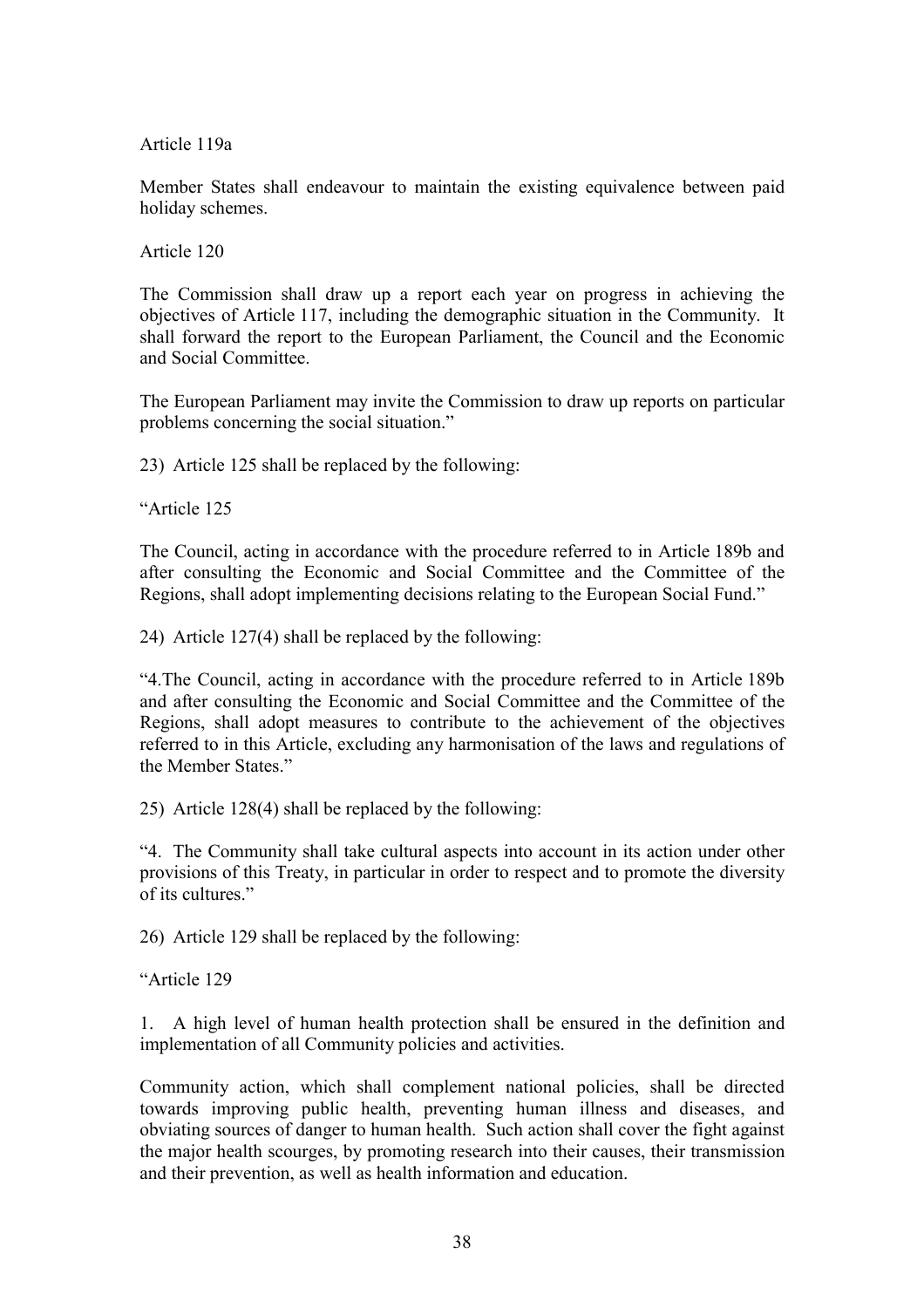The Community shall complement the Member States' action in reducing drugsrelated health damage, including information and prevention.

2. The Community shall encourage co-operation between the Member States in the areas referred to in this Article and, if necessary, lend support to their action.

Member States shall, in liaison with the Commission, co-ordinate among themselves their policies and programmes in the areas referred to in paragraph 1. The Commission may, in close contact with the Member States, take any useful initiative to promote such co-ordination.

3. The Community and the Member States shall foster co-operation with third countries and the competent international organisations in the sphere of public health.

4. The Council, acting in accordance with the procedure referred to in Article 189b and after consulting the Economic and Social Committee and the Committee of the Regions, shall contribute to the achievement of the objectives referred to in this Article through adopting:

(a) measures setting high standards of quality and safety of organs and substances of human origin, blood and blood derivatives; these measures shall not prevent any Member State from maintaining or introducing more stringent protective measures;

(b) by way of derogation from Article 43, measures in the veterinary and phytosanitary fields which have as their direct objective the protection of public health;

(c) incentive measures designed to protect and improve human health, excluding any harmonisation of the laws and regulations of the Member States.

The Council, acting by a qualified majority on a proposal from the Commission, may also adopt recommendations for the purposes set out in this Article.

5. Community action in the field of public health shall fully respect the responsibilities of the Member States for the organisation and delivery of health services and medical care. In particular, measures referred to in paragraph 4(a) shall not affect national provisions on the donation or medical use of organs and blood."

27) Article 129a shall be replaced by the following:

"Article 129a

1. In order to promote the interests of consumers and to ensure a high level of consumer protection, the Community shall contribute to protecting the health, safety and economic interests of consumers, as well as to promoting their right to information, education and to organise themselves in order to safeguard their interests.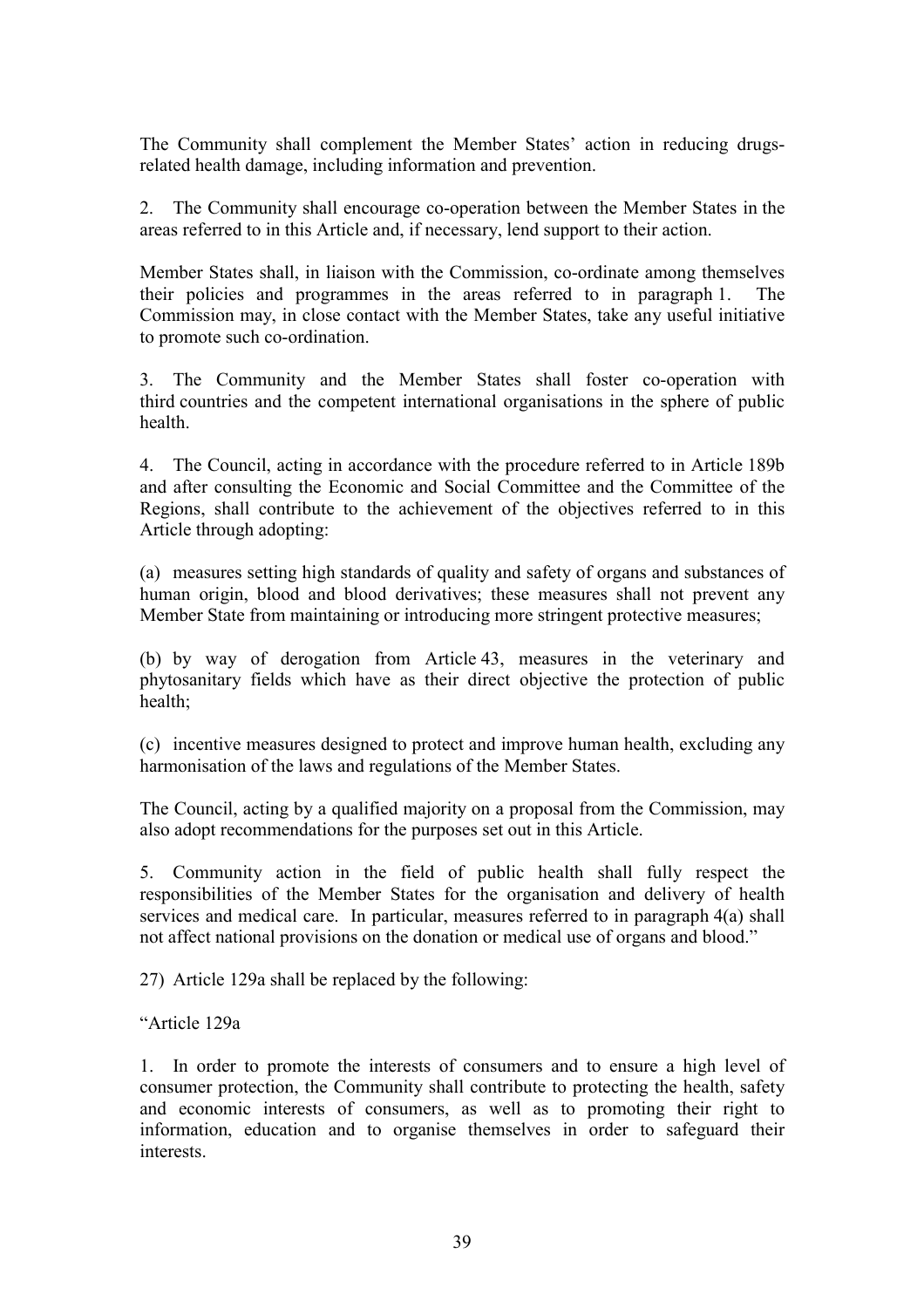2. Consumer protection requirements shall be taken into account in defining and implementing other Community policies and activities.

3. The Community shall contribute to the attainment of the objectives referred to in paragraph 1 through:

(a) measures adopted pursuant to Article 100a in the context of the completion of the internal market;

(b) measures which support, supplement and monitor the policy pursued by the Member States.

4. The Council, acting in accordance with the procedure referred to in Article 189b and after consulting the Economic and Social Committee, shall adopt the measures referred to in paragraph 3(b).

5. Measures adopted pursuant to paragraph 4 shall not prevent any Member State from maintaining or introducing more stringent protective measures. Such measures must be compatible with this Treaty. The Commission shall be notified of them."

28) In the first subparagraph of Article 129c(1), the first part of the third indent shall be replaced by the following:

"- may support projects of common interest supported by Member States, which are identified in the framework of the guidelines referred to in the first indent, particularly through feasibility studies, loan guarantees or interest-rate subsidies;".

29) In Article 129d, the third paragraph shall be replaced by the following:

"The Council acting in accordance with the procedure referred to in Article 189b and after consulting the Economic and Social Committee and the Committee of the Regions, shall adopt the other measures provided for in Article 129c(1)."

30) In Article 130a, the second paragraph shall be replaced by the following:

"In particular, the Community shall aim at reducing disparities between the levels of development of the various regions and the backwardness of the least favoured regions or islands, including rural areas."

31) In Article 130e, the first paragraph shall be replaced by the following:

"Implementing decisions relating to the European Regional Development Fund shall be taken by the Council, acting in accordance with the procedure referred to in Article 189b and after consulting the Economic and Social Committee and the Committee of the Regions."

32) In Article 130i(1), the first subparagraph shall be replaced by the following: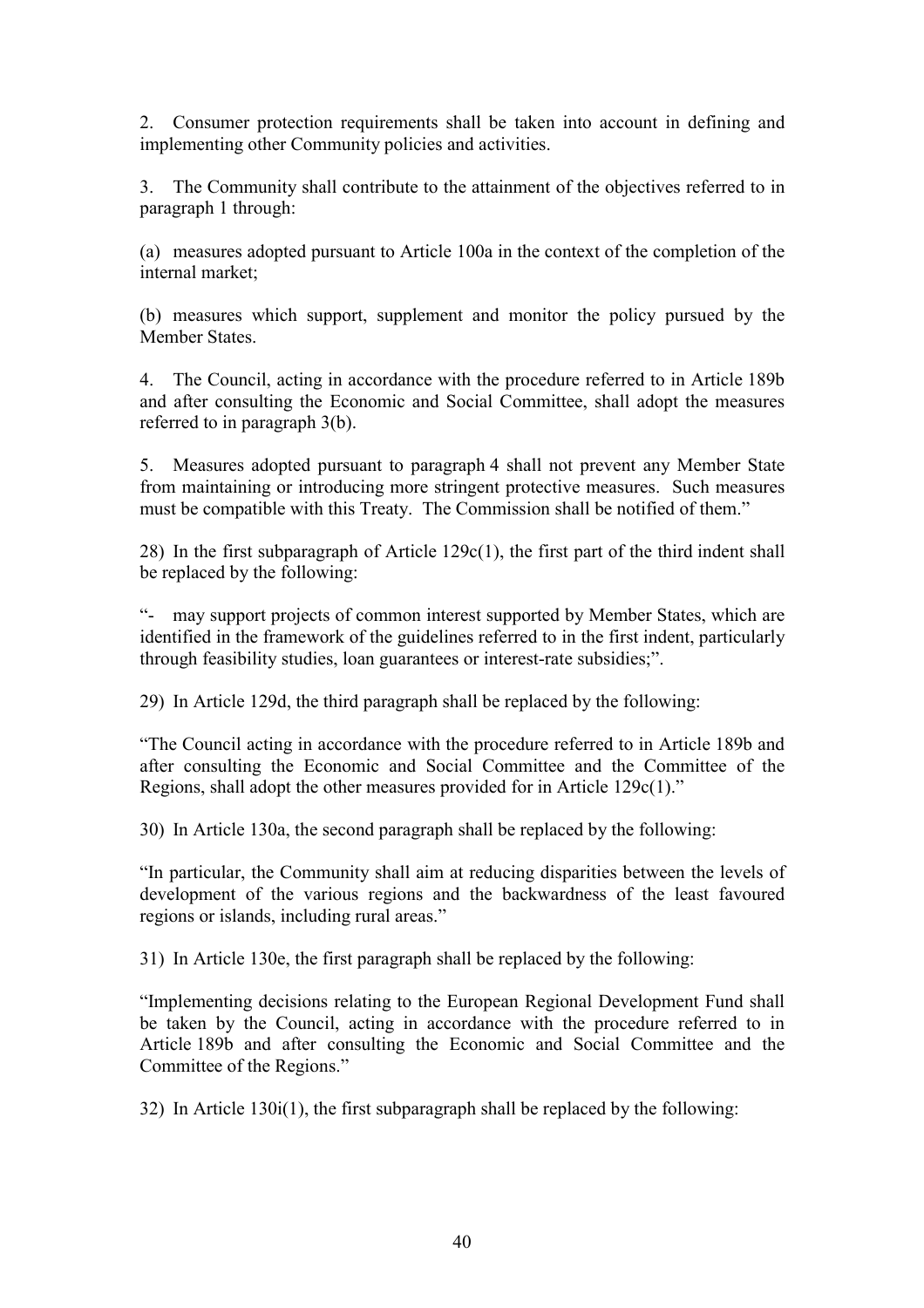"1. A multi-annual framework programme, setting out all the activities of the Community, shall be adopted by the Council, acting in accordance with the procedure referred to in Article 189b after consulting the Economic and Social Committee."

33) Article 130o shall be replaced by the following:

"Article 130o

The Council, acting by qualified majority on a proposal from the Commission and after consulting the European Parliament and the Economic and Social Committee, shall adopt the provisions referred to in Article 130n.

The Council, acting in accordance with the procedure referred to in Article 189b and after consulting the Economic and Social Committee, shall adopt the provisions referred to in Articles 130j, 130k and 130l. Adoption of the supplementary programmes shall require the agreement of the Member States concerned."

34) Article 130r(2) shall be replaced by the following:

"2. Community policy on the environment shall aim at a high level of protection taking into account the diversity of situations in the various regions of the Community. It shall be based on the precautionary principle and on the principles that preventive action should be taken, that environmental damage should as a priority be rectified at source and that the polluter should pay.

In this context, harmonisation measures answering environmental protection requirements shall include, where appropriate, a safeguard clause allowing Member States to take provisional measures, for non-economic environmental reasons, subject to a Community inspection procedure."

35) Article 130s shall be amended as follows:

(a) Paragraph 1 shall be replaced by the following:

"1. The Council, acting in accordance with the procedure referred to in Article 189b and after consulting the Economic and Social Committee and the Committee of the Regions, shall decide what action is to be taken by the Community in order to achieve the objectives referred to in Article 130r.";

(b) The introductory part of paragraph 2 shall be replaced by the following:

"2. By way of derogation from the decision-making procedure provided for in paragraph 1 and without prejudice to Article 100a, the Council, acting unanimously on a proposal from the Commission and after consulting the European Parliament, the Economic and Social Committee and the Committee of the Regions, shall adopt:";

(c) The first subparagraph of paragraph 3 shall be replaced by the following:

"3. In other areas, general action programmes setting out priority objectives to be attained shall be adopted by the Council, acting in accordance with the procedure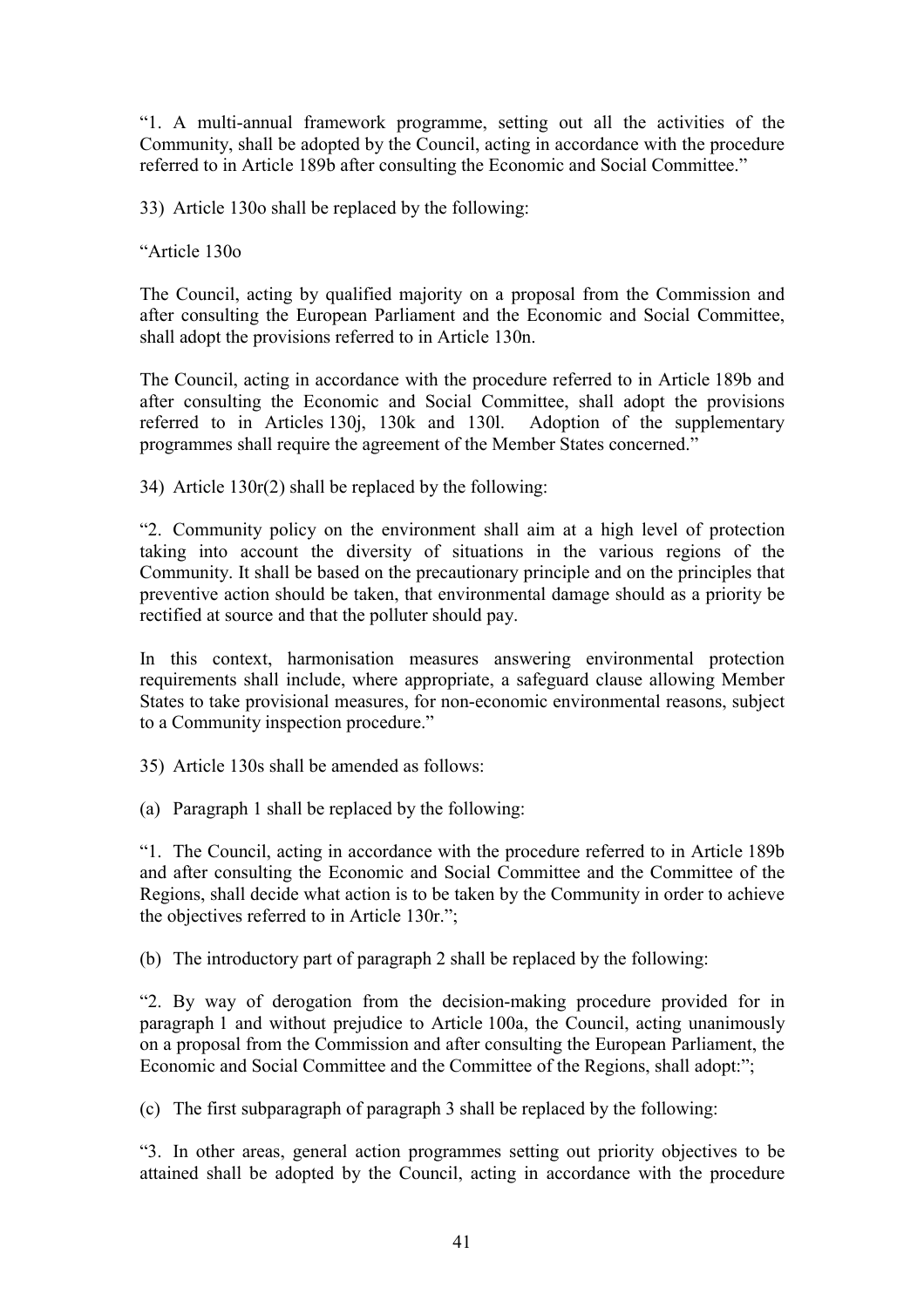referred to in Article 189b and after consulting the Economic and Social Committee and the Committee of the Regions."

36) Article 130w(1) shall be replaced by the following:

"1. Without prejudice to the other provisions of this Treaty, the Council, acting in accordance with the procedure referred to in Article 189b, shall adopt the measures necessary to further the objectives referred to in Article 130u. Such measures may take the form of multi-annual programmes."

37) In Article 137, the following paragraph shall be added:

"The number of Members of the European Parliament shall not exceed seven hundred."

38) Article 138 shall be amended as follows:

(a) in paragraph 3, the first subparagraph shall be replaced by the following:

"3. The European Parliament shall draw up a proposal for elections by direct universal suffrage in accordance with a uniform procedure in all Member States or in accordance with principles common to all Member States.";

(b) the following paragraph shall be added:

"4. The European Parliament shall, after seeking an opinion from the Commission and with the approval of the Council acting unanimously, lay down the regulations and general conditions governing the performance of the duties of its Members."

39) Article 151 shall be replaced by the following:

"Article 151

1. A committee consisting of the Permanent Representatives of the Member States shall be responsible for preparing the work of the Council and for carrying out the tasks assigned to it by the Council. The Committee may adopt procedural decisions in cases provided for in the Council's Rules of Procedure.

2. The Council shall be assisted by a General Secretariat, under the responsibility of a Secretary-General, High Representative for the common foreign and security policy, who shall be assisted by a Deputy Secretary-General responsible for the running of the General Secretariat. The Secretary-General and the Deputy Secretary-General shall be appointed by the Council acting unanimously.

The Council shall decide on the organisation of the General Secretariat.

3. The Council shall adopt its Rules of Procedure.

For the purpose of applying Article 191a(3), the Council shall elaborate in these Rules the conditions under which the public shall have access to Council documents. For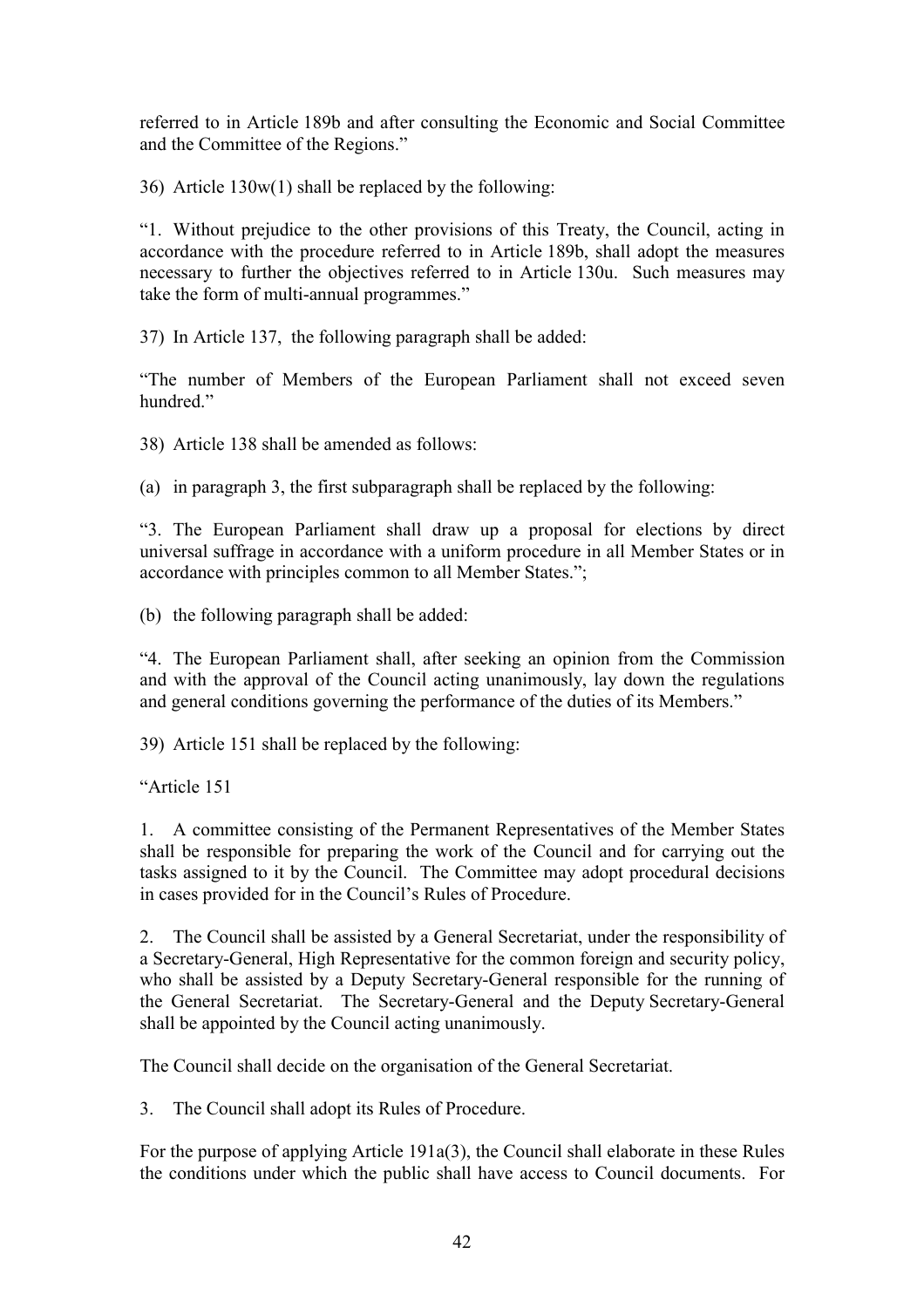the purpose of this paragraph, the Council shall define the cases in which it is to be regarded as acting in its legislative capacity, with a view to allowing greater access to documents in those cases, while at the same time preserving the effectiveness of its decision-making process. In any event, when the Council acts in its legislative capacity, the results of votes and explanations of vote as well as statements in the minutes shall be made public."

40) In Article 158(2), the first and second subparagraphs shall be replaced by the following:

"2. The governments of the Member States shall nominate by common accord the person they intend to appoint as President of the Commission; the nomination shall be approved by the European Parliament.

The governments of the Member States shall, by common accord with the nominee for President, nominate the other persons whom they intend to appoint as Members of the Commission."

41) In Article 163, the following paragraph shall be inserted as the first paragraph:

"The Commission shall work under the political guidance of its President."

42) In Article 173, the third paragraph shall be replaced by the following:

"The Court of Justice shall have jurisdiction under the same conditions in actions brought by the European Parliament, by the Court of Auditors and by the ECB for the purpose of protecting their prerogatives."

43) Article 188c shall be amended as follows:

(a) The second subparagraph of paragraph 1 shall be replaced by the following:

"The Court of Auditors shall provide the European Parliament and the Council with a statement of assurance as to the reliability of the accounts and the legality and regularity of the underlying transactions which shall be published in the *Official Journal of the European Communities*.";

(b) The first subparagraph of paragraph 2 shall be replaced by the following:

"2. The Court of Auditors shall examine whether all revenue has been received and all expenditure incurred in a lawful and regular manner and whether the financial management has been sound. In doing so, it shall report in particular on any cases of irregularity.";

(c) Paragraph 3 shall be replaced by the following:

"3. The audit shall be based on records and, if necessary, performed on the spot in the other institutions of the Community, on the premises of any body which manages revenue or expenditure on behalf of the Community and in the Member States, including on the premises of any natural or legal person in receipt of payments from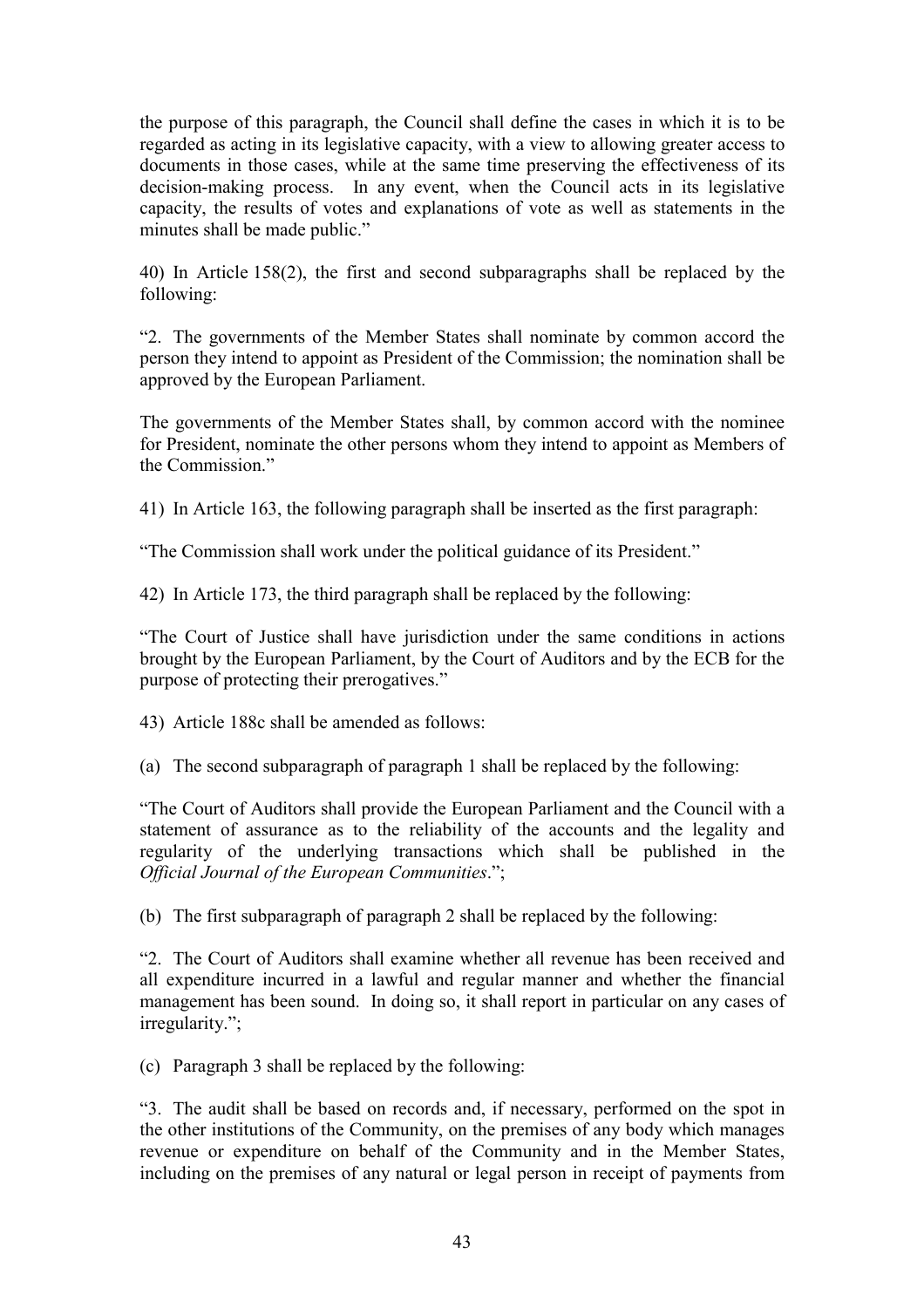the budget. In the Member States the audit shall be carried out in liaison with national audit bodies or, if these do not have the necessary powers, with the competent national departments. The Court of Auditors and the national audit bodies of the Member States shall co-operate in a spirit of trust while maintaining their independence. These bodies or departments shall inform the Court of Auditors whether they intend to take part in the audit.

The other institutions of the Community, any bodies managing revenue or expenditure on behalf of the Community, any natural or legal person in receipt of payments from the budget, and the national audit bodies or, if these do not have the necessary powers, the competent national departments, shall forward to the Court of Auditors, at its request, any document or information necessary to carry out its task.

In respect of the European Investment Bank's activity in managing Community expenditure and revenue, the Court's rights of access to information held by the Bank shall be governed by an agreement between the Court, the Bank and the Commission. In the absence of an agreement, the Court shall nevertheless have access to information necessary for the audit of Community expenditure and revenue managed by the Bank."

44) Article 189b shall be replaced by the following:

"Article 189b

1. Where reference is made in this Treaty to this Article for the adoption of an act, the following procedure shall apply.

2. The Commission shall submit a proposal to the European Parliament and the Council.

The Council, acting by a qualified majority after obtaining the opinion of the European Parliament,

if it approves all the amendments contained in the European Parliament's opinion, may adopt the proposed act thus amended;

if the European Parliament does not propose any amendments, may adopt the proposed act;

shall otherwise adopt a common position and communicate it to the European Parliament. The Council shall inform the European Parliament fully of the reasons which led it to adopt its common position. The Commission shall inform the European Parliament fully of its position.

If, within three months of such communication, the European Parliament:

(a) approves the common position or has not taken a decision, the act in question shall be deemed to have been adopted in accordance with that common position;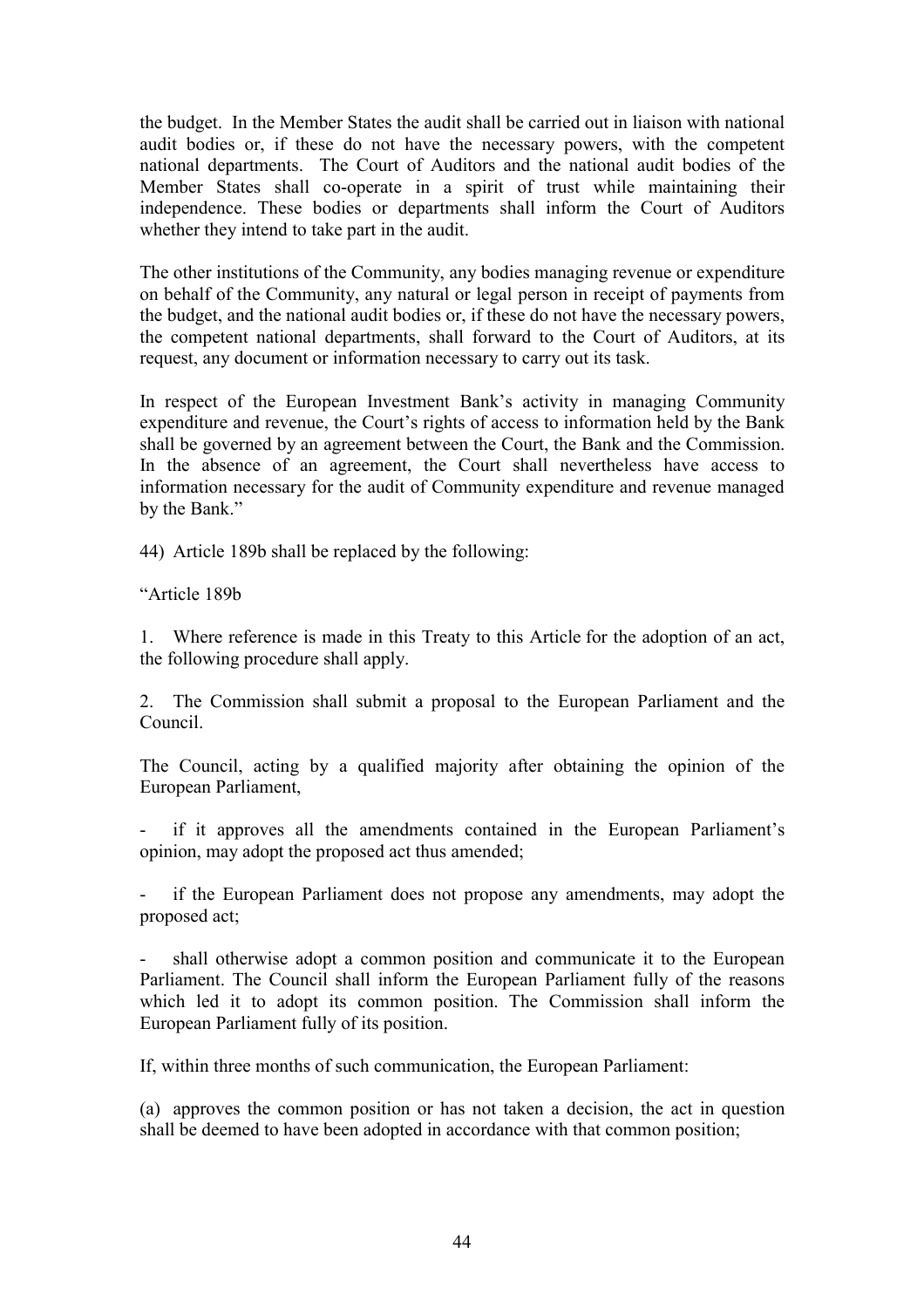(b) rejects, by an absolute majority of its component members, the common position, the proposed act shall be deemed not to have been adopted;

(c) proposes amendments to the common position by an absolute majority of its component members, the amended text shall be forwarded to the Council and to the Commission, which shall deliver an opinion on those amendments.

3. If, within three months of the matter being referred to it, the Council, acting by a qualified majority, approves all the amendments of the European Parliament, the act in question shall be deemed to have been adopted in the form of the common position thus amended; however, the Council shall act unanimously on the amendments on which the Commission has delivered a negative opinion. If the Council does not approve all the amendments, the President of the Council, in agreement with the President of the European Parliament, shall within six weeks convene a meeting of the Conciliation Committee.

4. The Conciliation Committee, which shall be composed of the members of the Council or their representatives and an equal number of representatives of the European Parliament, shall have the task of reaching agreement on a joint text, by a qualified majority of the members of the Council or their representatives and by a majority of the representatives of the European Parliament. The Commission shall take part in the Conciliation Committee's proceedings and shall take all the necessary initiatives with a view to reconciling the positions of the European Parliament and the Council. In fulfilling this task, the Conciliation Committee shall address the common position on the basis of the amendments proposed by the European Parliament.

5. If, within six weeks of its being convened, the Conciliation Committee approves a joint text, the European Parliament, acting by an absolute majority of the votes cast, and the Council, acting by a qualified majority, shall each have a period of six weeks from that approval in which to adopt the act in question in accordance with the joint text. If either of the two institutions fails to approve the proposed act within that period, it shall be deemed not to have been adopted.

6. Where the Conciliation Committee does not approve a joint text, the proposed act shall be deemed not to have been adopted.

7. The periods of three months and six weeks referred to in this Article shall be extended by a maximum of one month and two weeks respectively at the initiative of the European Parliament or the Council."

45) The following Article shall be inserted:

"Article 191a

1. Any citizen of the Union, and any natural or legal person residing or having its registered office in a Member State, shall have a right of access to European Parliament, Council and Commission documents, subject to the principles and the conditions to be defined in accordance with paragraphs 2 and 3.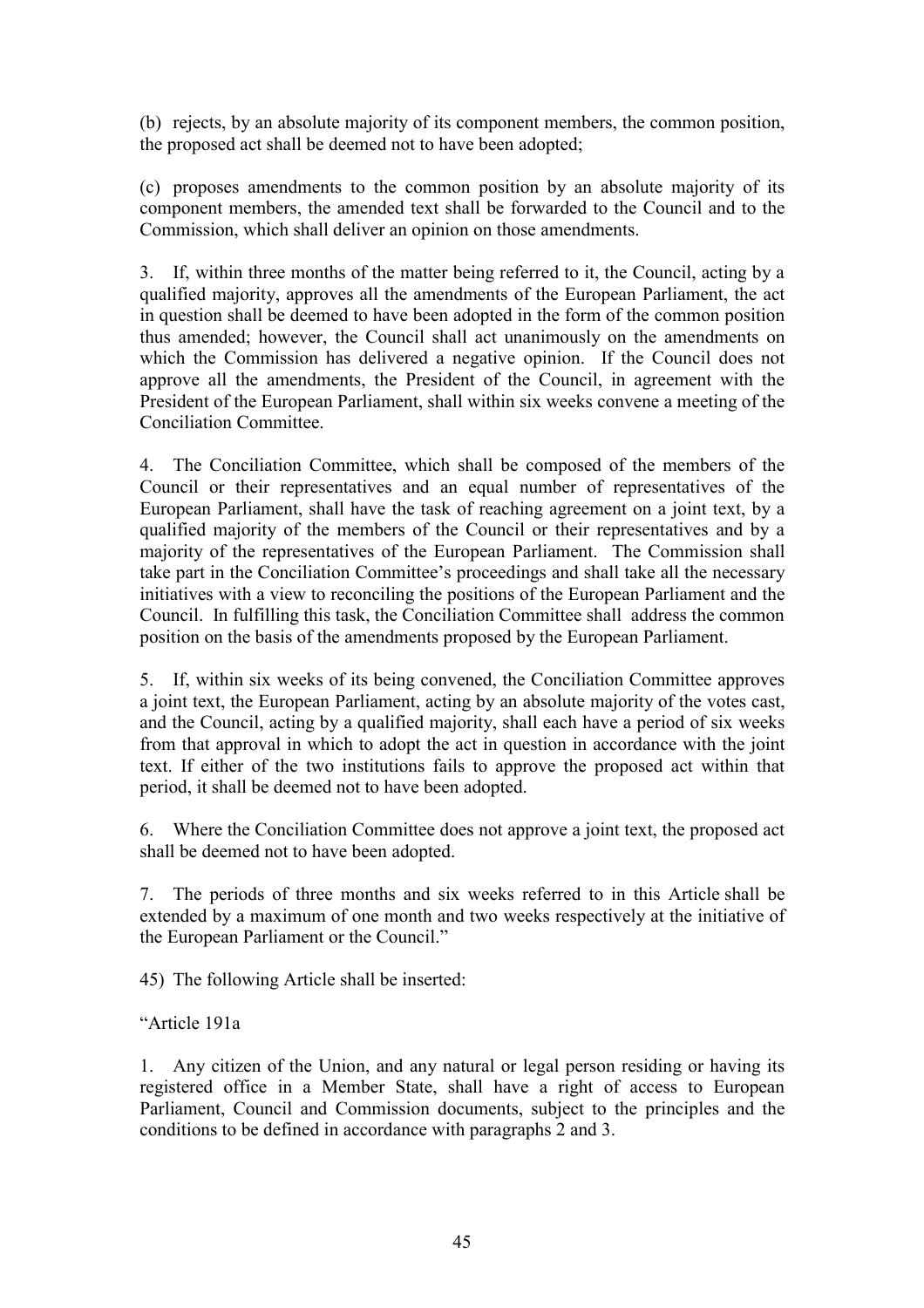2. General principles and limits on grounds of public or private interest governing this right of access to documents shall be determined by the Council, acting in accordance with the procedure referred to in Article 189b within two years of the entry into force of the Treaty of Amsterdam.

3. Each institution referred to above shall elaborate in its own Rules of Procedure specific provisions regarding access to its documents."

46) In Article 198, the following paragraph shall be added:

"The Committee may be consulted by the European Parliament."

47) In Article 198a, the third paragraph shall be replaced by the following:

"The members of the Committee and an equal number of alternate members shall be appointed for four years by the Council acting unanimously on proposals from the respective Member States. Their term of office shall be renewable. No member of the Committee shall at the same time be a Member of the European Parliament."

48) In Article 198b the second paragraph shall be replaced by the following:

"It shall adopt its Rules of Procedure."

49) Article 198c shall be amended as follows:

(a) the first paragraph shall be replaced by the following:

"The Committee of the Regions shall be consulted by the Council or by the Commission where this Treaty so provides and in all other cases, in particular those which concern cross-border co-operation, in which one of these two institutions considers it appropriate.";

(b) after the third paragraph, the following paragraph shall be inserted:

"The Committee of the Regions may be consulted by the European Parliament."

50) In Article 205, the first paragraph shall be replaced by the following:

"The Commission shall implement the budget, in accordance with the provisions of the regulations made pursuant to Article 209, on its own responsibility and within the limits of the appropriations, having regard to the principles of sound financial management. Member States shall co-operate with the Commission to ensure that the appropriations are used in accordance with the principles of sound financial management."

51) Article 206(1) shall be replaced by the following:

"1. The European Parliament, acting on a recommendation from the Council which shall act by a qualified majority, shall give a discharge to the Commission in respect of the implementation of the budget. To this end, the Council and the European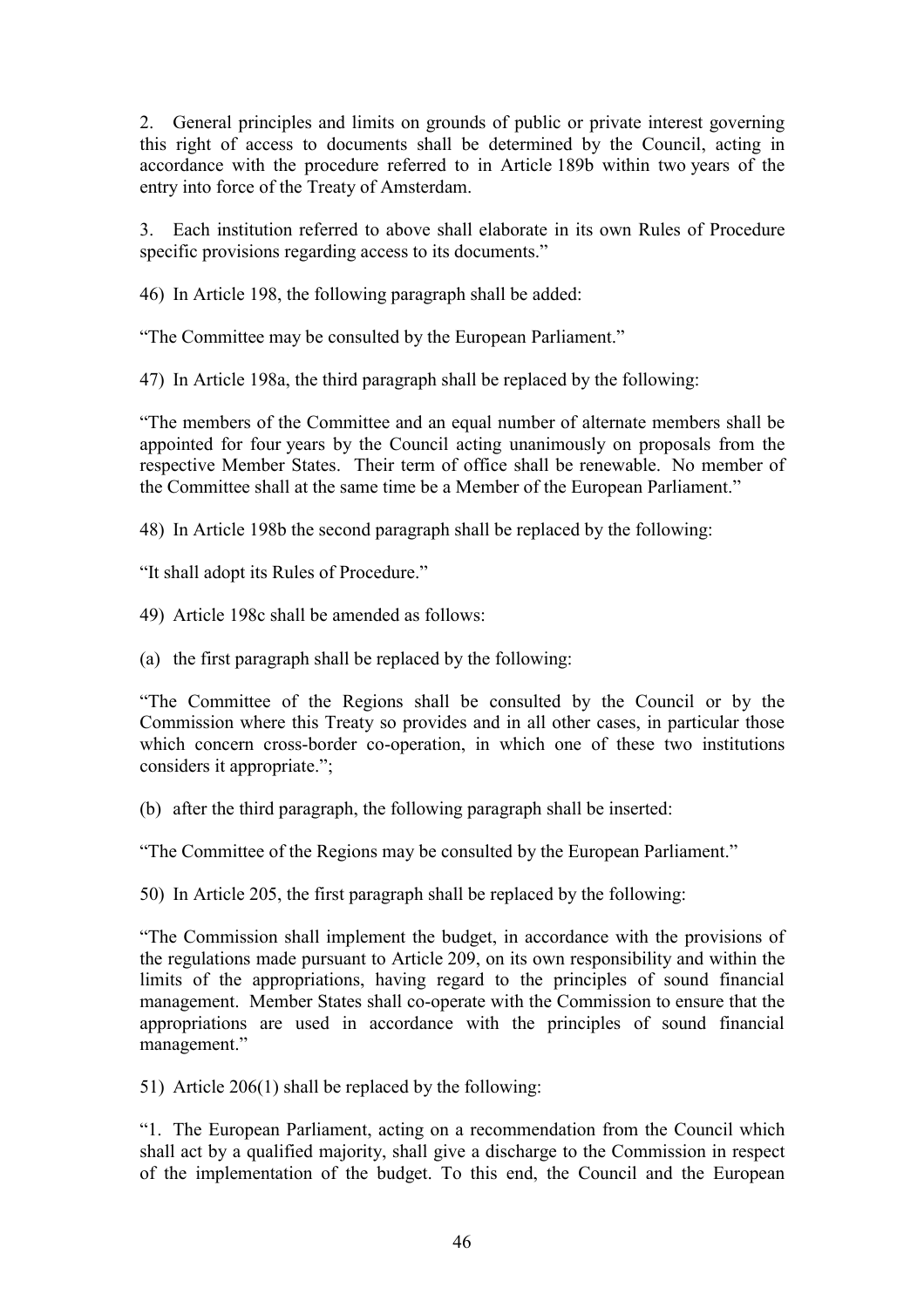Parliament in turn shall examine the accounts and the financial statement referred to in Article 205a, the annual report by the Court of Auditors together with the replies of the institutions under audit to the observations of the Court of Auditors, the statement of assurance referred to in Article 188c(1), second subparagraph and any relevant special reports by the Court of Auditors."

52) Article 209a shall be replaced by the following:

"Article 209a

1. The Community and the Member States shall counter fraud and any other illegal activities affecting the financial interests of the Community through measures to be taken in accordance with this Article, which shall act as a deterrent and be such as to afford effective protection in the Member States.

2. Member States shall take the same measures to counter fraud affecting the financial interests of the Community as they take to counter fraud affecting their own financial interests.

3. Without prejudice to other provisions of this Treaty, the Member States shall coordinate their action aimed at protecting the financial interests of the Community against fraud. To this end they shall organise, together with the Commission, close and regular co-operation between the competent authorities.

4. The Council, acting in accordance with the procedure referred to in Article 189b, after consulting the Court of Auditors, shall adopt the necessary measures in the fields of the prevention of and fight against fraud affecting the financial interests of the Community with a view to affording effective and equivalent protection in the Member States. These measures shall not concern the application of national criminal law or the national administration of justice.

5. The Commission, in co-operation with Member States, shall each year submit to the European Parliament and to the Council a report on the measures taken for the implementation of this Article."

53) The following Article shall be inserted:

"Article 213a

1. Without prejudice to Article 5 of the Protocol on the Statute of the European System of Central Banks and of the European Central Bank, the Council, acting in accordance with the procedure referred to in Article 189b, shall adopt measures for the production of statistics where necessary for the performance of the activities of the Community.

2. The production of Community statistics shall conform to impartiality, reliability, objectivity, scientific independence, cost-effectiveness and statistical confidentiality; it shall not entail excessive burdens on economic operators."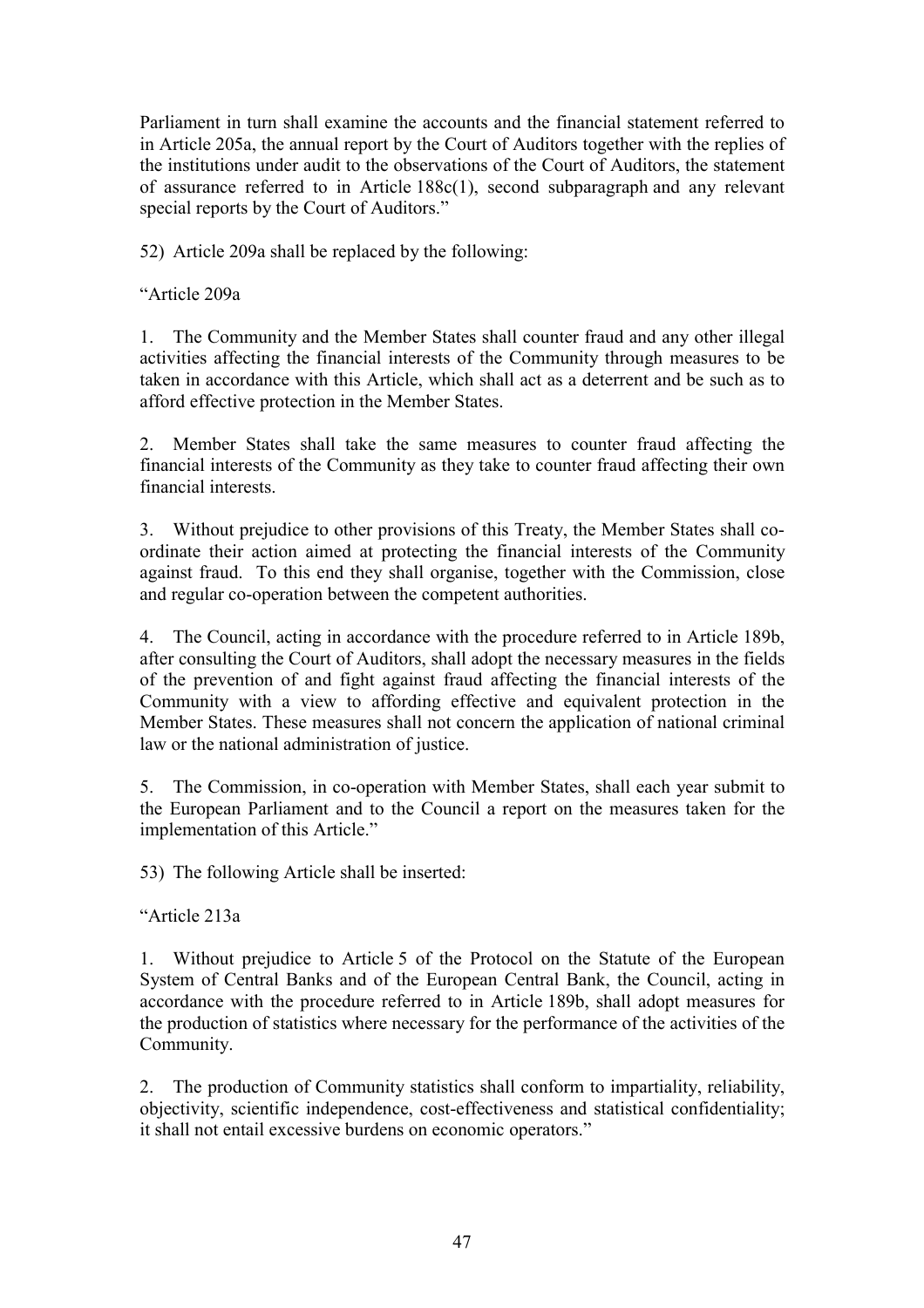54) The following Article shall be inserted:

"Article 213b

1. From 1 January 1999, Community acts on the protection of individuals with regard to the processing of personal data and the free movement of such data shall apply to the institutions and bodies set up by, or on the basis of, this Treaty.

2. Before the date referred to in paragraph 1, the Council, acting in accordance with the procedure referred to in Article 189b, shall establish an independent supervisory body responsible for monitoring the application of such Community acts to Community institutions and bodies and shall adopt any other relevant provisions as appropriate."

55) Article 227(2) shall be replaced by the following:

"2. The provisions of this Treaty shall apply to the French overseas departments, the Azores, Madeira and the Canary Islands.

However, taking account of the structural social and economic situation of the French overseas departments, the Azores, Madeira and the Canary Islands, which is compounded by their remoteness, insularity, small size, difficult topography and climate, economic dependence on a few products, the permanence and combination of which severely restrain their development, the Council, acting by a qualified majority on a proposal from the Commission and after consulting the European Parliament, shall adopt specific measures aimed, in particular, at laying down the conditions of application of the present Treaty to those regions, including common policies.

The Council shall, when adopting the relevant measures referred to in the second subparagraph, take into account areas such as customs and trade policies, fiscal policy, free zones, agriculture and fisheries policies, conditions for supply of raw materials and essential consumer goods, State aids and conditions of access to structural funds and to horizontal Community programmes.

The Council shall adopt the measures referred to in the second subparagraph taking into account the special characteristics and constraints of the outermost regions without undermining the integrity and the coherence of the Community legal order, including the internal market and common policies."

56) Article 228 shall be amended as follows:

(a) the second subparagraph of paragraph 1 shall be replaced by the following:

"In exercising the powers conferred upon it by this paragraph, the Council shall act by a qualified majority, except in the cases where the first subparagraph of paragraph 2 provides that the Council shall act unanimously.";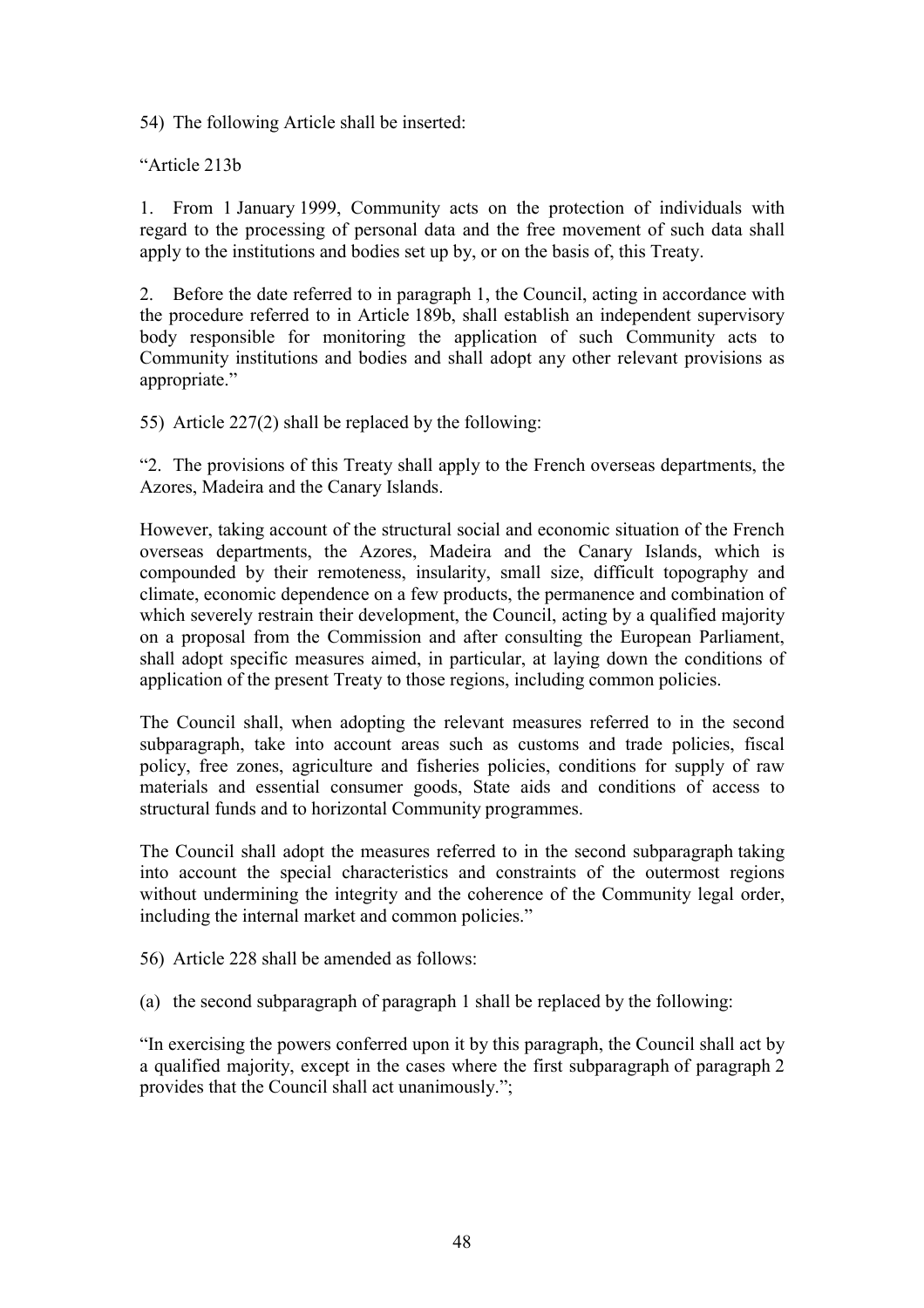(b) paragraph 2 shall be replaced by the following:

"2. Subject to the powers vested in the Commission in this field, the signing, which may be accompanied by a decision on provisional application before entry into force, and the conclusion of the agreements shall be decided on by the Council, acting by a qualified majority on a proposal from the Commission. The Council shall act unanimously when the agreement covers a field for which unanimity is required for the adoption of internal rules and for the agreements referred to in Article 238.

By way of derogation from the rules laid down in paragraph 3, the same procedures shall apply for a decision to suspend the application of an agreement, and for the purpose of establishing the positions to be adopted on behalf of the Community in a body set up by an agreement based on Article 238, when that body is called upon to adopt decisions having legal effects, with the exception of decisions supplementing or amending the institutional framework of the agreement.

The European Parliament shall be immediately and fully informed on any decision under this paragraph concerning the provisional application or the suspension of agreements, or the establishment of the Community position in a body set up by an agreement based on Article 238."

57) The following Article shall be inserted:

"Article 236

1. Where a decision has been taken to suspend the voting rights of the representative of the government of a Member State in accordance with Article F.1(2) of the Treaty on European Union, these voting rights shall also be suspended with regard to this Treaty.

2. Moreover, where the existence of a serious and persistent breach by a Member State of principles mentioned in Article  $F(1)$  of the Treaty on European Union has been determined in accordance with Article F.1(1) of that Treaty, the Council, acting by a qualified majority, may decide to suspend certain of the rights deriving from the application of this Treaty to the Member State in question. In doing so, the Council shall take into account the possible consequences of such a suspension on the rights and obligations of natural and legal persons.

The obligations of the Member State in question under this Treaty shall in any case continue to be binding on that State.

3. The Council, acting by a qualified majority, may decide subsequently to vary or revoke measures taken in accordance with paragraph 2 in response to changes in the situation which led to their being imposed.

4. When taking decisions referred to in paragraphs 2 and 3, the Council shall act without taking into account the votes of the representative of the government of the Member State in question. By way of derogation from Article 148(2) a qualified majority shall be defined as the same proportion of the weighted votes of the members of the Council concerned as laid down in Article 148(2).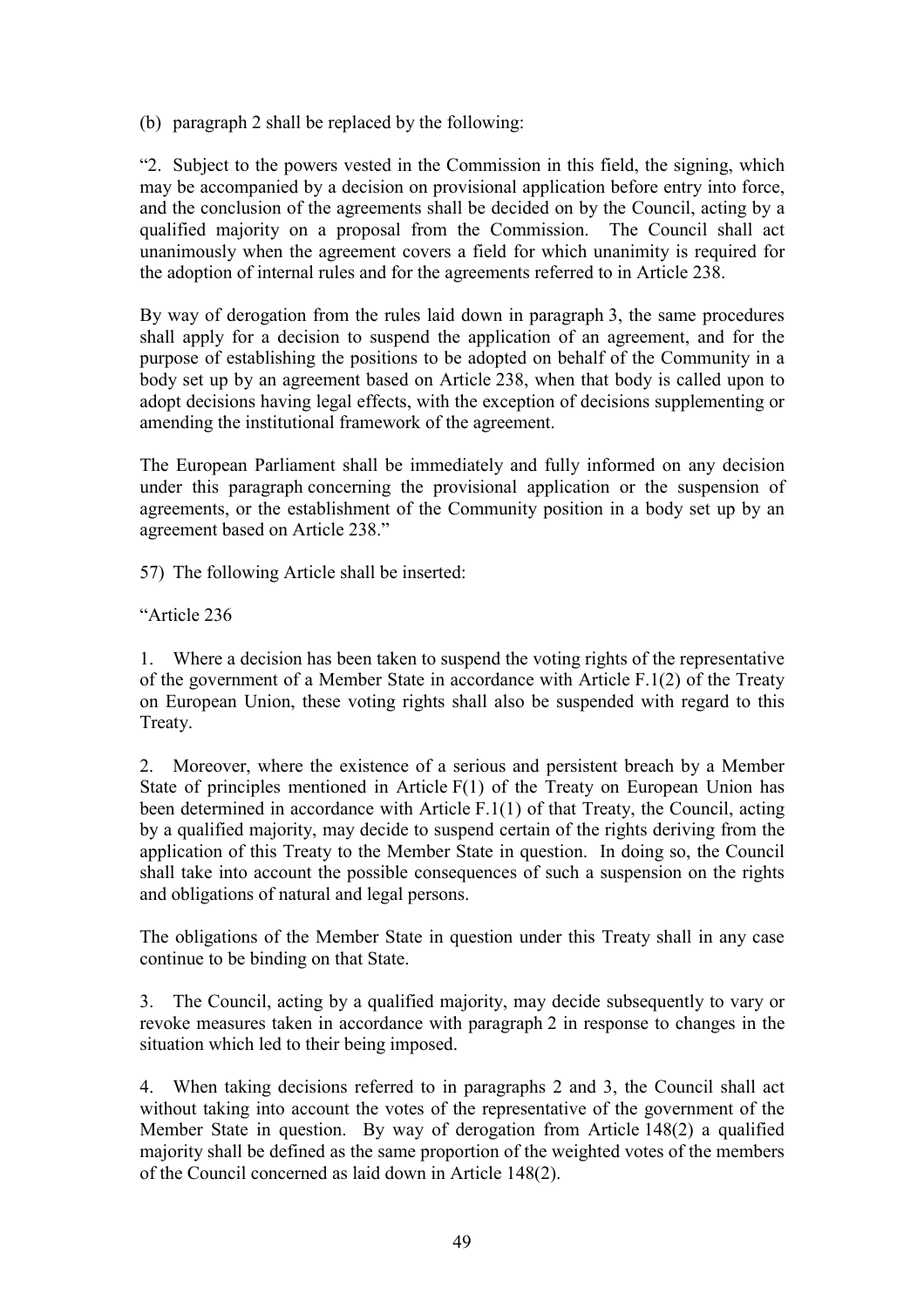This paragraph shall also apply in the event of voting rights being suspended in accordance with paragraph 1. In such cases, a decision requiring unanimity shall be taken without the vote of the representative of the government of the Member State in question."

58) Protocol on Social Policy and the Agreement on social policy attached thereto shall be repealed.

59) Protocol on the Economic and Social Committee and the Committee of the Regions shall be repealed.

## ARTICLE 3

The Treaty establishing the European Coal and Steel Community shall be amended in accordance with the provisions of this Article.

1) In Article 10(2) the first and second subparagraphs shall be replaced by the following:

"2. The governments of the Member States shall nominate by common accord the person they intend to appoint as President of the Commission; the nomination shall be approved by the European Parliament.

The governments of the Member States shall, by common accord with the nominee for President, nominate the other persons whom they intend to appoint as Members of the Commission."

2) In Article 13, the following paragraph shall be inserted as the first paragraph:

"The Commission shall work under the political guidance of its President."

3) In Article 20, the following paragraph shall be added:

"The number of Members of the European Parliament shall not exceed seven hundred."

4) Article 21 shall be amended as follows:

(a) in paragraph 3, the first subparagraph shall be replaced by the following:

"3. The European Parliament shall draw up a proposal for elections by direct universal suffrage in accordance with a uniform procedure in all Member States or in accordance with principles common to all Member States.";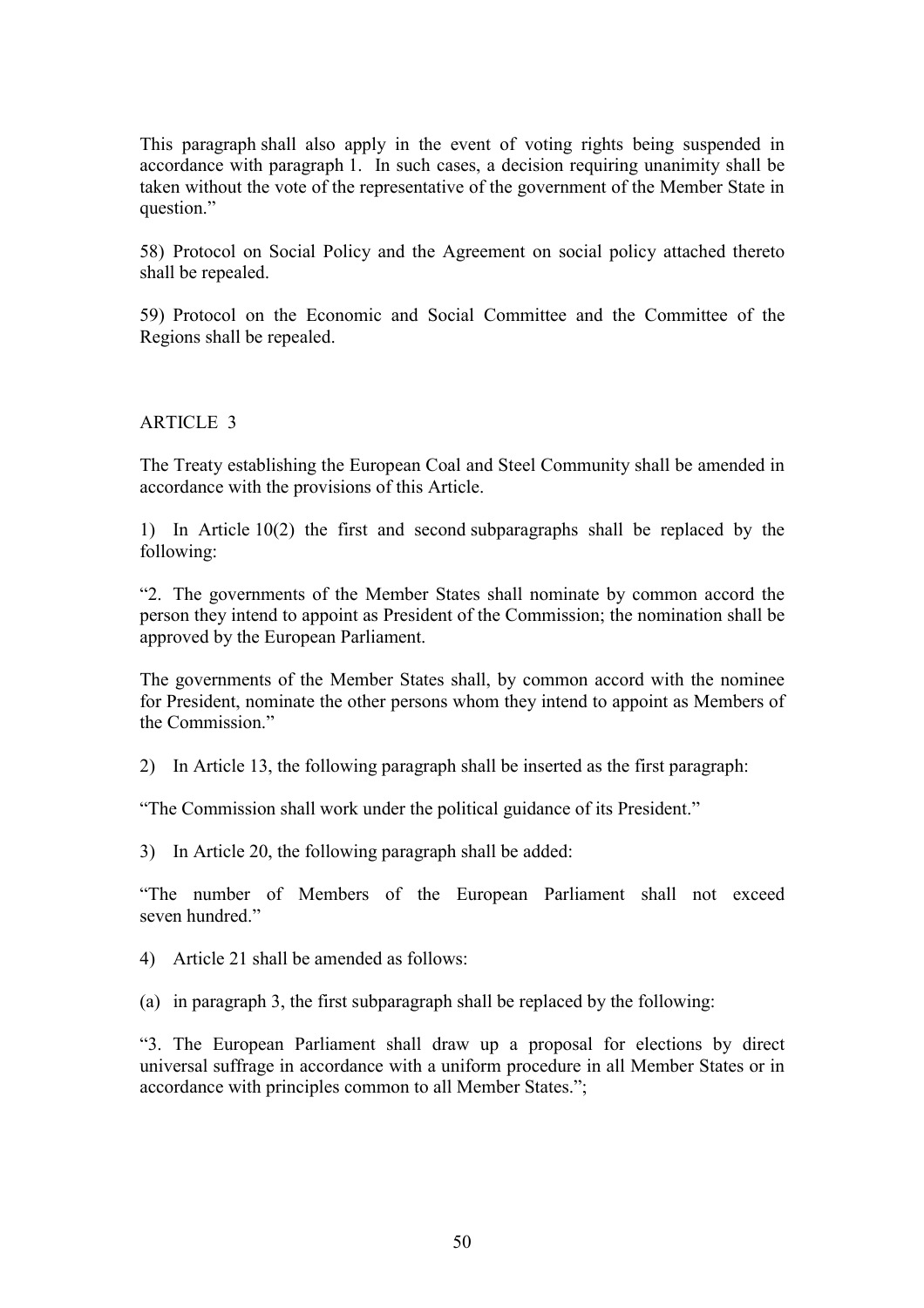(b) the following paragraph shall be added:

"4. The European Parliament shall, after seeking an opinion from the Commission and with the approval of the Council acting unanimously, lay down the regulations and general conditions governing the performance of the duties of its Members."

5) Article 30 shall be replaced by the following:

"Article 30

1. A committee consisting of the Permanent Representatives of the Member States shall be responsible for preparing the work of the Council and for carrying out the tasks assigned to it by the Council. The Committee may adopt procedural decisions in cases provided for in the Council's Rules of Procedure.

2. The Council shall be assisted by a General Secretariat, under the responsibility of a Secretary-General, High Representative for the common foreign and security policy, who shall be assisted by a Deputy Secretary-General responsible for the running of the General Secretariat. The Secretary-General and the Deputy Secretary-General shall be appointed by the Council acting unanimously.

The Council shall decide on the organisation of the General Secretariat.

- 3. The Council shall adopt its Rules of Procedure."
- 6) In Article 33, the fourth paragraph shall be replaced by the following:

"The Court of Justice shall have jurisdiction under the same conditions in actions brought by the European Parliament and by the Court of Auditors for the purpose of protecting their prerogatives."

- 7) Article 45c shall be amended as follows:
- (a) The second subparagraph of paragraph 1 shall be replaced by the following:

"The Court of Auditors shall provide the European Parliament and the Council with a statement of assurance as to the reliability of the accounts and the legality and regularity of the underlying transactions which shall be published in the *Official Journal of the European Communities*.";

(b) The first subparagraph of paragraph 2 shall be replaced by the following:

"2. The Court of Auditors shall examine whether all revenue has been received and all expenditure incurred in a lawful and regular manner and whether the financial management has been sound. In doing so, it shall report in particular on any cases of irregularity.";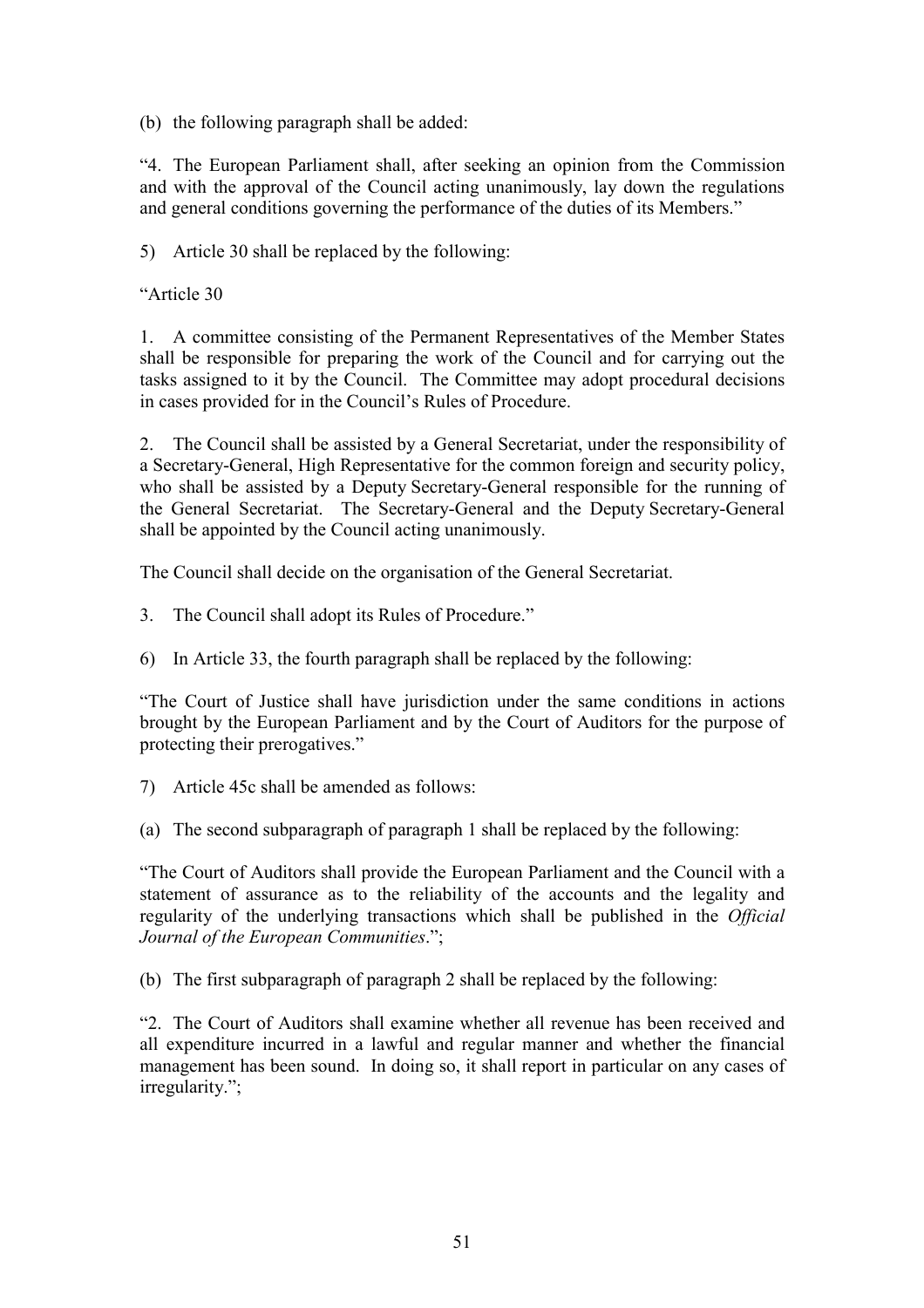(c) Paragraph 3 shall be replaced by the following:

"3. The audit shall be based on records and, if necessary, performed on the spot in the other institutions of the Community, on the premises of any body which manages revenue or expenditure on behalf of the Community and in the Member States, including on the premises of any natural or legal person in receipt of payments from the budget. In the Member States the audit shall be carried out in liaison with national audit bodies or, if these do not have the necessary powers, with the competent national departments. The Court of Auditors and the national audit bodies of the Member States shall co-operate in a spirit of trust while maintaining their independence. These bodies or departments shall inform the Court of Auditors whether they intend to take part in the audit.

The other institutions of the Community, any bodies managing revenue or expenditure on behalf of the Community, any natural or legal person in receipt of payments from the budget, and the national audit bodies or, if these do not have the necessary powers, the competent national departments, shall forward to the Court of Auditors, at its request, any document or information necessary to carry out its task.

In respect of the European Investment Bank's activity in managing Community expenditure and revenue, the Court's rights of access to information held by the Bank shall be governed by an agreement between the Court, the Bank and the Commission. In the absence of an agreement, the Court shall nevertheless have access to information necessary for the audit of Community expenditure and revenue managed by the Bank."

8) In Article 78c, the first paragraph shall be replaced by the following:

"The Commission shall implement the budget, in accordance with the provisions of the regulations made pursuant to Article 78h, on its own responsibility and within the limits of the appropriations, having regard to the principles of sound financial management. Member States shall co-operate with the Commission to ensure that the appropriations are used in accordance with the principles of sound financial management."

9) Article 78g(1) shall be replaced by the following:

"1. The European Parliament, acting on a recommendation from the Council which shall act by a qualified majority, shall give a discharge to the Commission in respect of the implementation of the budget. To this end, the Council and the European Parliament in turn shall examine the accounts and the financial statement referred to in Article 78d, the annual report by the Court of Auditors together with the replies of the institutions under audit to the observations of the Court of Auditors, the statement of assurance referred to in Article 45c(1), second subparagraph, and any relevant special reports by the Court of Auditors."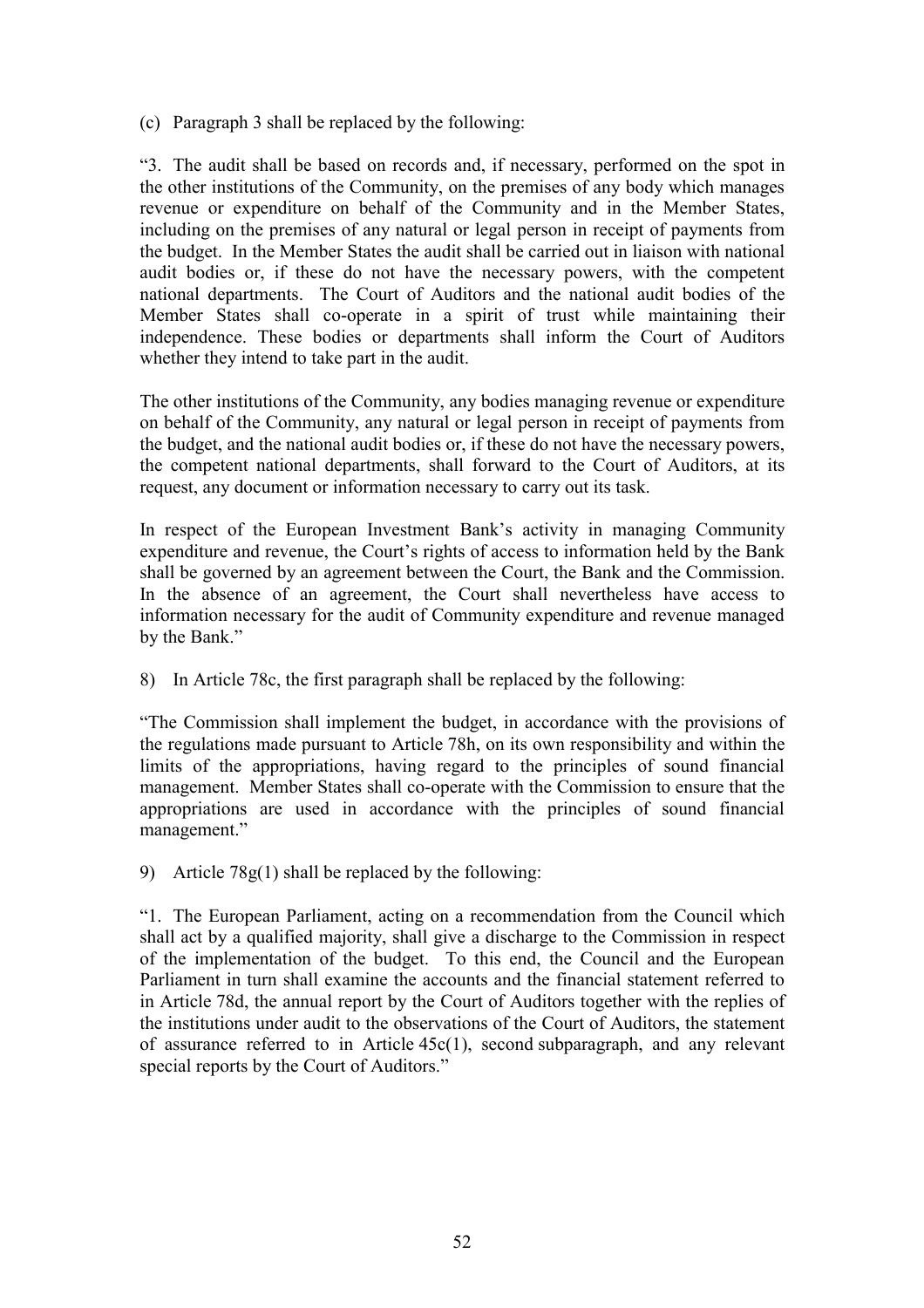10) The following Article shall be inserted:

"Article 96

1. Where a decision has been taken to suspend the voting rights of the representative of the government of a Member State in accordance with Article F.1(2) of the Treaty on European Union, these voting rights shall also be suspended with regard to this Treaty.

2. Moreover, where the existence of a serious and persistent breach by a Member State of principles mentioned in Article F(1) of the Treaty on European Union has been determined in accordance with Article F.1(1) of that Treaty, the Council, acting by a qualified majority, may decide to suspend certain of the rights deriving from the application of this Treaty to the Member State in question. In doing so, the Council shall take into account the possible consequences of such a suspension on the rights and obligations of natural and legal persons.

The obligations of the Member State in question under this Treaty shall in any case continue to be binding on that State.

3. The Council, acting by a qualified majority, may decide subsequently to vary or revoke measures taken in accordance with paragraph 2 in response to changes in the situation which led to their being imposed.

4. When taking decisions referred to in paragraphs 2 and 3, the Council shall act without taking into account the votes of the representative of the government of the Member State in question. By way of derogation from Article 28, fourth paragraph, a qualified majority shall be defined as the same proportion of the weighted votes of the members of the Council concerned as laid down in Article 28, fourth paragraph.

This paragraph shall also apply in the event of voting rights being suspended in accordance with paragraph 1. In such cases, a decision requiring unanimity shall be taken without the vote of the representative of the government of the Member State in question."

# ARTICLE 4

The Treaty establishing the European Atomic Energy Community shall be amended in accordance with the provisions of this Article.

1) In Article 107, the following paragraph shall be added:

"The number of Members of the European Parliament shall not exceed seven hundred."

- 2) Article 108 shall be amended as follows:
- (a) in paragraph 3, the first subparagraph shall be replaced by the following: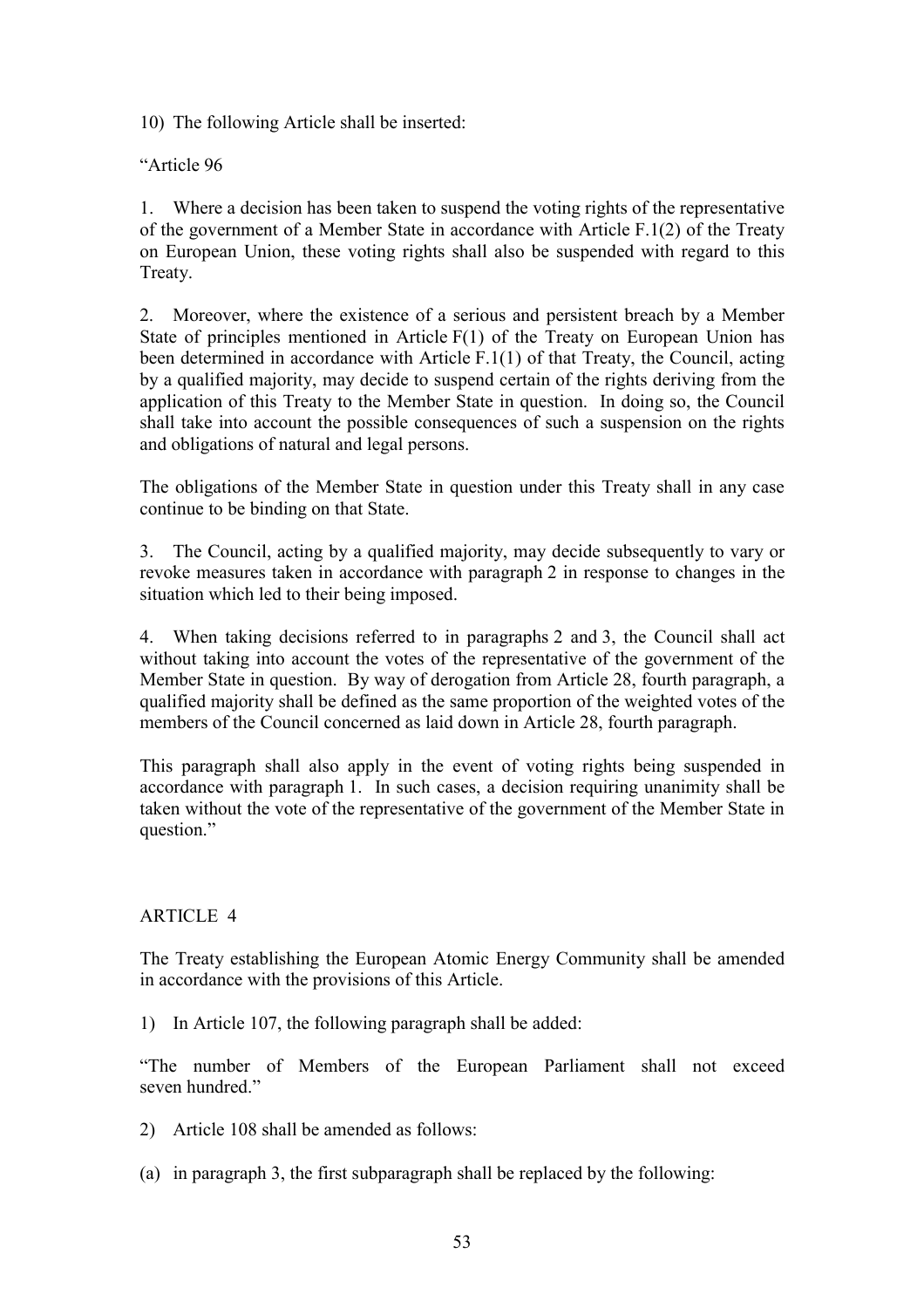"3. The European Parliament shall draw up a proposal for elections by direct universal suffrage in accordance with a uniform procedure in all Member States or in accordance with principles common to all Member States.";

(b) the following paragraph shall be added:

"4. The European Parliament shall, after seeking an opinion from the Commission and with the approval of the Council acting unanimously, lay down the regulations and general conditions governing the performance of the duties of its Members."

3) Article 121 shall be replaced by the following:

"Article 121

1. A committee consisting of the Permanent Representatives of the Member States shall be responsible for preparing the work of the Council and for carrying out the tasks assigned to it by the Council. The Committee may adopt procedural decisions in cases provided for in the Council's Rules of Procedure.

2. The Council shall be assisted by a General Secretariat, under the responsibility of a Secretary-General, High Representative for the common foreign and security policy, who shall be assisted by a Deputy Secretary-General responsible for the running of the General Secretariat. The Secretary-General and the Deputy Secretary-General shall be appointed by the Council acting unanimously.

The Council shall decide on the organisation of the General Secretariat.

3. The Council shall adopt its Rules of Procedure."

4) In Article 127, the first and second subparagraphs of paragraph 2 shall be replaced by the following:

"2. The governments of the Member States shall nominate by common accord the person they intend to appoint as President of the Commission; the nomination shall be approved by the European Parliament.

The governments of the Member States shall, by common accord with the nominee for President, nominate the other persons whom they intend to appoint as Members of the Commission."

5) In Article 132, the following paragraph shall be inserted as the first paragraph:

"The Commission shall work under the political guidance of its President."

6) In Article 146, the third paragraph shall be replaced by the following:

"The Court of Justice shall have jurisdiction under the same conditions in actions brought by the European Parliament and by the Court of Auditors for the purpose of protecting their prerogatives"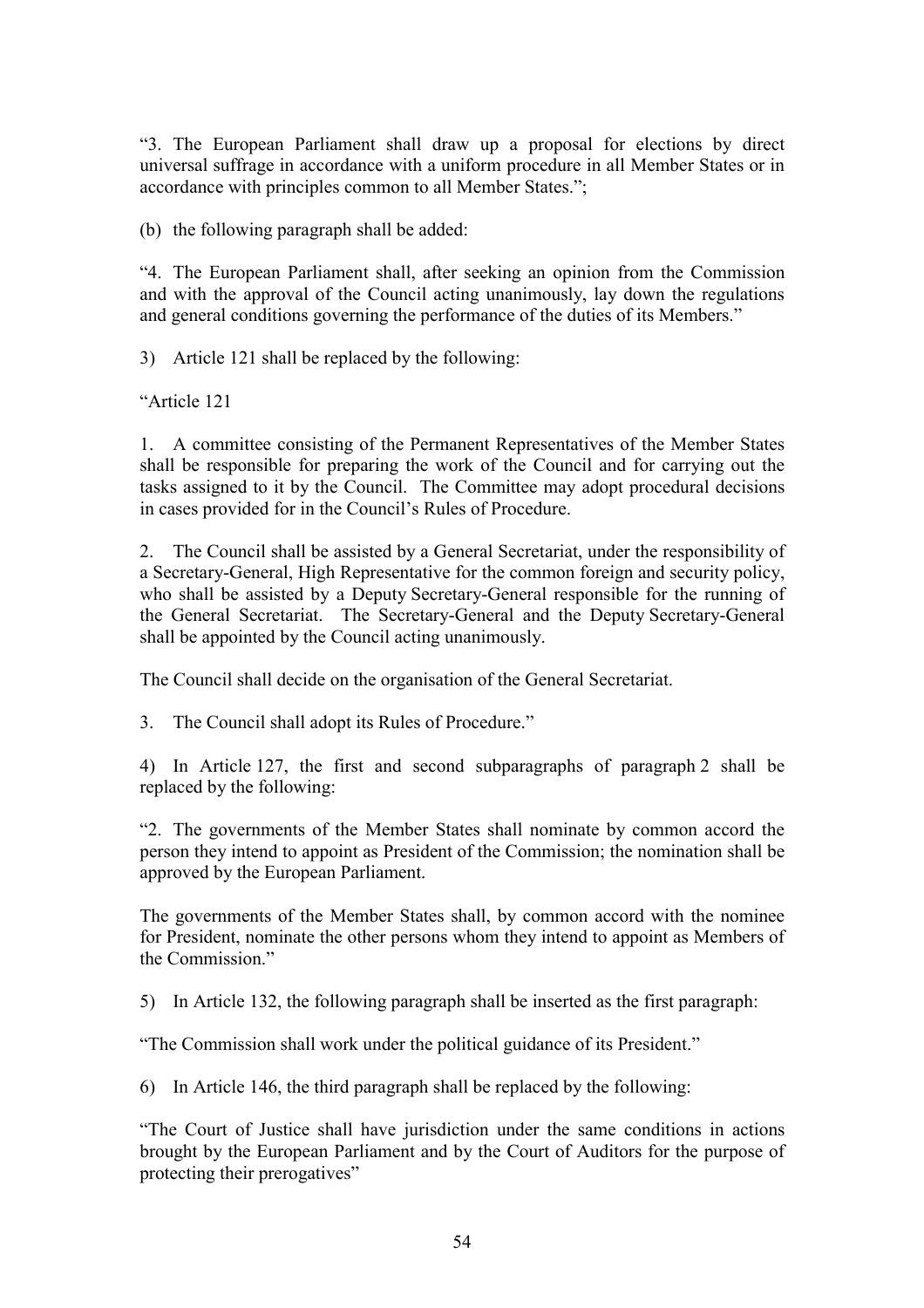- 7) Article 160c shall be amended as follows:
- (a) the second subparagraph of paragraph 1 shall be replaced by the following:

"The Court of Auditors shall provide the European Parliament and the Council with a statement of assurance as to the reliability of the accounts and the legality and regularity of the underlying transactions which shall be published in the *Official Journal of the European Communities*.";

(b) the first subparagraph of paragraph 2 shall be replaced by the following:

"2. The Court of Auditors shall examine whether all revenue has been received and all expenditure incurred in a lawful and regular manner and whether the financial management has been sound. In doing so, it shall report in particular on any cases of irregularity.";

(c) paragraph 3 shall be replaced by the following:

"3. The audit shall be based on records and, if necessary, performed on the spot in the other institutions of the Community, on the premises of any body which manages revenue or expenditure on behalf of the Community and in the Member States, including on the premises of any natural or legal person in receipt of payments from the budget. In the Member States the audit shall be carried out in liaison with national audit bodies or, if these do not have the necessary powers, with the competent national departments. The Court of Auditors and the national audit bodies of the Member States shall co-operate in a spirit of trust while maintaining their independence. These bodies or departments shall inform the Court of Auditors whether they intend to take part in the audit.

The other institutions of the Community, any bodies managing revenue or expenditure on behalf of the Community, any natural or legal person in receipt of payments from the budget, and the national audit bodies or, if these do not have the necessary powers, the competent national departments, shall forward to the Court of Auditors, at its request, any document or information necessary to carry out its task.

In respect of the European Investment Bank's activity in managing Community expenditure and revenue, the Court's rights of access to information held by the Bank shall be governed by an agreement between the Court, the Bank and the Commission. In the absence of an agreement, the Court shall nevertheless have access to information necessary for the audit of Community expenditure and revenue managed by the Bank."

8) In Article 170, the following paragraph shall be added:

"The Committee may be consulted by the European Parliament."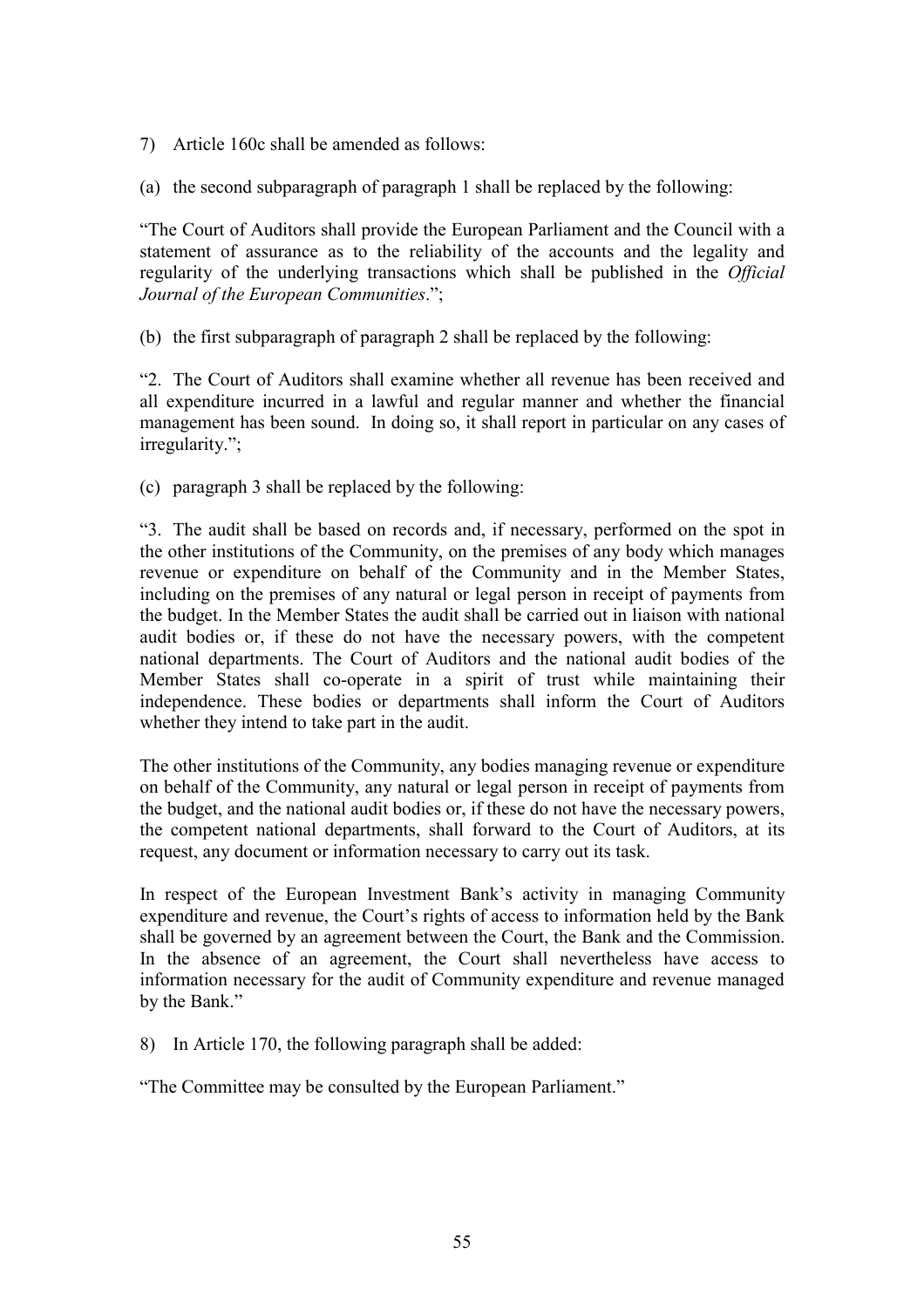9) In Article 179, the first paragraph shall be replaced by the following:

"The Commission shall implement the budget, in accordance with the provisions of the regulations made pursuant to Article 183, on its own responsibility and within the limits of the appropriations, having regard to the principles of sound financial management. Member States shall co-operate with the Commission to ensure that the appropriations are used in accordance with the principles of sound financial management."

10) Article 180b(1) shall be replaced by the following:

"1. The European Parliament, acting on a recommendation from the Council which shall act by a qualified majority, shall give a discharge to the Commission in respect of the implementation of the budget. To this end, the Council and the European Parliament in turn shall examine the accounts and the financial statement referred to in Article 179a, the annual report by the Court of Auditors together with the replies of the institutions under audit to the observations of the Court of Auditors, the statement of assurance referred to in Article 160c(1), second subparagraph, and any relevant special reports by the Court of Auditors."

11) The following Article shall be inserted:

"Article 204

1. Where a decision has been taken to suspend the voting rights of the representative of the government of a Member State in accordance with Article F.1(2) of the Treaty on European Union, these voting rights shall also be suspended with regard to this Treaty.

2. Moreover, where the existence of a serious and persistent breach by a Member State of principles mentioned in Article F(1) of the Treaty on European Union has been determined in accordance with Article F.1(1) of that Treaty, the Council, acting by a qualified majority, may decide to suspend certain of the rights deriving from the application of this Treaty to the Member State in question. In doing so, the Council shall take into account the possible consequences of such a suspension on the rights and obligations of natural and legal persons.

The obligations of the Member State in question under this Treaty shall in any case continue to be binding on that State.

3. The Council, acting by a qualified majority, may decide subsequently to vary or revoke measures taken in accordance with paragraph 2 in response to changes in the situation which led to their being imposed.

4. When taking decisions referred to in paragraphs 2 and 3, the Council shall act without taking into account the votes of the representative of the government of the Member State in question. By way of derogation from Article 118(2) a qualified majority shall be defined as the same proportion of the weighted votes of the members of the Council concerned as laid down in Article 118(2).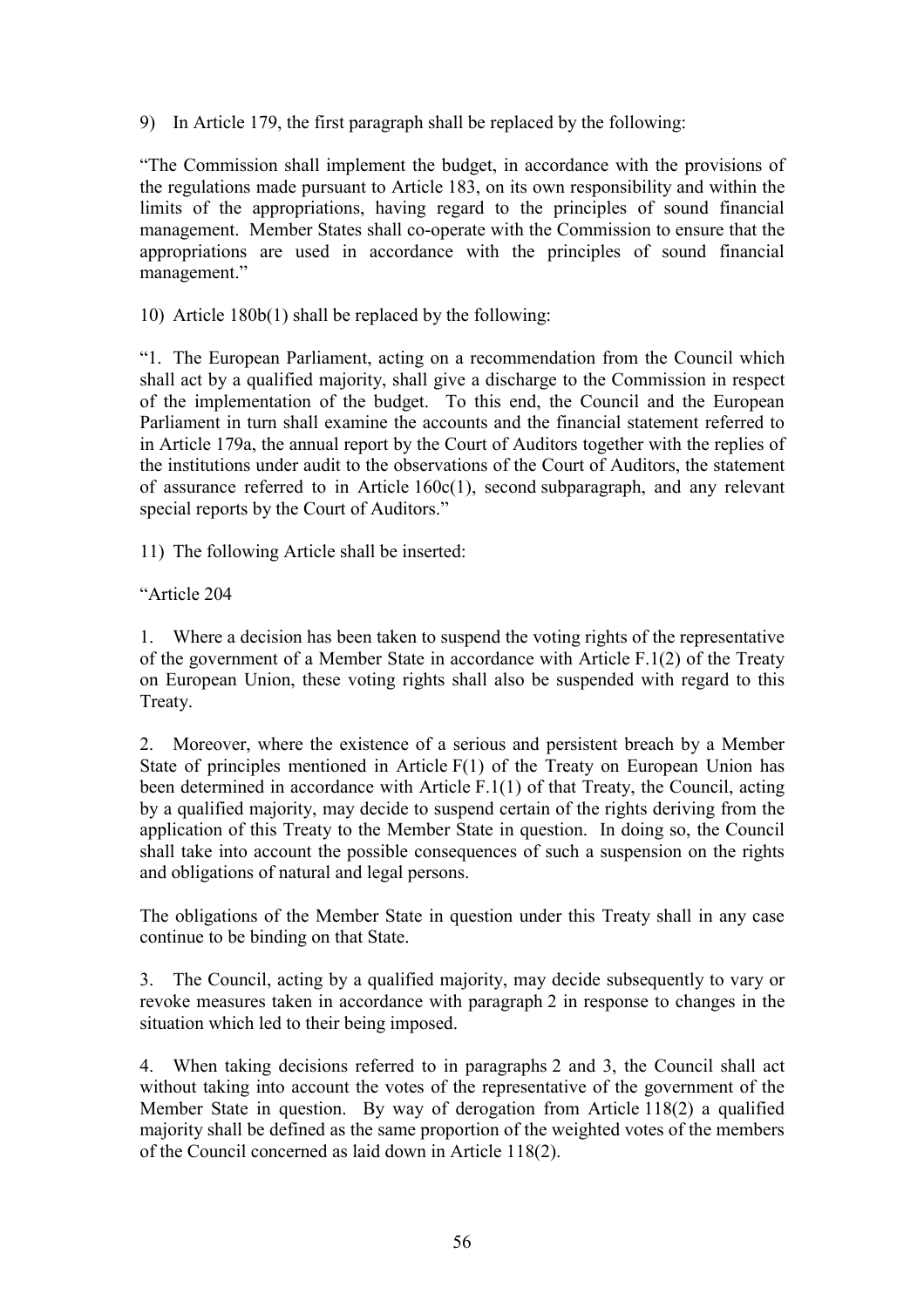This paragraph shall also apply in the event of voting rights being suspended in accordance with paragraph 1. In such cases, a decision requiring unanimity shall be taken without the vote of the representative of the government of the Member State in question."

# ARTICLE 5

The Act concerning the election of the representatives of the European Parliament by direct universal suffrage annexed to the Council Decision of 20 September 1976 shall be amended in accordance with the provisions of this Article.

1) In Article 2, the following paragraph shall be added:

"In the event of amendments to this Article, the number of representatives elected in each Member State must ensure appropriate representation of the peoples of the States brought together in the Community.".

- 2) In Article 6(1), the following indent shall be inserted after the fifth indent:
- "- member of the Committee of the Regions,".
- 3) Article 7(2) shall be replaced by the following:

"2. Pending the entry into force of a uniform electoral procedure or a procedure based on common principles and subject to the other provisions of this Act, the electoral procedure shall be governed in each Member State by its national provisions."

4) Article 11 shall be replaced by the following:

"Pending the entry into force of the uniform electoral procedure or the procedure based on common principles referred to in Article 7, the European Parliament shall verify the credentials of representatives. For this purpose it shall take note of the results declared officially by the Member States and shall rule on any disputes which may arise out of the provisions of this Act other than those arising out of the national provisions to which the Act refers."

5) Article 12(1) shall be replaced by the following:

"1. Pending the entry into force of the uniform electoral procedure or the procedure based on common principles referred to in Article 7 and subject to the other provisions of this Act, each Member State shall lay down appropriate procedures for filling any seat which falls vacant during the five-year term of office referred to in Article 3 for the remainder of that period ."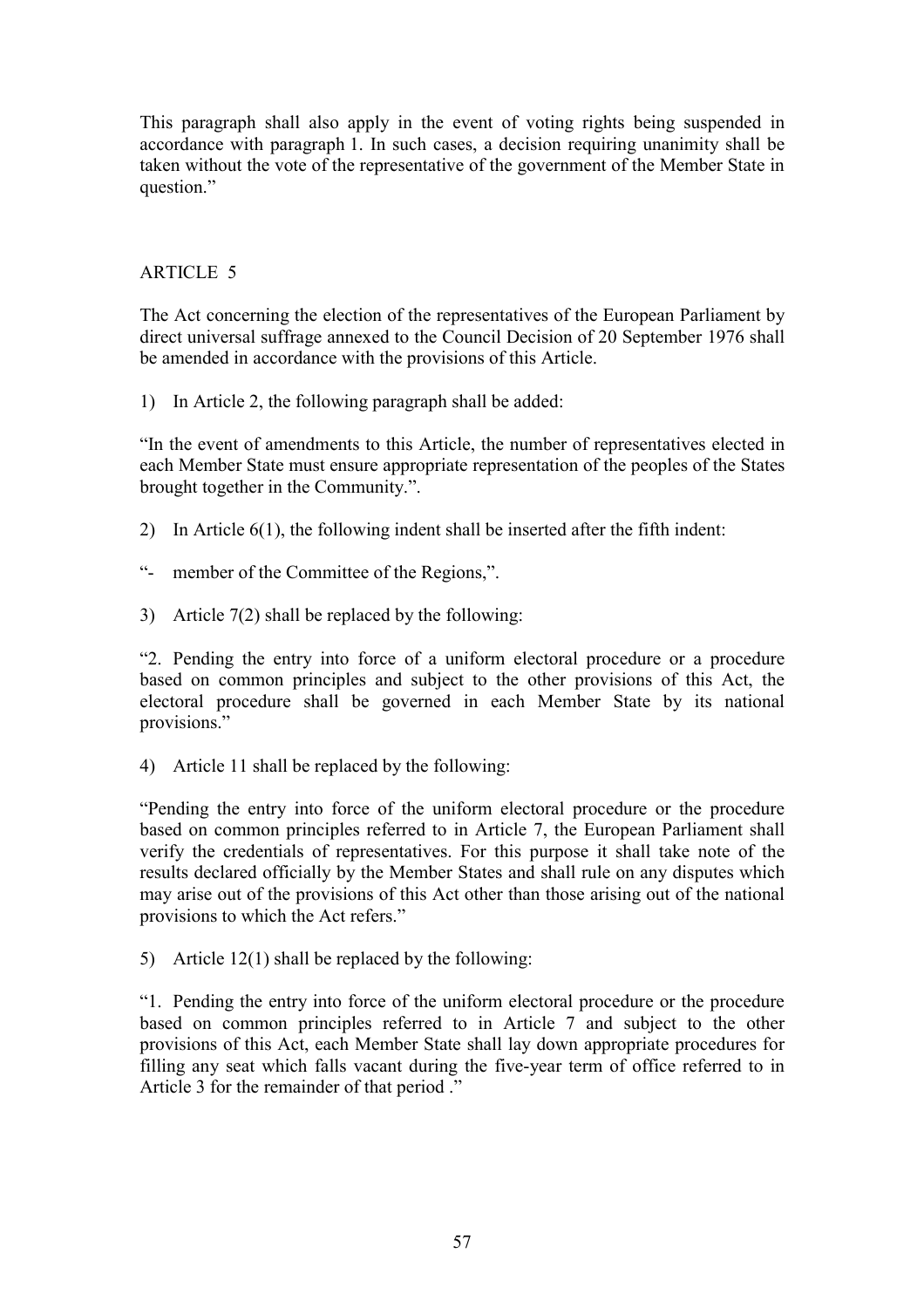#### PART TWO

#### SIMPLIFICATION

#### ARTICLE 6

The Treaty establishing the European Community, including the annexes and protocols thereto, shall be amended in accordance with the provisions of this Article for the purpose of deleting lapsed provisions of the Treaty and adapting in consequence the text of certain of its provisions.

#### **I. Text of the Articles of the Treaty**

1) In Article 3, point (a), the word "elimination" shall be replaced by "prohibition".

2) Article 7 shall be repealed.

3) Article 7a shall be amended as follows:

(a) the first and second paragraphs shall be numbered and thus become paragraphs 1 and  $2^{\cdot}$ 

(b) in the new paragraph 1, the following references shall be deleted: "7b", "70(1)" and "and 100b"; before the citation of Article 100a, the comma shall be replaced by the word "and";

(c) there shall be added a paragraph 3 with the wording of the second paragraph of Article 7b which reads as follows:

"3. The Council, acting by a qualified majority on a proposal from the Commission, shall determine the guidelines and conditions necessary to ensure balanced progress in all the sectors concerned."

4) Article 7b shall be repealed.

5) Article 8b shall be amended as follows:

(a) in paragraph 1 the words "to be adopted before 31 December 1994" shall be replaced by "adopted";

(b) in paragraph 2, the words "to be adopted before 31 December 1993" shall be replaced by "adopted".

6) In Article 8c, second sentence, the words "Before 31 December 1993, Member States ..." shall be replaced by "Member States ...".

7) In Article 8e, first paragraph, the words "before 31 December 1993 and then," shall be deleted, as well as the comma after the words "every three years".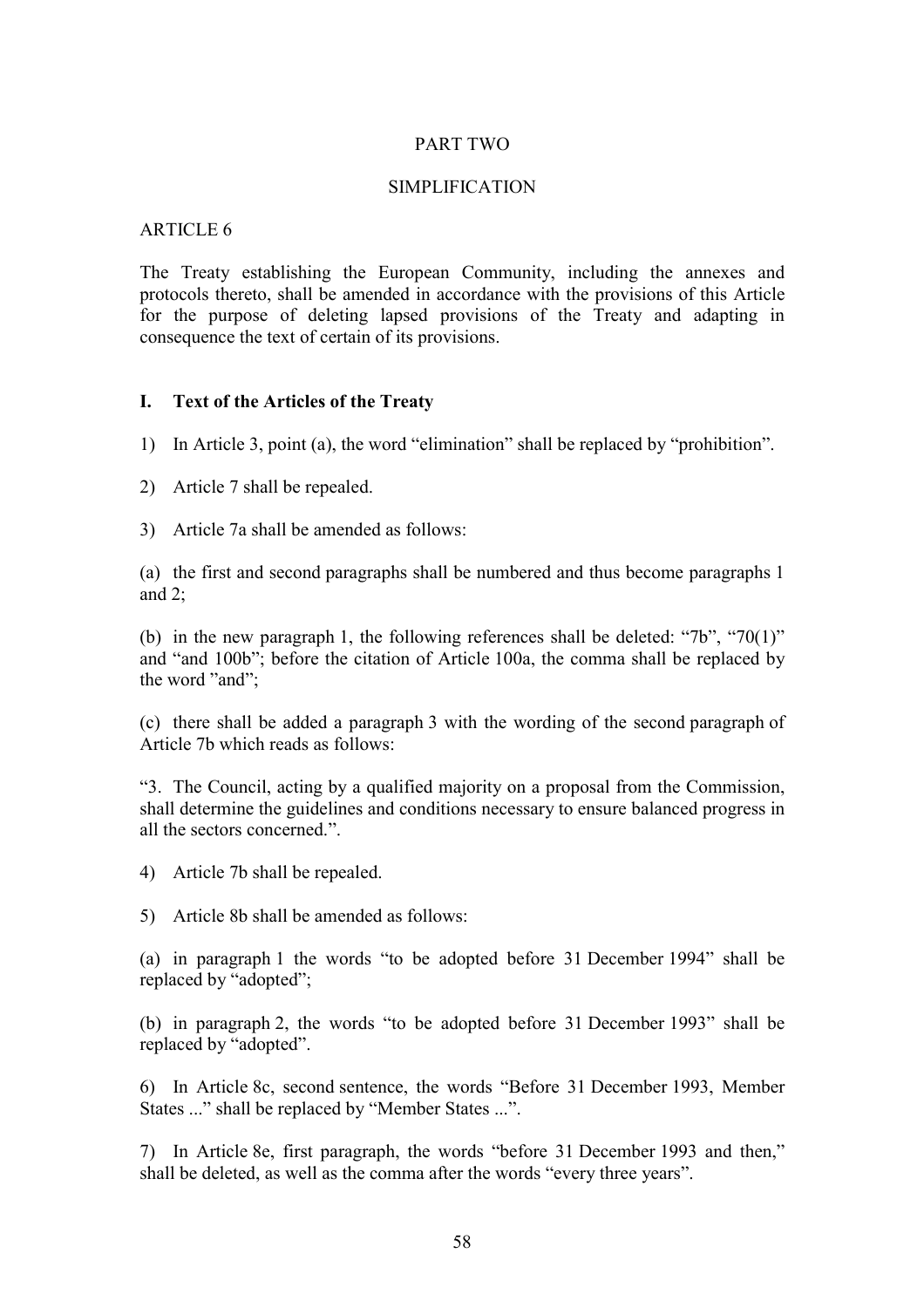8) In Article 9(2), the words "The provisions of Chapter 1, Section 1, and of Chapter 2 ..." shall be replaced by "The provisions of Article 12 and of Chapter 2 ...".

9) In Article 10, paragraph 2 shall be deleted and paragraph 1 shall remain without a number.

10) Article 11 shall be repealed.

11) In Chapter 1, The Customs Union, the heading "Section 1 - Elimination of customs duties between Member States" shall be deleted.

12) Article 12 shall be replaced by the following:

"Article 12

Customs duties on imports and exports and charges having equivalent effect shall be prohibited between Member States. This prohibition shall also apply to customs duties of a fiscal nature.".

13) Articles 13 to 17 shall be repealed.

14) The heading "Section 2 - Setting up of the Common Customs Tariff" shall be deleted.

15) Articles 18 to 27 shall be repealed.

16) Article 28 shall be replaced by the following:

"Article 28

Common Customs Tariff duties shall be fixed by the Council acting by a qualified majority on a proposal from the Commission.".

17) In the introductory part of Article 29, the words "this Section" shall be replaced by "this Chapter".

18) In the title of Chapter 2, the word "Elimination" shall be replaced by "Prohibition".

19) In Article 30, the words "shall, without prejudice to the following provisions, be prohibited ..." shall be replaced by "shall be prohibited ...".

20) Articles 31, 32 and 33 shall be repealed.

21) In Article 34, paragraph 2 shall be deleted and paragraph 1 shall remain without a number.

22) Article 35 shall be repealed.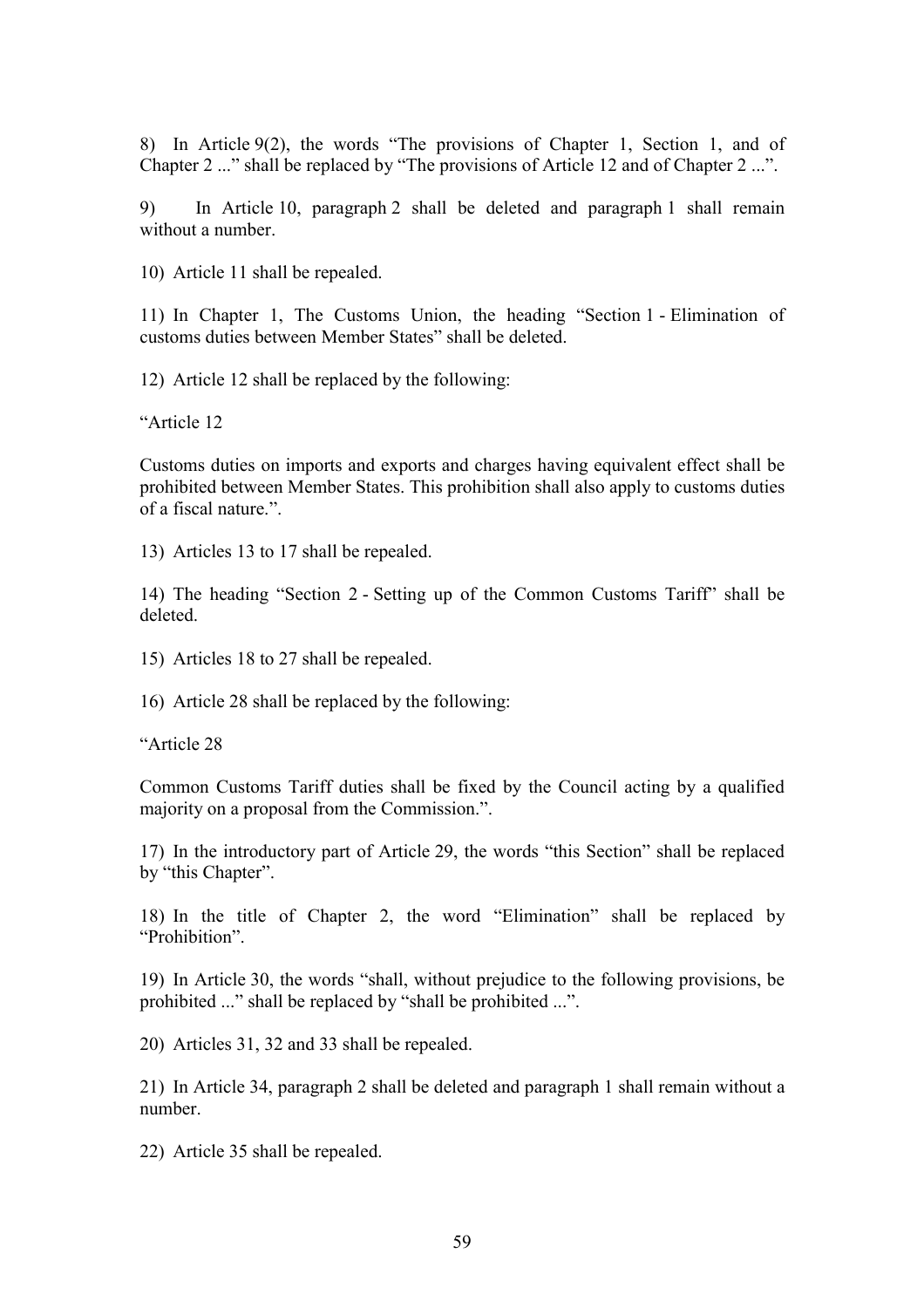23) In Article 36, the words "The provisions of Articles 30 to 34" shall be replaced by "The provisions of Articles 30 and 34".

24) Article 37 shall be amended as follows:

(a) in paragraph 1, first subparagraph, the word "progressively" and the words "when the transitional period has ended" shall be deleted;

(b) in paragraph 2, the word "abolition" shall be replaced by "prohibition";

(c) paragraphs 3, 5 and 6 shall be deleted and paragraph 4 shall become paragraph 3;

(d) in the new paragraph 3, the words "account being taken of the adjustments that will be possible and the specialisation that will be needed with the passage of time." shall be deleted and the comma after "concerned" shall become a full stop.

25) Article 38 shall be amended as follows:

(a) in paragraph 3, first sentence, the reference to Annex II shall be replaced by a reference to Annex I and the second sentence, beginning with the words "Within two years of the entry into force ..." shall be deleted;

(b) in paragraph 4, the words "among the Member States." shall be deleted.

26) Article 40 shall be amended as follows:

(a) paragraph 1 shall be deleted and paragraphs 2, 3 and 4 shall become paragraphs 1, 2 and 3;

(b) (does not concern the English language version)

(c) in new paragraph 2, the reference to "paragraph 2" shall become "paragraph 1";

(d) in new paragraph 3, the reference to "paragraph 2" shall become "paragraph 1";

27) Article 43 shall be amended as follows:

(a) in paragraph 2, third subparagraph, the words "acting unanimously during the first two stages and by a qualified majority thereafter" shall be replaced by "acting by a qualified majority";

(b) in paragraphs 2 and 3, the reference to "Article 40(2)" shall become "Article 40(1).

28) Articles 44 and 45 and Article 47 shall be repealed.

29) In Article 48(1), the words "by the end of the transitional period at the latest" shall be deleted.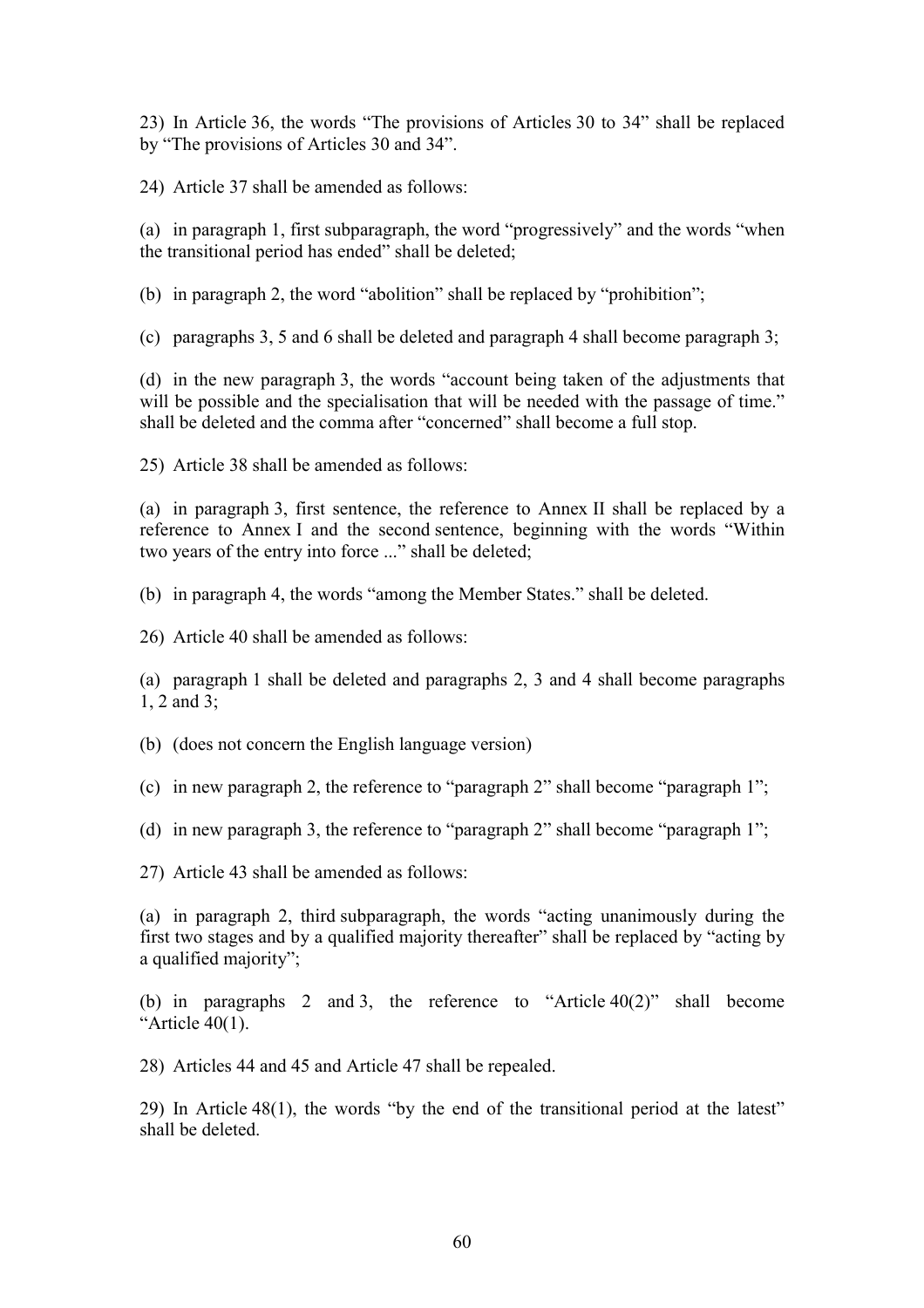30) Article 49 shall be amended as follows:

(a) in the introductory part, the words "As soon as this Treaty enters into force, the Council ..." shall be replaced by "The Council ..." and the words "by progressive stages" together with the commas preceding and following those words shall be deleted;

(b) in points (b) and (c) respectively, the words "systematically and progressively" shall be deleted.

31) The first paragraph of Article 52 shall be amended as follows:

(a) in the first sentence, the words "abolished by progressive stages in the course of the transitional period" shall be replaced by the word "prohibited";

(b) in the second sentence, the words "progressive abolition" shall be replaced by the word "prohibition".

32) Article 53 shall be repealed.

33) Article 54 shall be amended as follows:

(a) paragraph 1 shall be deleted and paragraphs 2 and 3 shall become paragraphs 1 and 2;

(b) in new paragraph 1, the words "implement this general programme or, in the absence of such a programme, in order to achieve a stage in attaining" shall be replaced by "attain".

34) In Article 59, first paragraph, the words "progressively abolished during the transitional period" shall be replaced by "prohibited".

35) In Article 61(2), the word "progressive" shall be deleted.

36) Article 62 shall be repealed.

37) Article 63 shall be amended as follows:

(a) paragraph 1 shall be deleted and paragraphs 2 and 3 shall become paragraphs 1 and 2;

(b) in new paragraph 1, the words "implement this general programme or, in the absence of such a programme, in order to achieve a stage in" shall be replaced by the word "achieve" and the words "unanimously until the end of the first stage and by a qualified majority thereafter" shall be replaced by the words "by a qualified majority";

(c) in new paragraph 2, the words "paragraphs 1 and 2" shall be replaced by " paragraph 1".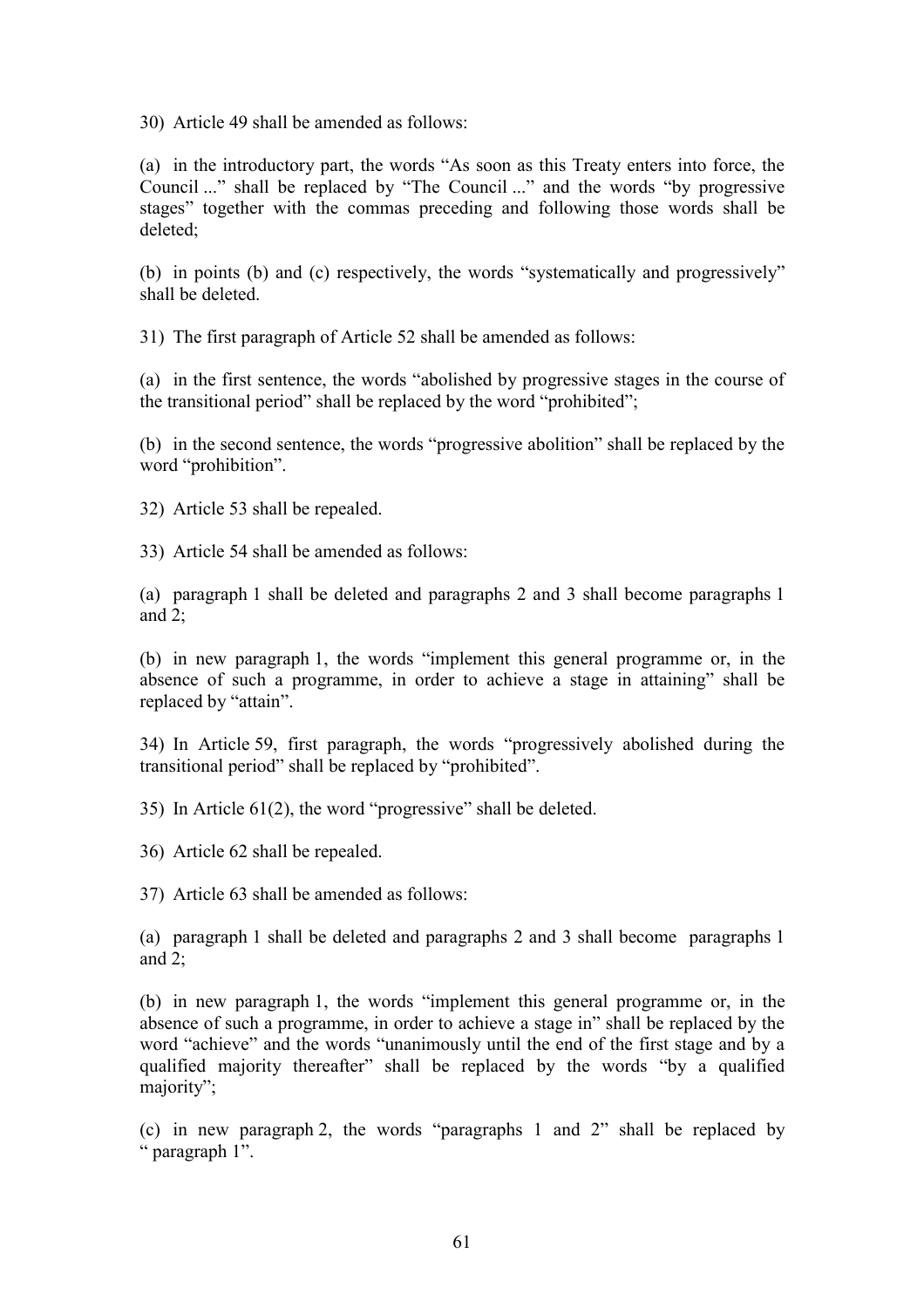38) In Article 64, first paragraph, "Article 63(2)" shall be replaced by "Article  $63(1)$ ".

39) Articles 67 to 73a, Article 73e and Article 73h shall be repealed.

40) Article 75(2) shall be deleted and paragraph 3 shall become paragraph 2.

41) In Article 76, the words "when this Treaty enters into force" shall be replaced by "on 1 January 1958 or, for acceding States, the date of their accession".

42) Article 79 shall be amended as follows:

(a) in paragraph 1 the words "at the latest, before the end of the second stage" shall be deleted;

(b) in paragraph 3, the words "Within two years of the entry into force of this Treaty, the Council shall" shall be replaced by "The Council shall".

43) In Article 80(1), the words "as from the beginning of the second stage" shall be deleted.

44) In Article 83, the words "without prejudice to the powers of the transport section of the Economic and Social Committee." shall be replaced by "without prejudice to the powers of the Economic and Social Committee.".

45) In Article 84(2), second subparagraph, the words "procedural provisions of Article 75(1) and (3)" shall be replaced by "procedural provisions of Article 75".

46) In Article 87, the two subparagraphs of paragraph 1 shall be merged into a single paragraph. This new paragraph shall read as follows:

"1. The appropriate regulations or directives to give effect to the principles set out in Articles 85 and 86 shall be laid down by the Council, acting by a qualified majority on a proposal from the Commission and after consulting the European Parliament.".

47) In Article 89(1), the words ",as soon as it takes up its duties," shall be deleted.

48) After Article 90, the heading "Section 2 - Dumping" shall be deleted.

49) Article 91 shall be repealed.

50) Before Article 92, the heading "Section 3" shall be replaced by "Section 2".

51) In Article 92(3)(c), the second sentence, beginning "However, the aids granted to shipbuilding ..." and ending "towards third countries;" shall be deleted and the remaining part of point (c) shall end with a semicolon.

52) In Article 95, the third paragraph shall be deleted.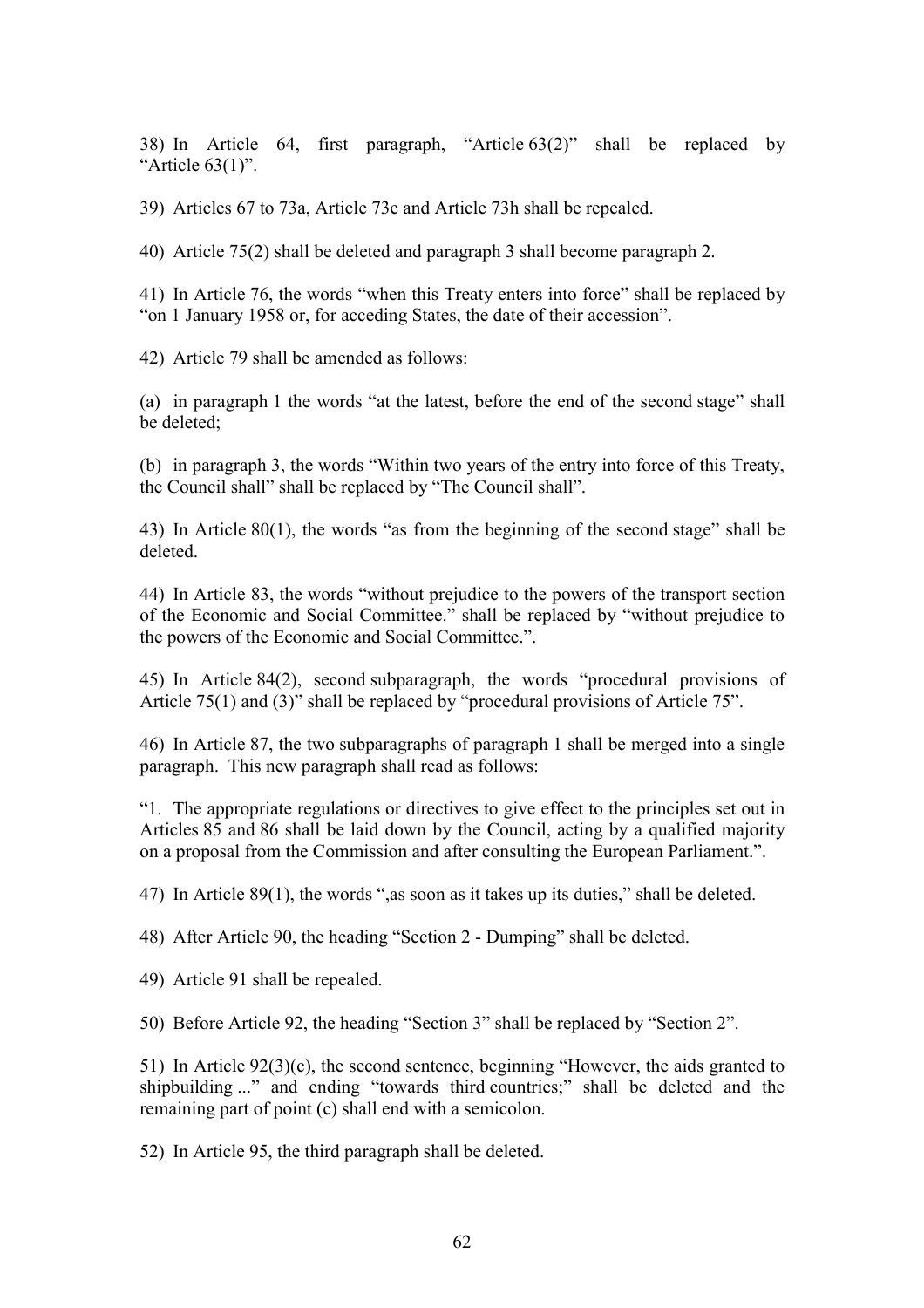53) Article 97 and Article 100b shall be repealed.

54) In Article 101, second paragraph, the words "acting unanimously during the first stage and by a qualified majority thereafter" shall be replaced by "acting by a qualified majority".

55) In Article 109e(2)(a), first indent, the following words shall be deleted: ", without prejudice to Article 73e,".

56) Article 109f shall be amended as follows:

(a) in paragraph 1, second subparagraph, the words "on a recommendation from, as the case may be, the Committee of Governors of the central banks of the Member States (hereinafter referred to as "Committee of Governors") or the Council of the EMI" shall be replaced by "on a recommendation from the Council of the EMI";

(b) in paragraph 1, the fourth subparagraph which states "The Committee of Governors shall be dissolved at the start of the second stage." shall be deleted;

(c) in paragraph 8, the second subparagraph which states "Where this Treaty provides for a consultative role for the EMI, references to the EMI shall be read, before 1 January 1994, as referring to the Committee of Governors." shall be deleted.

57) Article 112 shall be amended as follows:

(a) in paragraph 1, first subparagraph, the words "before the end of the transitional period" shall be deleted;

(b) in paragraph 1, second subparagraph, the words "acting unanimously until the end of the second stage and by a qualified majority thereafter" shall be replaced by "acting by a qualified majority".

58) In Article 129c(1), first subparagraph, third indent, the words "Cohesion Fund to be set up no later than 31 December 1993" shall be replaced by "Cohesion Fund set up".

59) In Article 130d, second paragraph, the words "The Council, acting in accordance with the same procedure, shall before 31 December 1993 set up a Cohesion Fund to" shall be replaced by "A Cohesion Fund set up by the Council in accordance with the same procedure shall".

60) In Article 130s, paragraph 5, second indent, the words "Cohesion Fund to be set up no later than 31 December 1993 pursuant to Article 130d" shall be replaced by "Cohesion Fund set up pursuant to Article 130d.".

61) In Article 130w, paragraph 3, the words "ACP-EEC Convention" shall be replaced by "ACP-EC Convention".

62) In Article 131, first paragraph, the words "Belgium" and "Italy" shall be deleted and the reference to Annex IV shall be replaced by a reference to Annex II.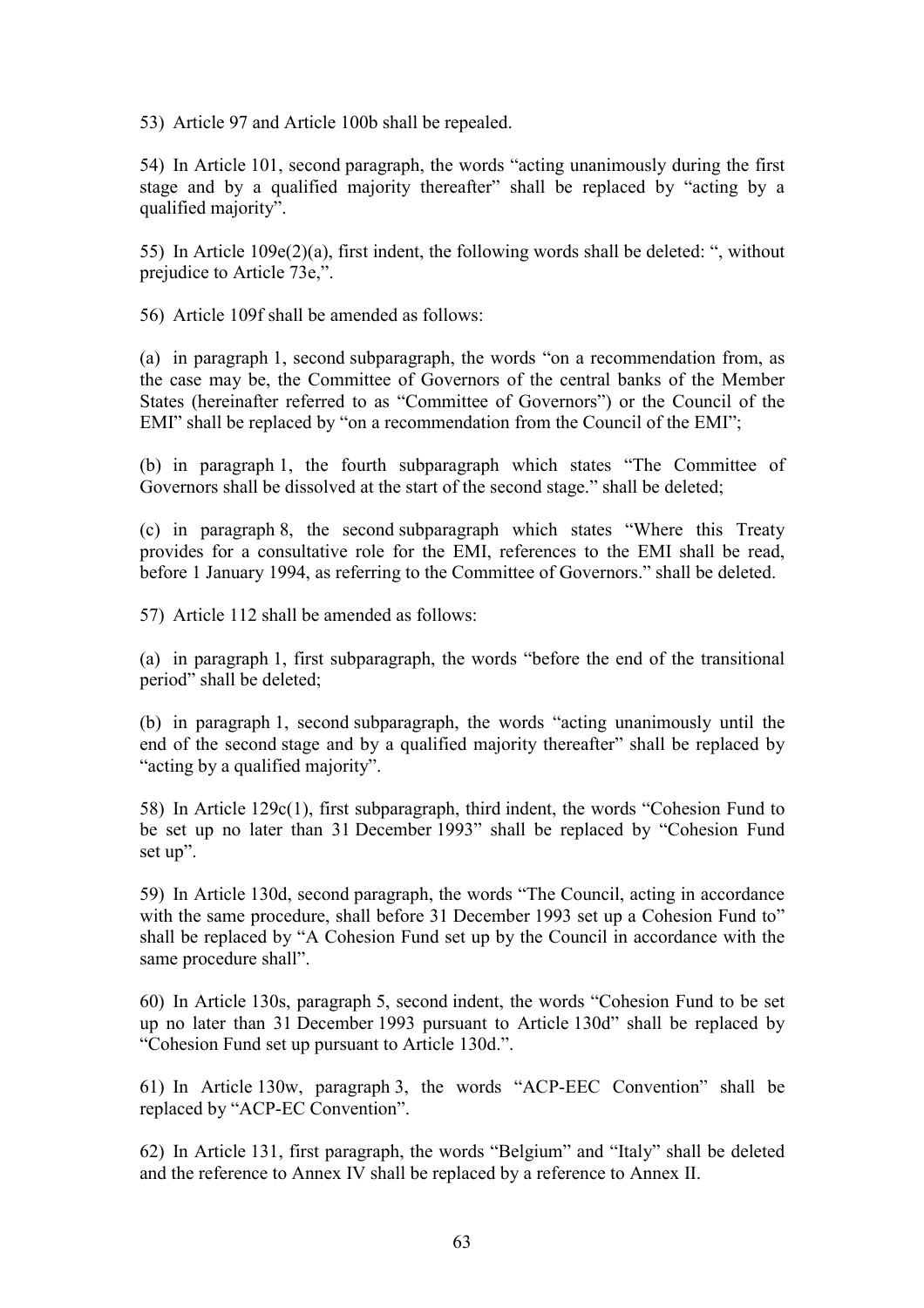63) Article 133 shall be amended as follows:

(a) in paragraph 1, the words "completely abolished" shall be replaced by the word "prohibited" and the words "progressive abolition" shall be replaced by the word "prohibition";

(b) in paragraph 2, the words "progressively abolished" shall be replaced by the word "prohibited" and the references to Articles 13, 14, 15 and 17 shall be deleted with the result that the paragraph ends with the words "... in accordance with the provisions of Article 12.";

(c) in paragraph 3, second subparagraph, the words "shall nevertheless be progressively reduced to" shall be replaced by "may not exceed" and the second sentence beginning "The percentages and the timetable ..." and ending with "importing country or territory." shall be deleted;

(d) in paragraph 4, the words "when this Treaty enters into force" shall be deleted.

64) Article 136 shall be replaced by the following:

"Article 136

The Council, acting unanimously, shall, on the basis of the experience acquired under the association of the countries and territories with the Community and of the principles set out in this Treaty, lay down provisions as regards the detailed rules and the procedure for the association of the countries and territories with the Community.".

65) Article 138 shall be amended as follows, to include Article 1, Article 2 as amended by Article 5 of this Treaty, and Article 3(1) of the Act concerning the election of the representatives of the European Parliament by direct universal suffrage, annexed to the Council Decision of 20 September 1976; Annex II of that Act shall continue to be applied:

(a) in the place of paragraphs 1 and 2, which lapsed in accordance with Article 14 of the Act concerning the election of the representatives of the European Parliament, there shall be inserted the text of Articles 1 and 2 of the said Act as paragraphs 1 and 2; the new paragraphs 1 and 2 shall read as follows:

"1. The representatives in the European Parliament of the peoples of the States brought together in the Community shall be elected by direct universal suffrage.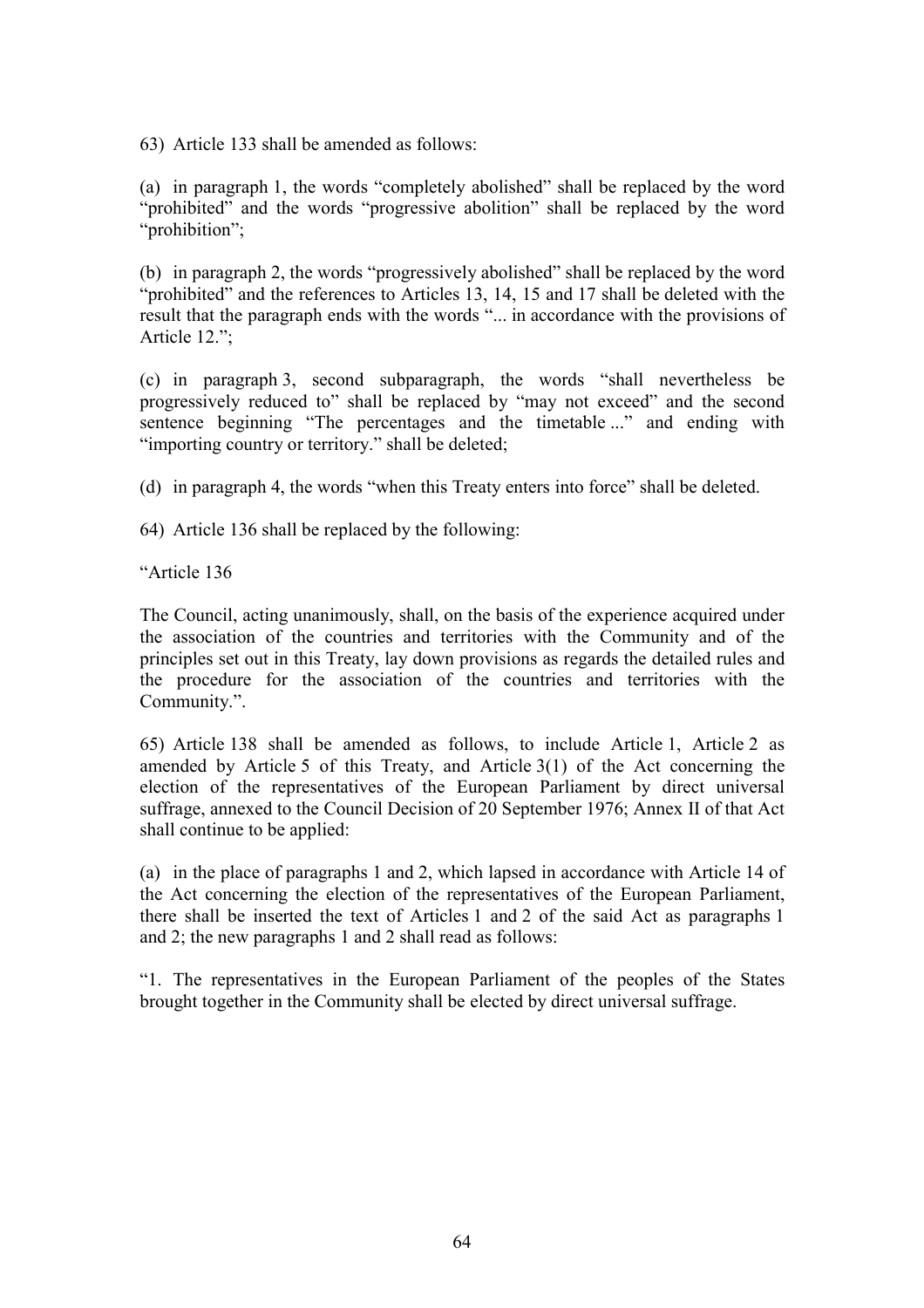2. The number of representatives elected in each Member State shall be as follows:

| Belgium        | 25  |
|----------------|-----|
| Denmark        | 16  |
| Germany        | 99  |
| Greece         | 25  |
| Spain          | 64  |
| France         | 87  |
| Ireland        | 15  |
| Italy          | 87  |
| Luxembourg     | 6   |
| Netherlands    | 31  |
| Austria        | 21  |
| Portugal       | 25  |
| Finland        | 16  |
| Sweden         | 22  |
| United Kingdom | 87. |

In the event of amendments to this paragraph, the number of representatives elected in each Member State must ensure appropriate representation of the peoples of the States brought together in the Community.";

(b) after the new paragraphs 1 and 2, there shall be inserted the text of Article 3(1) of the aforesaid Act as paragraph 3; the new paragraph 3 shall read as follows:

"3. Representatives shall be elected for a term of five years.";

(c) the existing paragraph 3 as amended by Article 2 of this Treaty shall become paragraph 4;

(d) paragraph 4 as added by Article 2 of this Treaty shall become paragraph 5.

66) Article 158(3) shall be deleted.

67) In Article 166, first paragraph, the words "as from the date of accession" shall be replaced by "as from 1 January 1995".

68) In Article 188b(3), the second subparagraph, commencing "However, when the first appointments ..." shall be deleted.

69) In Article 197, the second paragraph, commencing "In particular, it shall ..." shall be deleted.

70) In Article 207, the second, third, fourth and fifth paragraphs shall be deleted.

71) In the place of Article 212 there shall be inserted the text of Article 24(1), second subparagraph, of the Treaty establishing a Single Council and a Single Commission of the European Communities; the new Article 212 shall accordingly read as follows: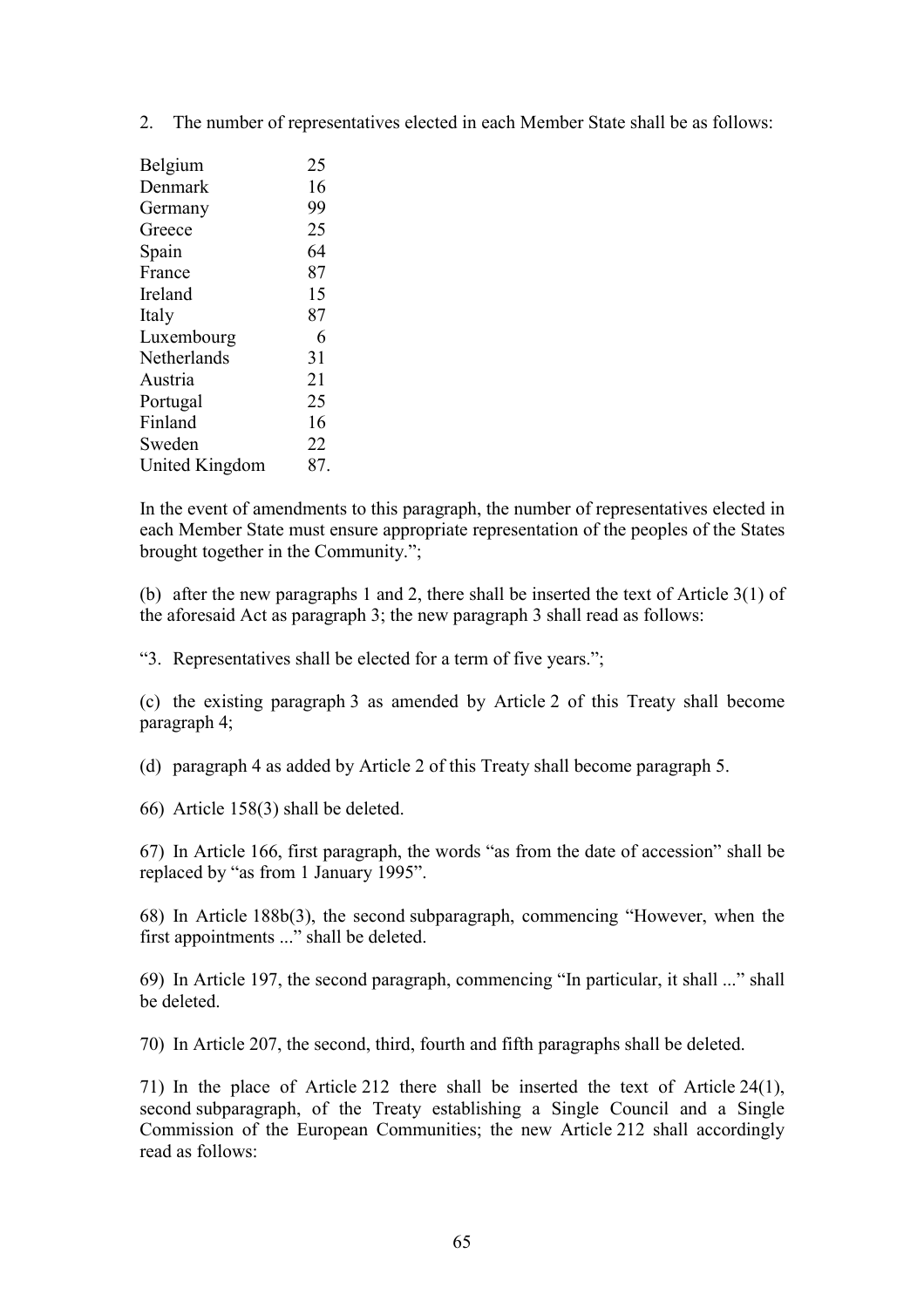"Article 212

The Council shall, acting by a qualified majority on a proposal from the Commission and after consulting the other institutions concerned, lay down the Staff Regulations of officials of the European Communities and the Conditions of Employment of other servants of those Communities.".

72) In the place of Article 218 there shall be inserted the adapted text of Article 28, first paragraph, of the Treaty establishing a Single Council and a Single Commission of the European Communities; the new Article 218 shall accordingly read as follows:

"Article 218

The Community shall enjoy in the territories of the Member States such privileges and immunities as are necessary for the performance of its tasks, under the conditions laid down in the Protocol of 8 April 1965 on the privileges and immunities of the European Communities. The same shall apply to the European Central Bank, the European Monetary Institute, and the European Investment Bank.".

73) In Article 221 the words "Within three years of the entry into force of this Treaty, Member States shall accord ..." shall be replaced by "Member States shall accord ...".

74) In Article 223, paragraphs 2 and 3 shall be merged and replaced by the following:

"2. The Council may, acting unanimously on a proposal from the Commission, make changes to the list, which it drew up on 15 April 1958, of the products to which the provisions of paragraph 1(b) apply.".

75) Article 226 shall be repealed.

76) Article 227 shall be amended as follows:

(a) in paragraph 3, the reference to Annex IV shall be replaced by a reference to Annex II;

(b) after paragraph 4, a new paragraph shall be inserted as follows:

"5. The provisions of this Treaty shall apply to the Åland Islands in accordance with the provisions set out in Protocol No 2 to the Act concerning the conditions of accession of the Republic of Austria, the Republic of Finland and the Kingdom of Sweden.";

(c) the former paragraph 5 shall become paragraph 6 and point (d) thereof, concerning the Åland Islands shall be deleted; point (c) shall end with a full stop.

77) In Article 229, first paragraph, the words "organs of the United Nations, of its specialised agencies and of the General Agreement on Tariffs and Trade." shall be replaced by "organs of the United Nations and of its specialised agencies."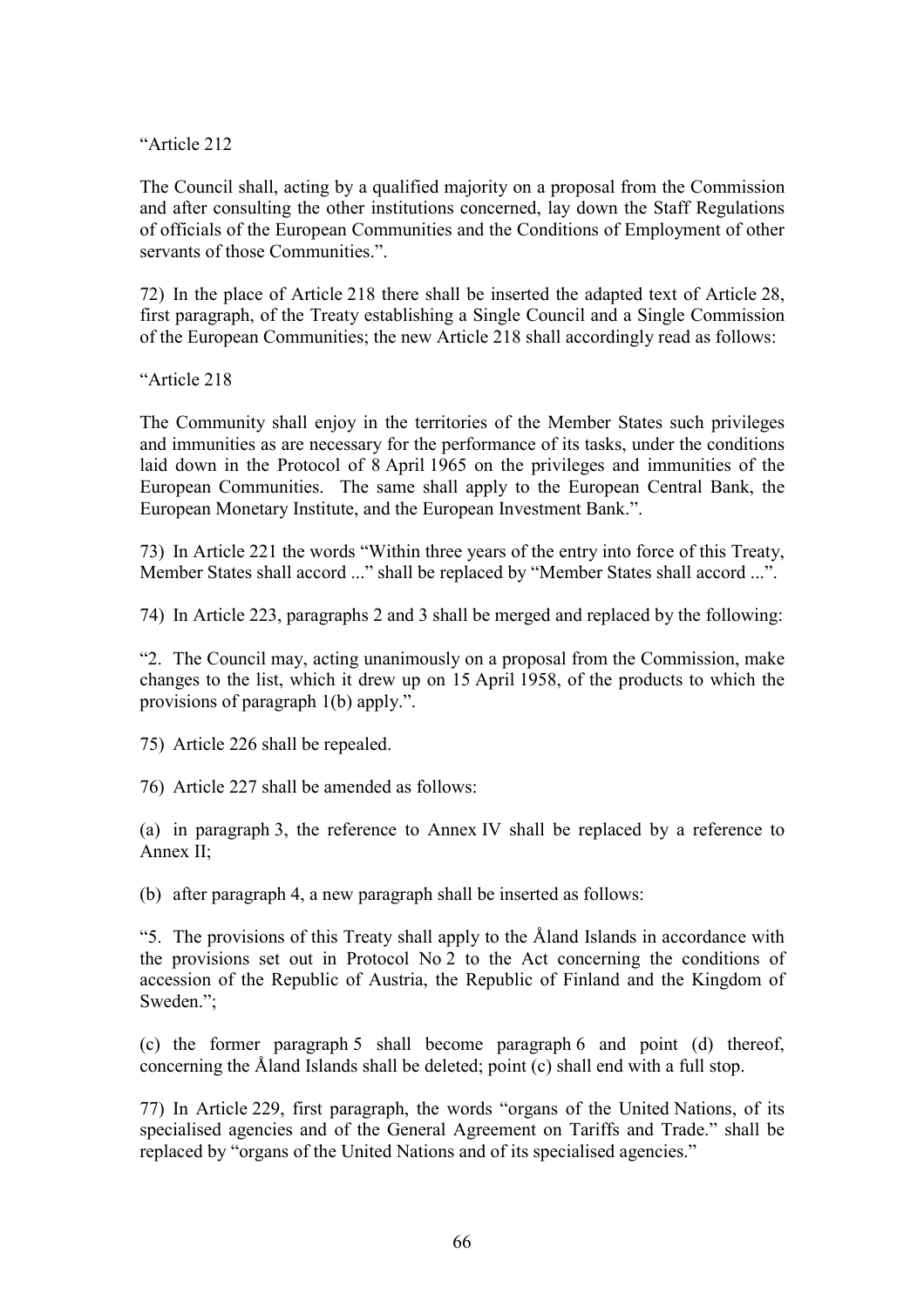78) In Article 234, first paragraph, the words "before the entry into force of this Treaty" shall be replaced by "before 1 January 1958 or, for acceding States, before the date of their accession".

79) The heading preceding Article 241 entitled "Setting up of the institutions" shall be deleted.

80) Articles 241 to 246 shall be repealed.

81) In Article 248 a new paragraph shall be added as follows:

"Pursuant to the Accession Treaties, the Danish, English, Finnish, Greek, Irish, Portuguese, Spanish and Swedish versions of this Treaty shall also be authentic."

# **II. Annexes**

1) Annex I "Lists A to G referred to in Articles 19 and 20 of the Treaty" shall be deleted.

2) Annex II "List referred to in Article 38 of the Treaty" shall become Annex I.

3) Annex III "List of invisible transactions referred to in Article 73h of the Treaty" shall be deleted.

4) Annex IV "Overseas countries and territories to which the provisions of Part IV of the Treaty apply" shall become Annex II. It is brought up to date and reads as follows:

# "ANNEX II

# OVERSEAS COUNTRIES AND TERRITORIES

to which the provisions of Part IV of the Treaty apply

- Greenland
- New Caledonia and Dependencies,
- French Polynesia,
- French Southern and Antarctic Territories,
- Wallis and Futuna Islands,
- Mayotte,
- Saint Pierre and Miquelon,
- Aruba.
- Netherlands Antilles:
- Bonaire.
- Curaçao,
- Saba,
- Sint-Eustasius,
- Sint-Maarten,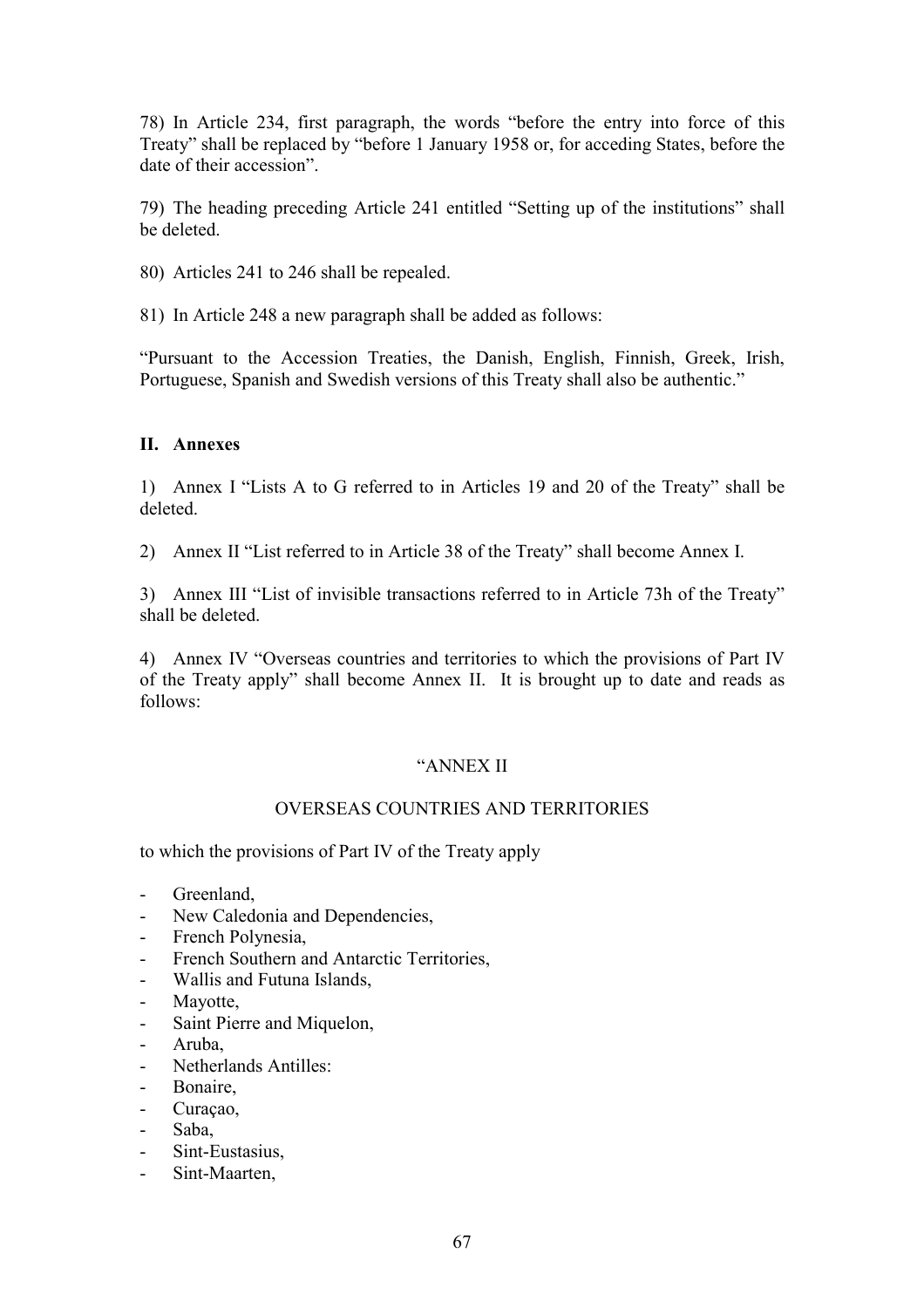- Anguilla,
- Cayman Islands,
- Falkland Islands,
- South Georgia and the South Sandwich Islands,
- Montserrat,
- Pitcairn,
- Saint Helena and Dependencies,
- British Antarctic Territory,
- British Indian Ocean Territory,
- Turks and Caicos Islands,
- British Virgin Islands,
- Bermuda<sup>"</sup>

## **III. Protocols and other acts**

1) The following protocols and acts shall be repealed:

(a) Protocol (No 7) amending the Protocol on the privileges and immunities of the European Communities;

- (b) Protocol on German internal trade and connected problems;
- (c) Protocol on certain provisions relating to France;
- (d) Protocol on the Grand Duchy of Luxembourg;

(e) Protocol on the treatment to be applied to products within the province of the European Coal and Steel Community in respect of Algeria and the overseas departments of the French Republic;

(f) Protocol on mineral oils and certain of their derivatives;

(g) Protocol on the application of the Treaty establishing the European Community to the non-European parts of the Kingdom of the Netherlands;

(h) Implementing Convention on the Association of the Overseas Countries and Territories with the Community;

Protocol on the tariff quota for imports of bananas (ex 08.01 of the Brussels Nomenclature);

Protocol on the tariff quota for imports of raw coffee (ex 09.01 of the Brussels Nomenclature).

2) At the end of Protocol on the Statute of the European Investment Bank, the list of signatories shall be deleted.

3) Protocol on the Statute of the Court of Justice of the European Community shall be amended as follows: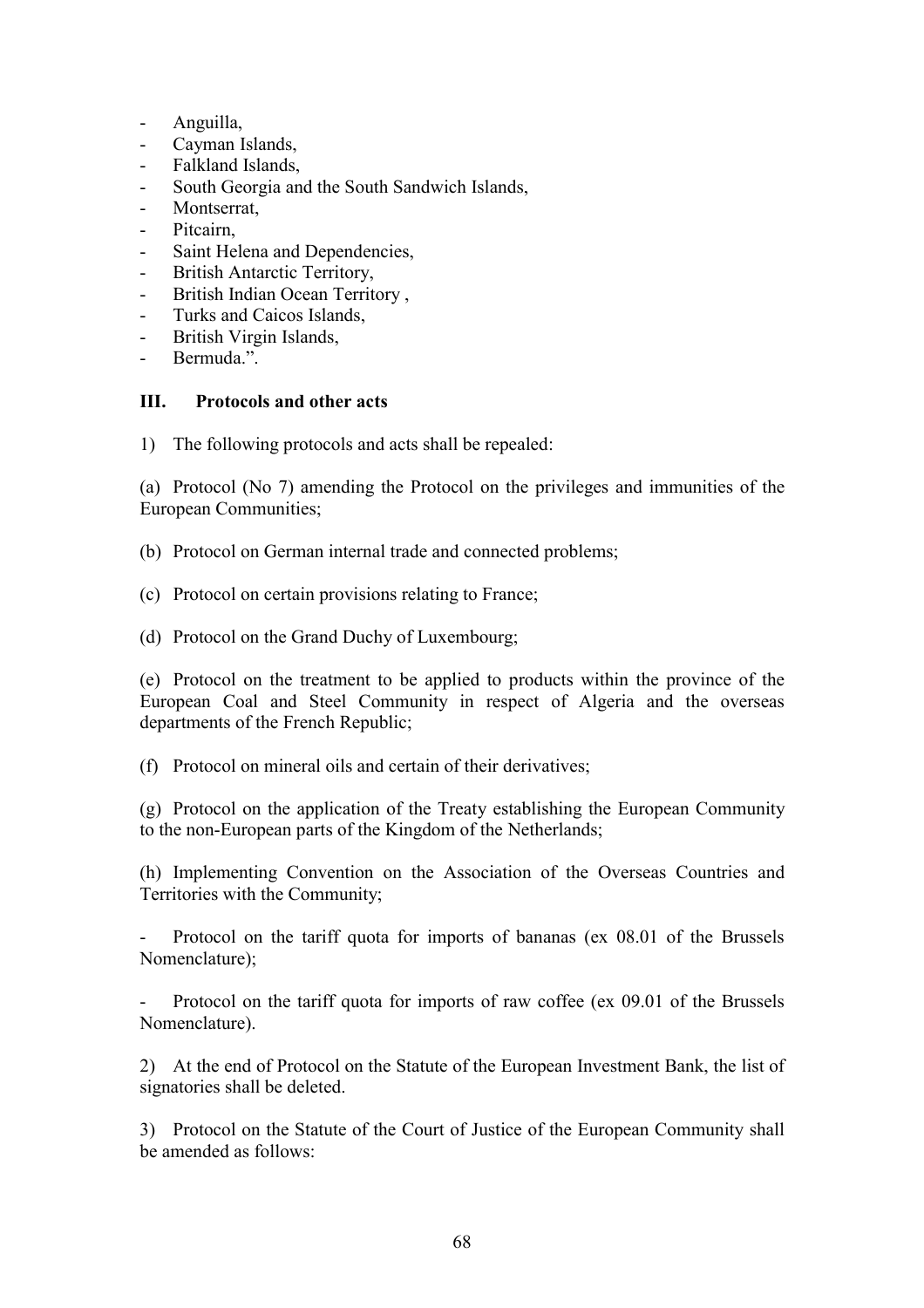(a) the words "HAVE DESIGNATED as their plenipotentiaries for this purpose:" and the list of Heads of State and their plenipotentiaries shall be deleted;

(b) the words "WHO, having exchanged their full powers, found in good and due form," shall be deleted;

(c) in Article 3, the adapted text of Article 21 of the Protocol on the privileges and immunities of the European Communities shall be added as a fourth paragraph; this new fourth paragraph shall accordingly read as follows:

"Articles 12 to 15 and 18 of the Protocol on the privileges and immunities of the European Communities shall apply to the Judges, Advocates-General, Registrar and Assistant Rapporteurs of the Court of Justice, without prejudice to the provisions relating to immunity from legal proceedings of Judges which are set out in the preceding paragraphs.";

(d) Article 57 shall be repealed;

(e) the concluding formula "IN WITNESS WHEREOF, the undersigned Plenipotentiaries have signed this Protocol." shall be deleted;

(f) the list of signatories shall be deleted.

4) In Article 40 of Protocol on the Statute of the European System of Central Banks and of the European Central Bank, the words "annexed to the Treaty establishing a Single Council and a Single Commission of the European Communities" shall be deleted.

5) In Article 21 of the Protocol on the Statute of the European Monetary Institute, the words "annexed to the Treaty establishing a Single Council and a Single Commission of the European Communities" shall be deleted.

6) The Protocol on Italy shall be amended as follows:

(a) in the last paragraph commencing "RECOGNISE that in the event...", the reference to Articles 108 and 109 shall be replaced by a reference to Articles 109h and 109i;

(b) the list of signatories shall be deleted.

7) The Protocol on goods originating in and coming from certain countries and enjoying special treatment when imported into a Member State shall be amended as follows:

(a) in the introductory part of point 1:

the words "applicable, at the time of the entry into force of this Treaty" shall be replaced by "applicable on 1 January 1958.";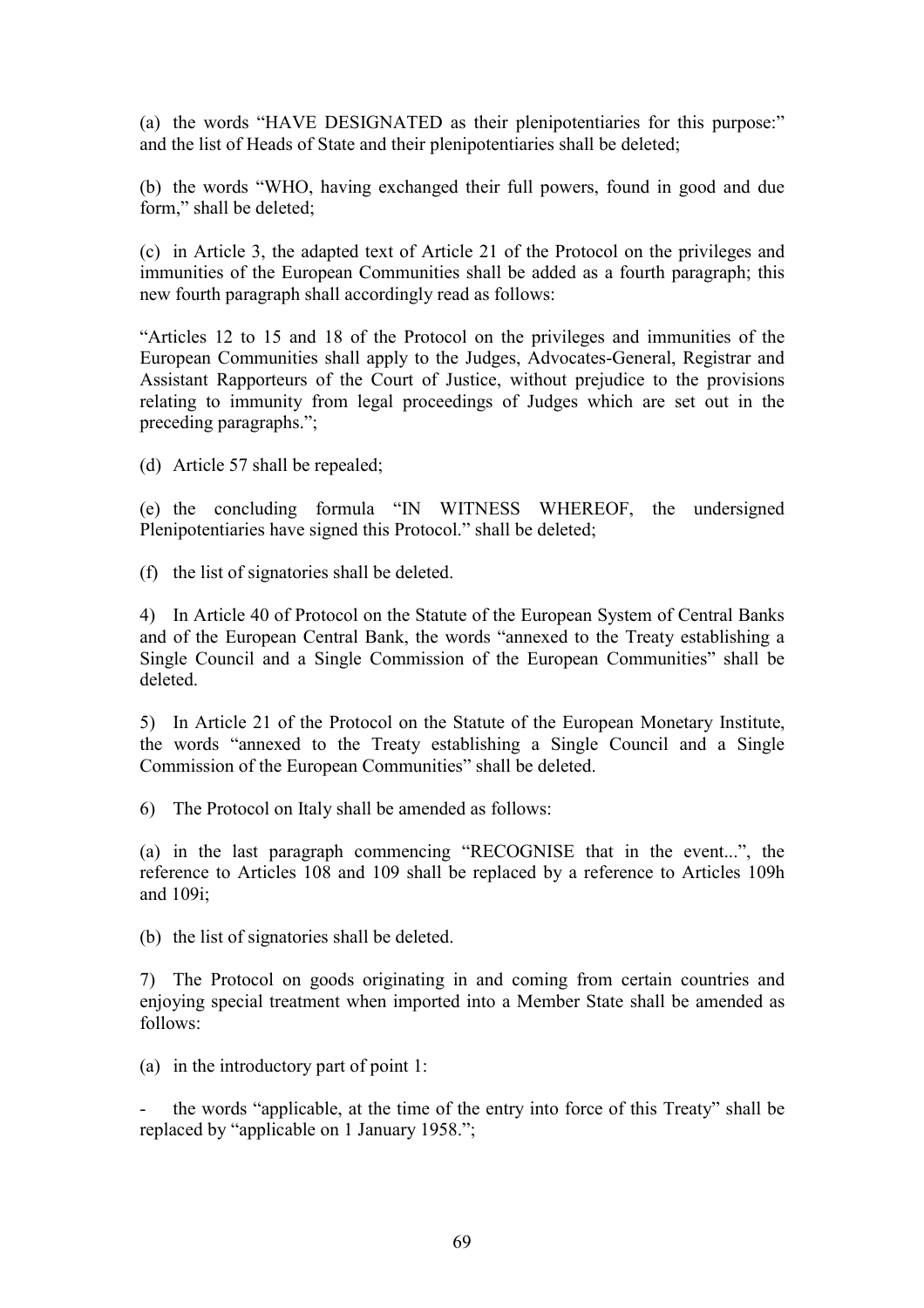after the words "to imports", the text of point (a) shall follow on immediately; the text resulting therefrom shall read as follows:

"...to imports into the Benelux countries of goods originating in and coming from Suriname or the Netherlands Antilles;";

(b) in point 1, points (a), (b) and (c) shall be deleted;

(c) in point 3, the words "Before the end of the first year after the entry into force of this Treaty, Member States ..." shall be replaced by "Member States";

(d) the list of signatories shall be deleted.

8) The Protocol concerning imports into the European Community of petroleum products refined in the Netherlands Antilles shall be amended as follows:

(a) the concluding formula "IN WITNESS WHEREOF the undersigned Plenipotentiaries have placed their signatures below this Protocol." shall be deleted;

(b) the list of signatories shall be deleted.

9) In the Protocol on special arrangements for Greenland, Article 3 shall be repealed.

### ARTICLE 7

The Treaty establishing the European Coal and Steel Community, including the annexes, protocols and other acts annexed thereto, shall be amended in accordance with the provisions of this Article for the purpose of deleting lapsed provisions of the Treaty and adapting in consequence the text of certain of its provisions.

### **I. Text of the Articles of the Treaty**

- 1) In Article 2, second paragraph, the word "progressively" shall be deleted.
- 2) In Article 4, in the introductory part, the words "abolished and" shall be deleted.
- 3) Article 7 shall be amended as follows:

(a) in the first indent, the words "a HIGH AUTHORITY (hereinafter referred to as "the Commission") shall be replaced by "a COMMISSION";

(b) in the second indent, the words "a COMMON ASSEMBLY (hereinafter referred to as "the European Parliament") shall be replaced by "a EUROPEAN PARLIAMENT";

(c) in the third indent, the words "a SPECIAL COUNCIL OF MINISTERS (hereinafter referred to as "the Council") shall be replaced by "a COUNCIL";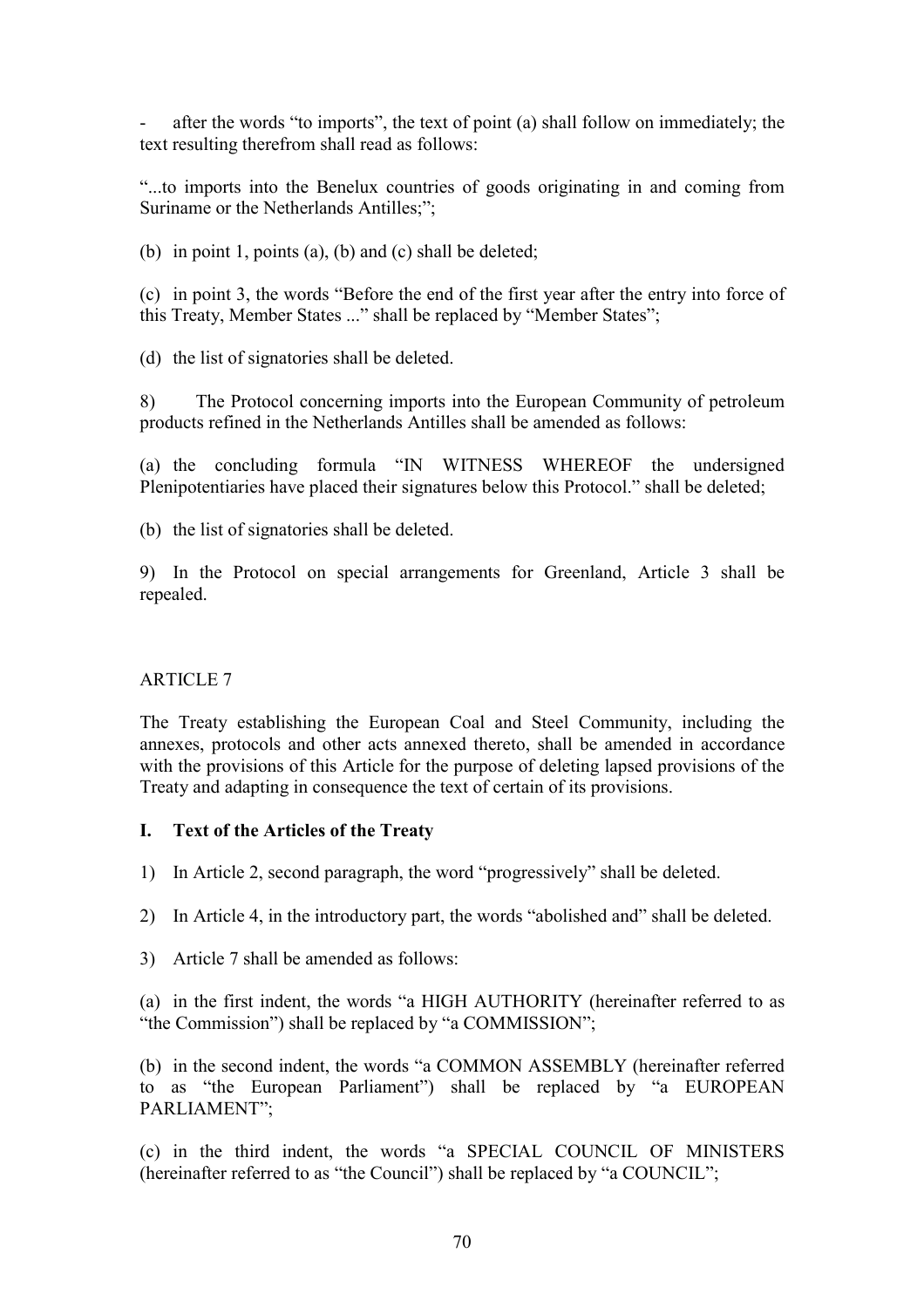4) Article 10(3) shall be deleted.

5) In Article 16, the first and second paragraphs shall be deleted.

6) Article 21 shall be amended as follows, to include Article 1, Article 2 as amended by Article 5 of this Treaty, and Article 3(1) of the Act concerning the election of the representatives of the European Parliament by direct universal suffrage, annexed to the Council Decision of 20 September 1976; Annex II of that Act shall continue to be applied:

(a) in the place of paragraphs 1 and 2, which lapsed in accordance with Article 14 of the Act concerning the election of the representatives of the European Parliament, there shall be inserted the text of Articles 1 and 2 of the said Act as paragraphs 1 and 2; the new paragraphs 1 and 2 shall read as follows:

"1. The representatives in the European Parliament of the peoples of the States brought together in the Community shall be elected by direct universal suffrage.

2. The number of representatives elected in each Member State shall be as follows:

| Belgium               | 25  |
|-----------------------|-----|
| Denmark               | 16  |
| Germany               | 99  |
| Greece                | 25  |
| Spain                 | 64  |
| France                | 87  |
| Ireland               | 15  |
| Italy                 | 87  |
| Luxembourg            | 6   |
| Netherlands           | 31  |
| Austria               | 21  |
| Portugal              | 25  |
| Finland               | 16  |
| Sweden                | 22  |
| <b>United Kingdom</b> | 87. |

In the event of amendments to this paragraph, the number of representatives elected in each Member State must ensure appropriate representation of the peoples of the States brought together in the Community.";

(b) after the new paragraphs 1 and 2, there shall be inserted the text of Article 3(1) of the aforesaid Act as paragraph 3; the new paragraph 3 shall read as follows:

"3. Representatives shall be elected for a term of five years.";

(c) the existing paragraph 3 as amended by Article 2 of this Treaty shall become paragraph 4;

(d) paragraph 4 as added by Article 2 of this Treaty shall become paragraph 5.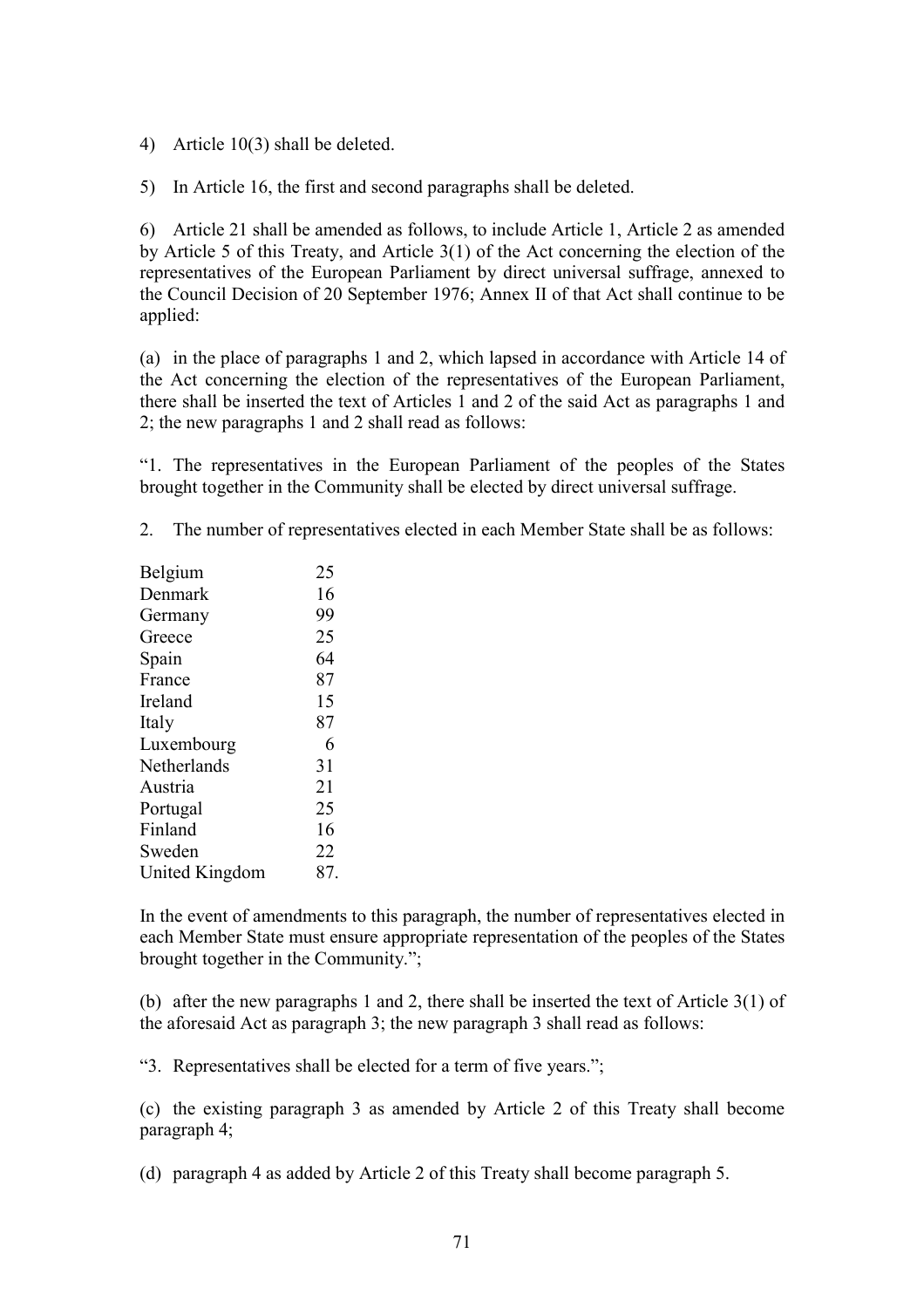7) In Article 32a, first paragraph, the words "the date of accession" shall be replaced by "1 January 1995".

8) In Article 45b(3), the second subparagraph commencing "However, when the first appointments..." shall be deleted.

9) In Article 50, the adapted text of paragraphs 2 and 3 of Article 20 of the Treaty establishing a Single Council and a Single Commission of the European Communities shall be inserted as new paragraphs 4 and 5; the new paragraphs 4 and 5 shall accordingly read as follows:

"4. The portion of the expenditure of the budget of the Communities covered by the levies provided for in Article 49 shall be fixed at 18 million units of account.

The Commission shall submit annually to the Council a report on the basis of which the Council shall examine whether there is reason to adjust this figure to changes in the budget of the Communities. The Council shall act by the majority laid down in the first sentence of the fourth paragraph of Article 28. The adjustment shall be made on the basis of an assessment of developments in expenditure arising from the application of this Treaty.

5. The portion of the levies assigned to cover expenditure under the budget of the Communities shall be allocated by the Commission for the implementation of that budget in accordance with the timetable provided for in the financial regulations adopted pursuant to Article 209(b) of the Treaty establishing the European Community and Article 183(b) of the Treaty establishing the Atomic Energy Community.".

10) Article 52 shall be repealed.

11) In the place of Article 76 there shall be inserted the adapted text of Article 28, first paragraph, of the Treaty establishing a Single Council and a Single Commission of the European Communities; the new Article 76 shall accordingly read as follows:

"Article 76

The Community shall enjoy in the territories of the Member States such privileges and immunities as are necessary for the performance of its tasks, under the conditions laid down in the Protocol of 8 April 1965 on the privileges and immunities of the European Communities.".

12) Article 79 shall be amended as follows:

(a) in the second sentence of the first paragraph, the part of the sentence which commences "as regards the Saar..." shall be deleted and the semicolon shall be replaced by a full stop;

(b) after the first paragraph, a second paragraph shall be inserted as follows: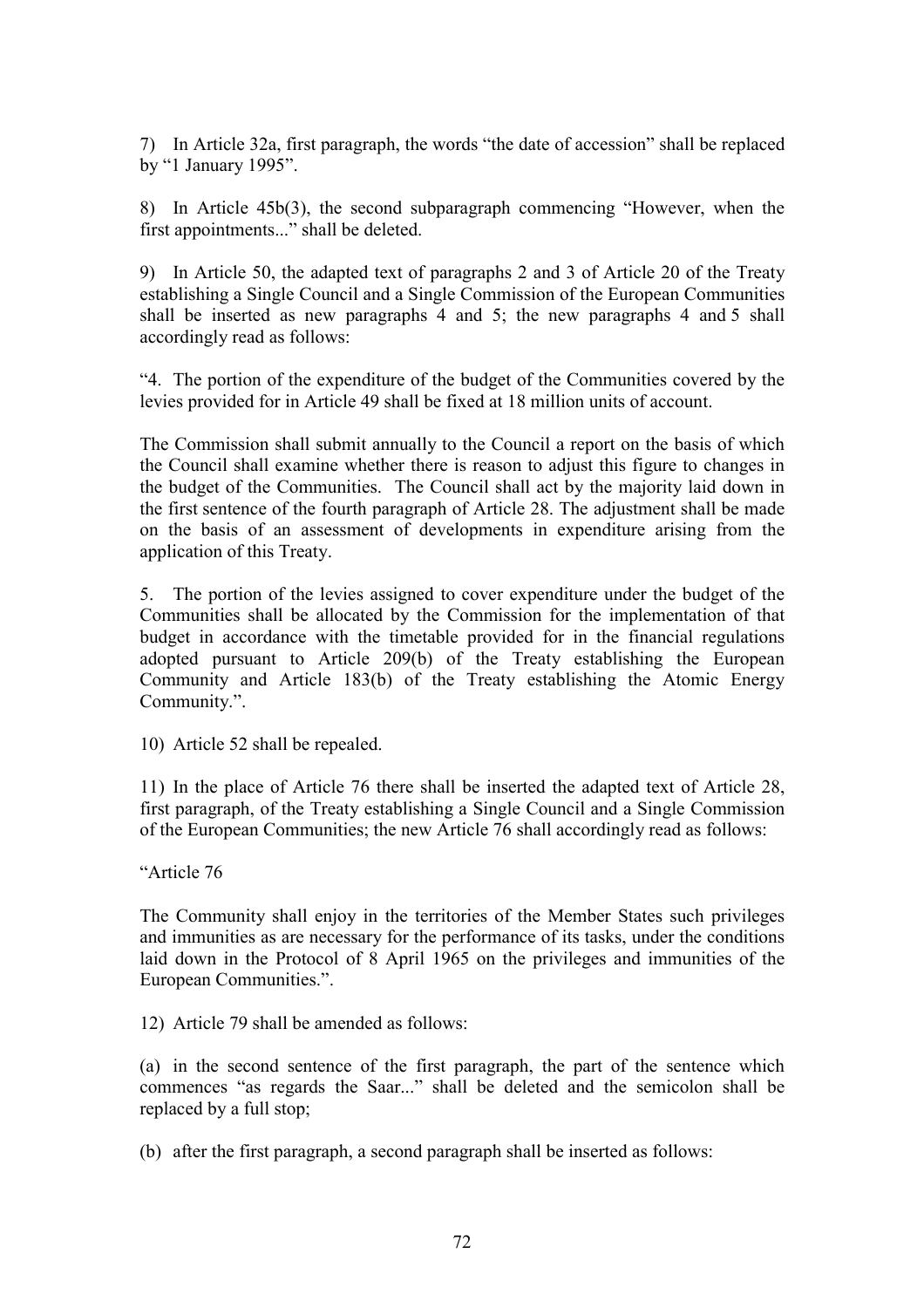"The provisions of this Treaty shall apply to the Åland Islands in accordance with the provisions of Protocol No 2 of the Act concerning the conditions of accession of the Republic of Austria, the Republic of Finland and the Kingdom of Sweden.";

(c) in the existing second paragraph, in the introductory part, the words "Notwithstanding the preceding paragraph:" shall be replaced by "Notwithstanding the preceding paragraphs:";

(d) in the existing second paragraph, point (d) concerning the Åland Islands shall be deleted.

13) In Article 84, the words "Treaty and its Annexes, of the Protocols annexed thereto and of the Convention on the transitional Provisions." shall be replaced by "Treaty and its Annexes and of the Protocols annexed thereto."

14) Article 85 shall be repealed.

15) In Article 93, the words "Organisation for European Economic Co-operation" shall be replaced by "Organisation for Economic Co-operation and Development".

16) In Article 95, third paragraph, the words "If, after the end of the transitional period provided in the Convention on the Transitional Provisions, unforeseen difficulties..." shall be replaced by "If unforeseen difficulties...".

17) In Article 97, the wording "This Treaty is concluded for a period of 50 years from its entry into force." shall be replaced by "This Treaty shall expire on 23 July 2002.".

## **II. Text of Annex III "Special steels"**

At the end of Annex III, the initials of the plenipotentiaries of the Heads of State and Government shall be deleted.

## **III. Protocols and other acts annexed to the Treaty**

1) The following acts shall be repealed:

(a) Exchange of letters between the Government of the Federal Republic of Germany and the Government of the French Republic concerning the Saar;

(b) Convention on the Transitional Provisions.

2) The Protocol on the Statute of the Court of Justice of the European Coal and Steel Community shall be amended as follows:

(a) Titles I and II of the Protocol shall be replaced by the text of Titles I and II of the Protocol on the Statute of the Court of Justice of the European Community annexed to the Treaty establishing the European Community;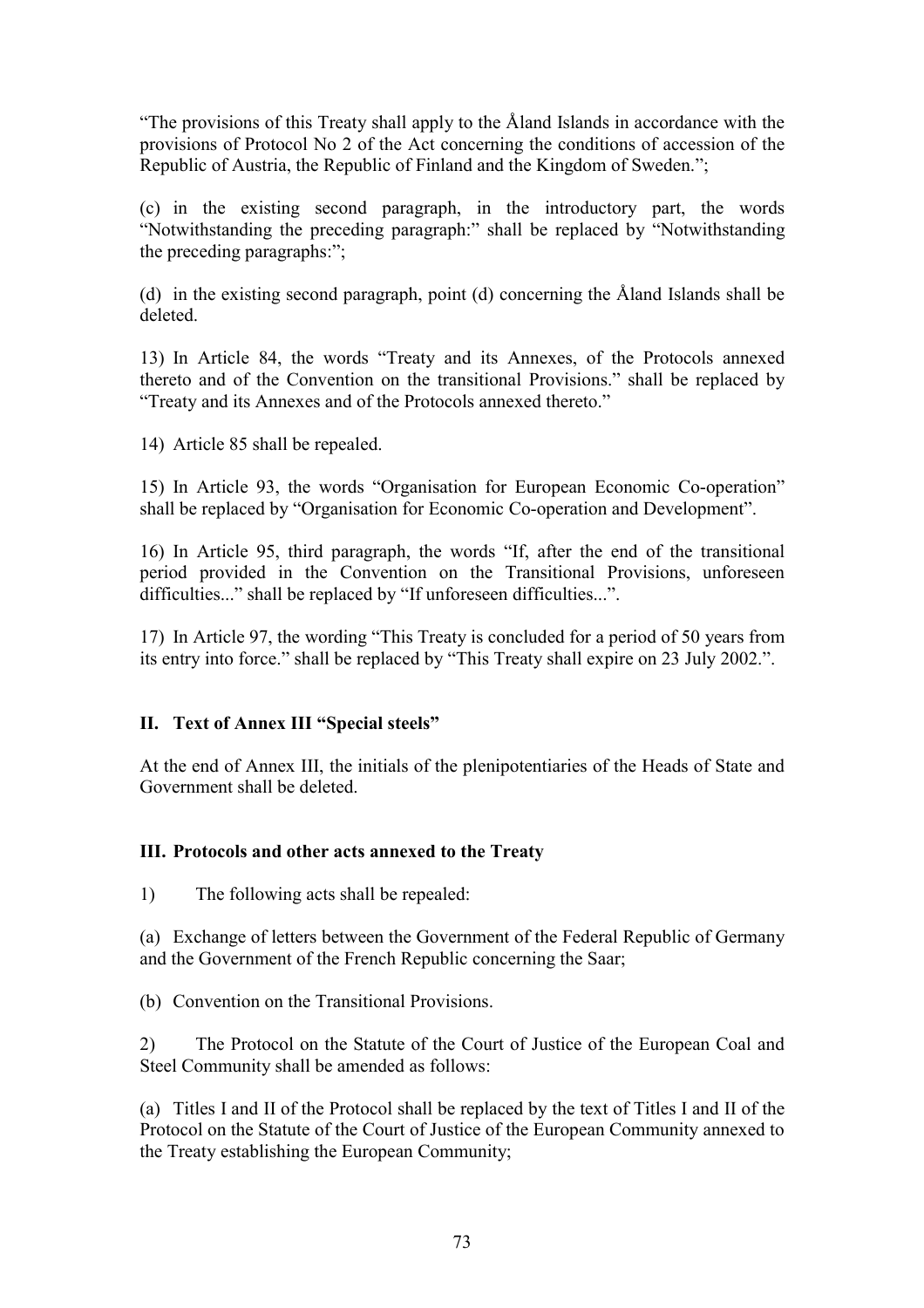(b) Article 56 shall be repealed and the heading "Transitional provision" which precedes it shall be deleted;

(c) the list of signatories shall be deleted.

3) The Protocol on relations with the Council of Europe shall be amended as follows:

(a) Article 1 shall be repealed;

(b) the list of signatories shall be deleted.

### ARTICLE 8

The Treaty establishing the European Atomic Energy Community, including the annexes and protocols thereto, shall be amended in accordance with the provisions of this Article for the purpose of deleting lapsed provisions of the Treaty and adapting in consequence the text of certain of its provisions.

## **I. Text of the Articles of the Treaty**

1) In Article 76, second paragraph, the words "after the entry into force of this Treaty" shall be replaced by "after 1 January 1958".

2) In the introductory part to the first paragraph of Article 93, the words "Member States shall abolish between themselves, one year after the entry into force of this Treaty, all customs duties ..." shall be replaced by "Member States shall prohibit between themselves all customs duties ...".

3) Articles 94 and 95 shall be repealed.

4) In Article 98, second paragraph, the words "Within two years of the entry into force of this Treaty, the Council ..." shall be replaced by "The Council ...".

5) Article 100 shall be repealed.

6) Article 104 shall be amended as follows:

(a) in the first paragraph, the words "after the entry into force of this Treaty" shall be replaced by "after 1 January 1958 or, for acceding States, after the date of their accession,";

(b) in the second paragraph the words "after the entry into force of this Treaty, within the purview thereof" shall be replaced by "after the dates referred to in the first paragraph, within the scope of this Treaty".

7) Article 105 shall be amended as follows: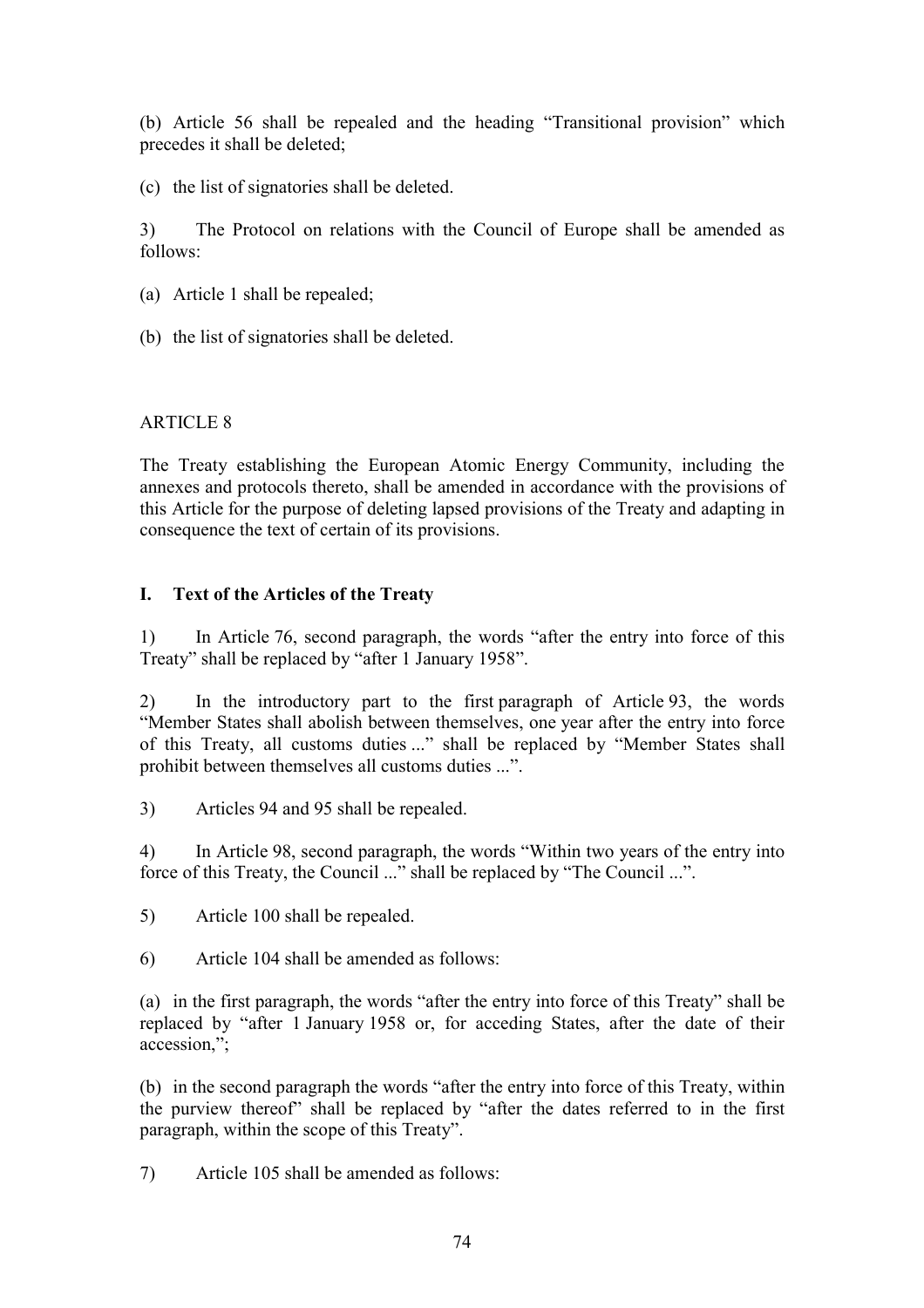(a) in the first paragraph, the words "concluded before its entry into force by a Member State" shall be replaced by "concluded before 1 January 1958 or, for acceding States, before the date of their accession, by a Member State". At the end of that paragraph the words "the entry into force of this Treaty" shall be replaced by "the aforesaid dates";

(b) in the second paragraph, the words "concluded between the signature and the entry into force of this Treaty" shall be replaced by "concluded between 25 March 1957 and 1 January 1958 or, for acceding States, between the signature of the instrument of accession and the date of their accession".

8) In Article 106, first paragraph, the words "before the entry into force of this Treaty" shall be replaced by "before 1 January 1958 or, for acceding States, before the date of their accession".

9) Article 108 shall be amended as follows, to include Article 1, Article 2 as amended by Article 5 of this Treaty, and Article 3(1) of the Act concerning the election of the representatives of the European Parliament by direct universal suffrage, annexed to the Council Decision of 20 September 1976; Annex II of that Act shall continue to be applied:

(a) in the place of paragraphs 1 and 2, which lapsed in accordance with Article 14 of the Act concerning the election of the representatives of the European Parliament, there shall be inserted the text of Articles 1 and 2 of the said Act as paragraphs 1 and 2; the new paragraphs 1 and 2 shall read as follows:

"1. The representatives in the European Parliament of the peoples of the States brought together in the Community shall be elected by direct universal suffrage.

2. The number of representatives elected in each Member State shall be as follows:

| Belgium        | 25  |
|----------------|-----|
| Denmark        | 16  |
| Germany        | 99  |
| Greece         | 25  |
| Spain          | 64  |
| France         | 87  |
| Ireland        | 15  |
| Italy          | 87  |
| Luxembourg     | 6   |
| Netherlands    | 31  |
| Austria        | 21  |
| Portugal       | 25  |
| Finland        | 16  |
| Sweden         | 22  |
| United Kingdom | 87. |
|                |     |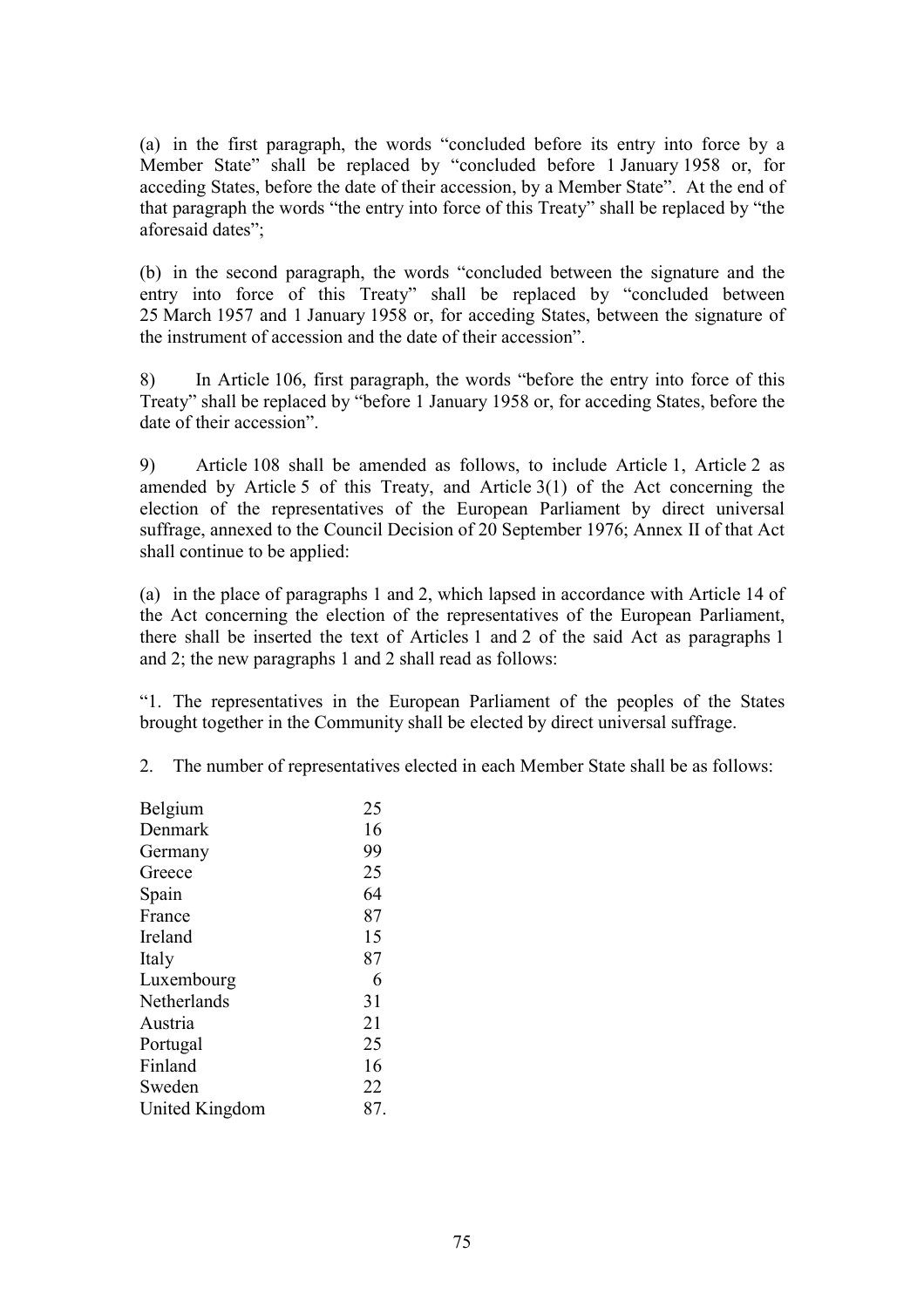In the event of amendments to this paragraph, the number of representatives elected in each Member State must ensure appropriate representation of the peoples of the States brought together in the Community.";

(b) after the new paragraphs 1 and 2, there shall be inserted the text of Article 3(1) of the aforesaid Act as paragraph 3; the new paragraph 3 shall read as follows:

"3. Representatives shall be elected for a term of five years.";

(c) the existing paragraph 3 as amended by Article 2 of this Treaty shall become paragraph 4;

(d) paragraph 4 as added by Article 2 of this Treaty shall become paragraph 5.

10) In Article 127, paragraph 3 shall be deleted.

11) In Article 138, first paragraph, the words "the date of accession" shall be replaced by "1 January 1995".

12) In Article 160b(3), the second subparagraph commencing "However, when the first appointments ..." shall be deleted.

13) In Article 181, the second, third and fourth paragraphs shall be deleted.

14) In the place of Article 191 there shall be inserted the adapted text of Article 28, first paragraph, of the Treaty establishing a Single Council and a Single Commission of the European Communities; the new Article 191 shall accordingly read as follows:

"Article 191

The Community shall enjoy in the territories of the Member States such privileges and immunities as are necessary for the performance of its tasks, under the conditions laid down in the Protocol of 8 April 1965 on the privileges and immunities of the European Communities.".

15) Article 198 shall be amended as follows:

(a) after the second paragraph there shall be inserted a third paragraph as follows:

"The provisions of this Treaty shall apply to the Åland Islands in accordance with the provisions set out in Protocol No 2 to the Act concerning the conditions of accession of the Republic of Austria, the Republic of Finland and the Kingdom of Sweden.";

(b) in the existing third paragraph, point (e) concerning the Åland Islands shall be deleted.

16) In Article 199, first paragraph, the words "and of the General Agreement on Tariffs and Trade" shall be replaced by "and of the World Trade Organisation".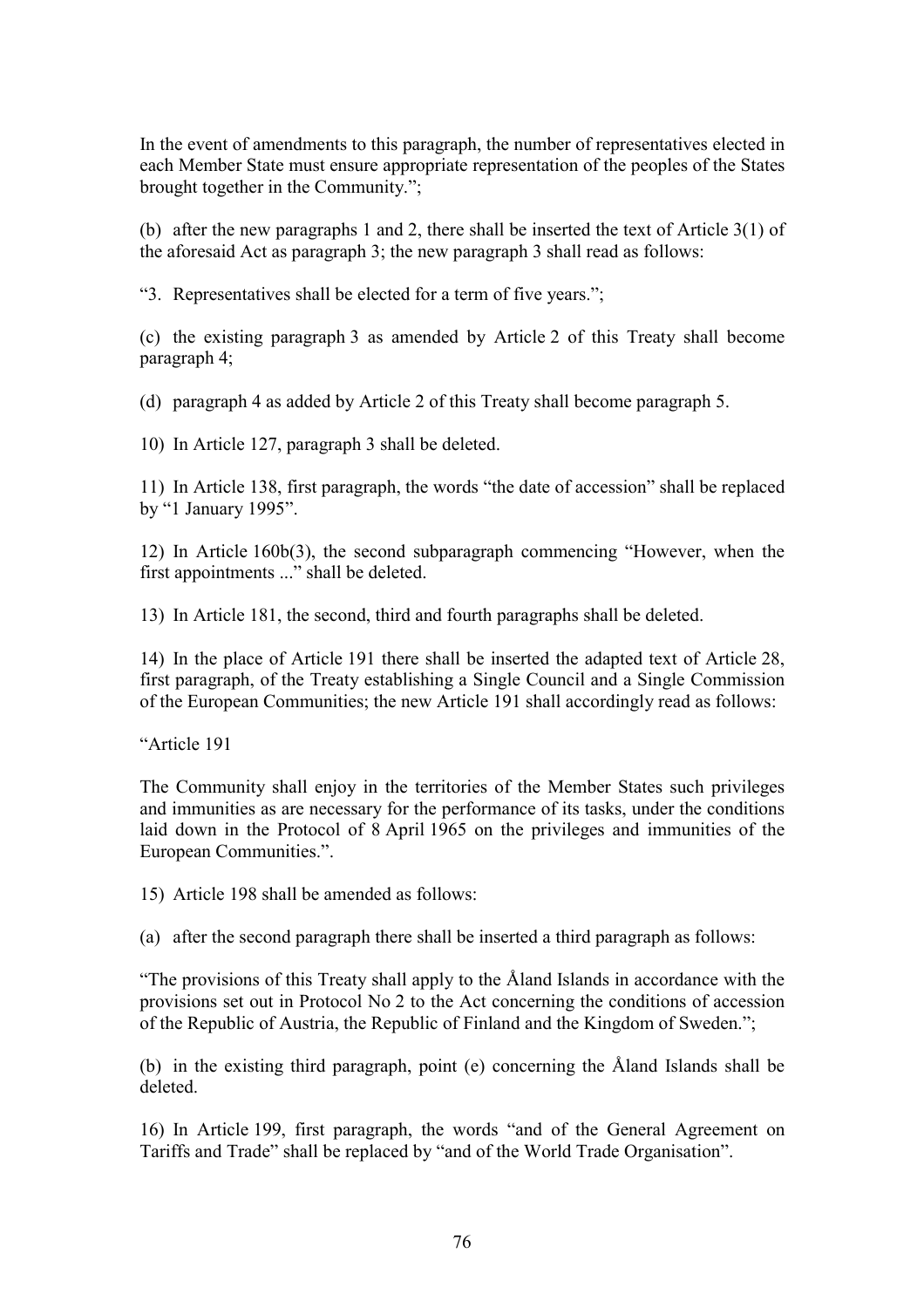17) Title VI, "Provisions relating to the initial period", comprising Section 1, "Setting up of the institutions", Section 2, "Provisions for the initial application of this Treaty" and Section 3, "Transitional provisions" and Articles 209 to 223, shall be repealed.

18) In Article 225 there shall be added a new paragraph as follows:

"Pursuant to the Accession treaties the Danish, English, Finnish, Greek, Irish, Portuguese, Spanish and Swedish versions of this Treaty shall also be authentic.".

## **II. Annexes**

Annex V, "Initial research and training programme referred to in Article 215 of this Treaty" including the table "Breakdown by main headings ..." shall be deleted.

# **III. Protocols**

1) The Protocol on the application of the Treaty establishing the European Atomic Energy Community to the non-European parts of the Kingdom of the Netherlands shall be repealed.

2) The Protocol on the Statute of the Court of Justice of the European Atomic Energy Community shall be amended as follows:

(a) the words "HAVE DESIGNATED as their Plenipotentiaries for this Purpose:" and the list of Heads of State and their plenipotentiaries shall be deleted;

(b) the words "WHO, having exchanged their full powers, found in good and due form," shall be deleted;

(c) in Article 3, the adapted text of Article 21 of the Protocol on the privileges and immunities of the European Communities shall be added as a fourth paragraph; this new fourth paragraph shall accordingly read as follows:

"Articles 12 to 15 and 18 of the Protocol on the privileges and immunities of the European Community shall apply to the Judges, Advocates-General, Registrar and Assistant Rapporteurs of the Court of Justice, without prejudice to the provisions relating to immunity from legal proceedings of Judges which are set out in the preceding paragraphs.";

(d) Article 58 shall be repealed;

(e) the concluding formula "IN WITNESS WHEREOF, the undersigned Plenipotentiaries have signed this Protocol." shall be deleted;

(f) the list of signatories shall be deleted.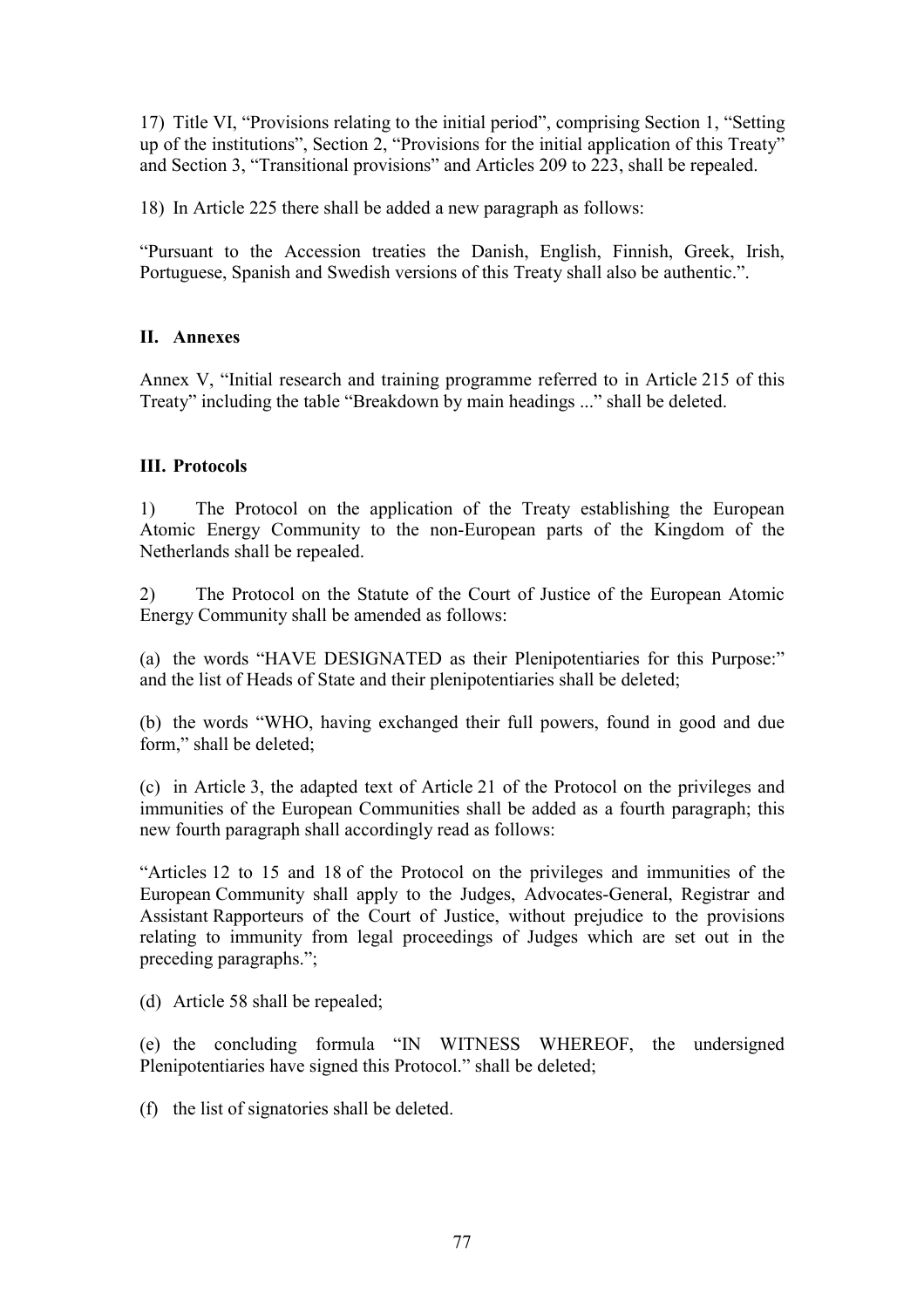### ARTICLE 9

1. Without prejudice to the paragraphs following hereinafter, which have as their purpose to retain the essential elements of their provisions, the Convention of 25 March 1957 on certain institutions common to the European Communities and the Treaty of 8 April 1965 establishing a Single Council and a Single Commission of the European Communities, but with the exception of the Protocol referred to in paragraph 5, shall be repealed.

2. The powers conferred on the European Parliament, the Council, the Commission, the Court of Justice and the Court of Auditors by the Treaty establishing the European Community, the Treaty establishing the European Coal and Steel Community and the Treaty establishing the European Atomic Energy Community shall be exercised by the single institutions under the conditions laid down respectively by the said Treaties and this Article.

The functions conferred on the Economic and Social Committee by the Treaty establishing the European Community and the Treaty establishing the European Atomic Energy Community shall be exercised by a single committee under the conditions laid down respectively by the said Treaties. The provisions of Articles 193 and 197 of the Treaty establishing the European Community shall apply to that Committee.

3. The officials and other staff of the European Communities shall form part of the single administration of those Communities and shall be governed by the provisions adopted pursuant to Article 212 of the Treaty establishing the European Community.

4. The European Communities shall enjoy in the territories of the Member States such privileges and immunities as are necessary for the performance of their tasks under the conditions set out in the Protocol referred to in paragraph 5. The position shall be the same as regards the European Central Bank, the European Monetary Institute and the European Investment Bank.

5. In the Protocol of 8 April 1965 on the privileges and immunities of the European Communities there shall be inserted an Article 23, as laid down in Protocol (No 7) to the Treaty establishing the European Community; that Article reads as follows:

## *"Article 23*

*This Protocol shall also apply to the European Central Bank, to the members of its organs and to its staff, without prejudice to the provisions of the Protocol on the Statute of the European System of Central Banks and the European Central Bank.* 

*The European Central Bank shall, in addition, be exempt from any form of taxation or imposition of a like nature on the occasion of any increase in its capital and from the various formalities which may be connected therewith in the State where the Bank has its seat. The activities of the Bank and of its organs carried on in accordance with the Statute of the European System of*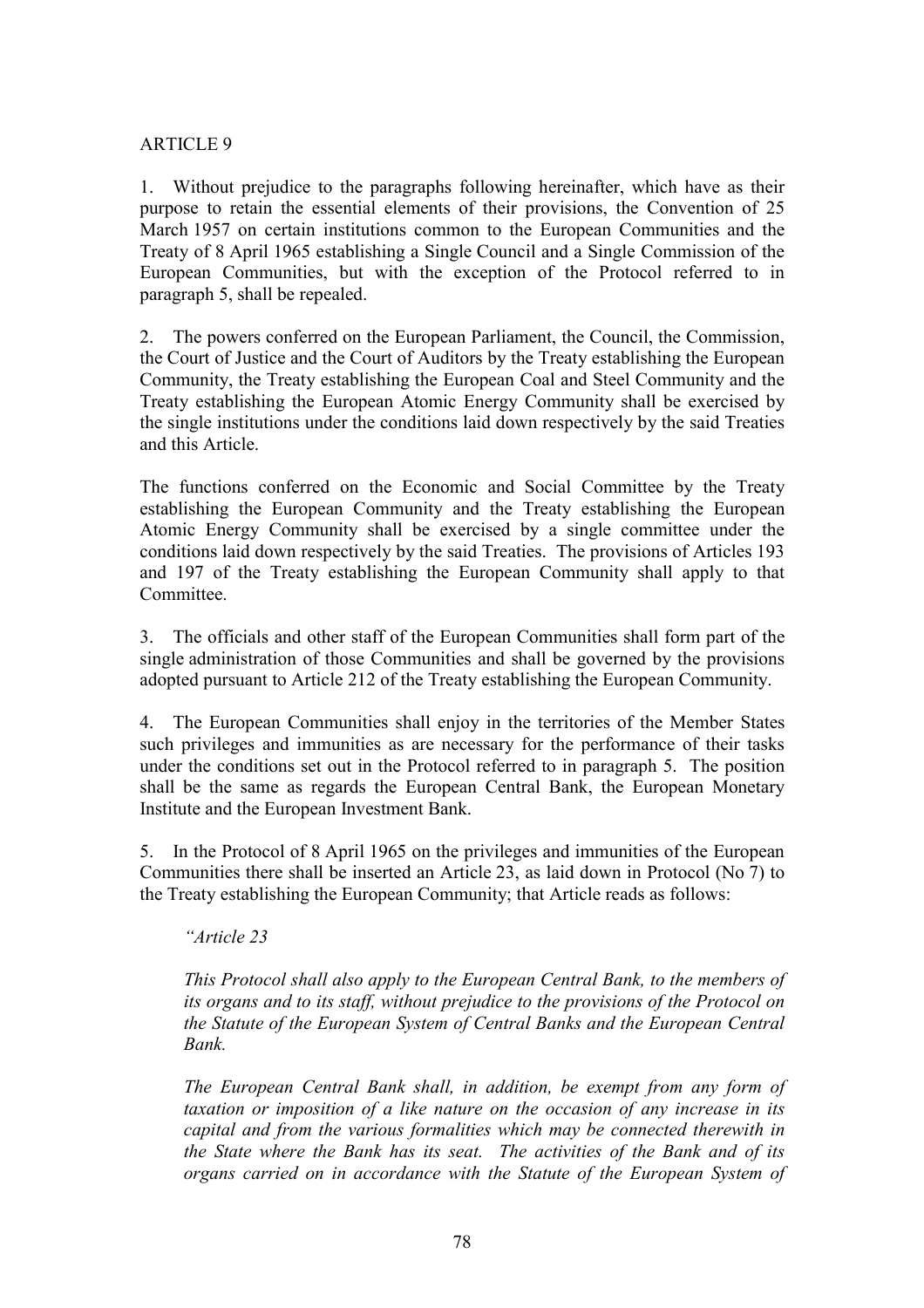*Central Banks and of the European Central Bank shall not be subject to any turnover tax.* 

*The above provisions shall also apply to the European Monetary Institute. Its dissolution or liquidation shall not give rise to any imposition.".* 

6. The revenue and expenditure of the European Community, the administrative expenditure of the European Coal and Steel Community and the revenue relating thereto and the revenue and expenditure of the European Atomic Energy Community, except for those of the Supply Agency and Joint Undertakings, shall be shown in the budget of the European Communities, under the conditions laid down respectively in the Treaties establishing the three Communities.

7. Without prejudice to the application of Article 216 of the Treaty establishing the European Community, Article 77 of the Treaty establishing the European Coal and Steel Community, Article 189 of the Treaty establishing the European Atomic Energy Community and the second paragraph of Article 1 of the Protocol on the Statute of the European Investment Bank, the representatives of the Governments of the Member States shall adopt by common accord the necessary provisions for the purpose of dealing with certain problems particular to the Grand Duchy of Luxembourg which arise from the creation of a Single Council and a Single Commission of the European **Communities** 

## ARTICLE 10

1. The repeal or deletion in this Part of lapsed provisions of the Treaty establishing the European Community, the Treaty establishing the European Coal and Steel Community and the Treaty establishing the European Atomic Energy Community as in force before the entry into force of this Treaty of Amsterdam and the adaptation of certain of their provisions shall not bring about any change in the legal effects of the provisions of those Treaties, in particular the legal effects arising from the time limits laid down by the said Treaties, nor of Accession Treaties.

2. There shall be no change in the legal effects of the acts in force adopted on the basis of the said Treaties.

3. The position shall be the same as regards the repeal of the Convention on certain institutions common to the European Communities and the repeal of the Treaty establishing a Single Council and a Single Commission of the European **Communities** 

#### ARTICLE 11

The provisions of the Treaty establishing the European Community, the Treaty establishing the European Coal and Steel Community and the Treaty establishing the European Atomic Energy Community relating to the powers of the Court of Justice of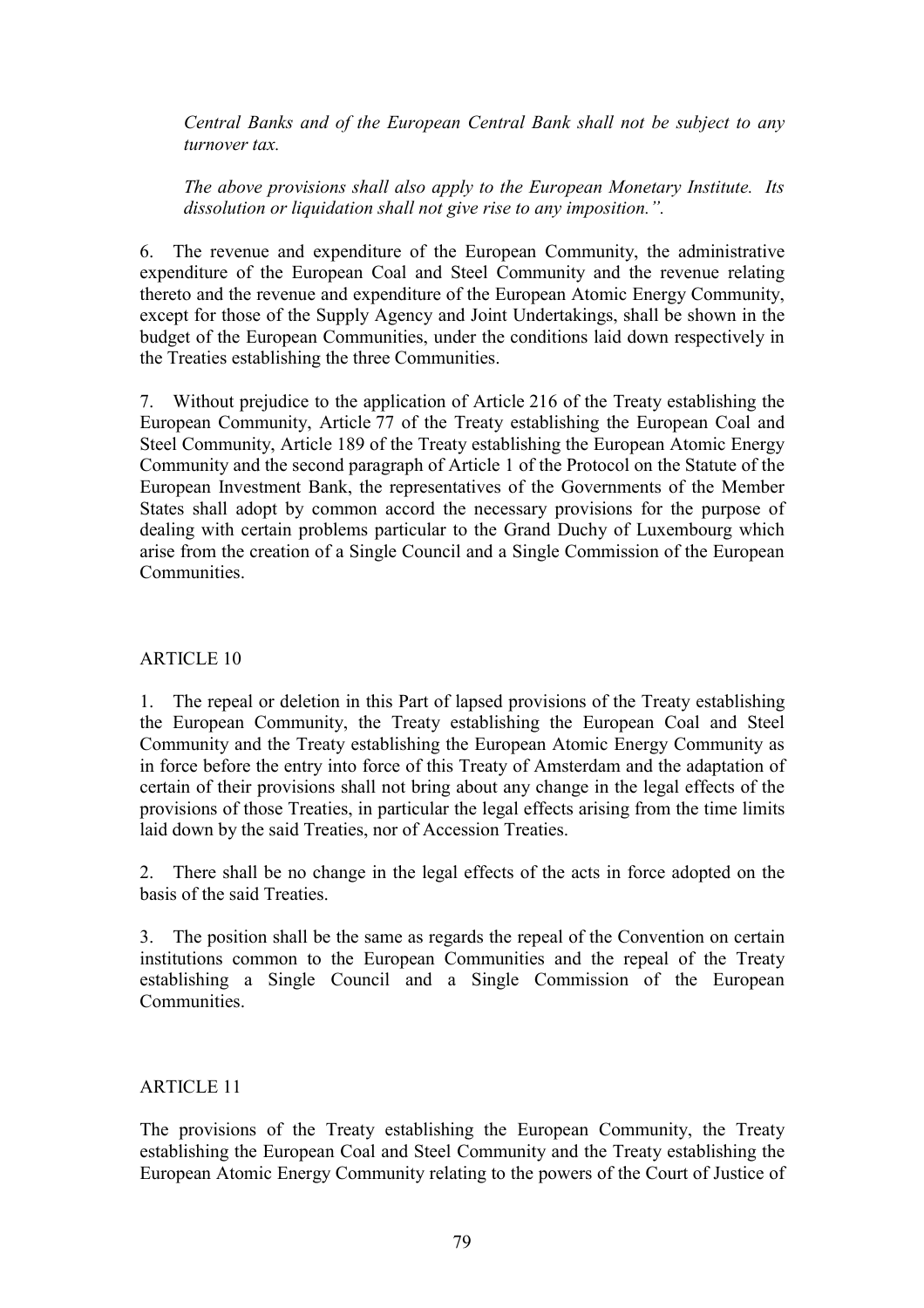the European Communities and to the exercise of those powers shall apply to the provisions of this Part and to the Protocol on privileges and immunities referred to in Article 9(5).

#### PART THREE

#### GENERAL AND FINAL PROVISIONS

#### ARTICLE 12

1. The articles, titles and sections of the Treaty on European Union and of the Treaty establishing the European Community, as amended by the provisions of this Treaty, shall be renumbered in accordance with the tables of equivalences set out in the Annex to this Treaty, which shall form an integral part thereof.

2. The cross references to articles, titles and sections in the Treaty on European Union and in the Treaty establishing the European Community, as well as between them, shall be adapted in consequence. The same shall apply as regards references to articles, titles and sections of those treaties contained in the other Community treaties.

3. The references to the articles, titles and sections of the Treaties referred to in paragraph 2 contained in other instruments or acts shall be understood as references to the articles, titles and sections of the Treaties as renumbered pursuant to paragraph 1 and, respectively, to the paragraphs of the said articles, as renumbered by certain provisions of Article 6.

4. References, contained in other instruments or acts, to paragraphs of articles of the Treaties referred to in Articles 7 and 8 shall be understood as referring to those paragraphs as renumbered by certain provisions of the said Articles 7 and 8.

#### ARTICLE 13

This Treaty is concluded for an unlimited period.

### ARTICLE 14

1. This Treaty shall be ratified by the High Contracting Parties in accordance with their respective constitutional requirements. The instruments of ratification shall be deposited with the Government of the Italian Republic.

2. This Treaty shall enter into force on the first day of the second month following that in which the instrument of ratification is deposited by the last signatory State to fulfil that formality.